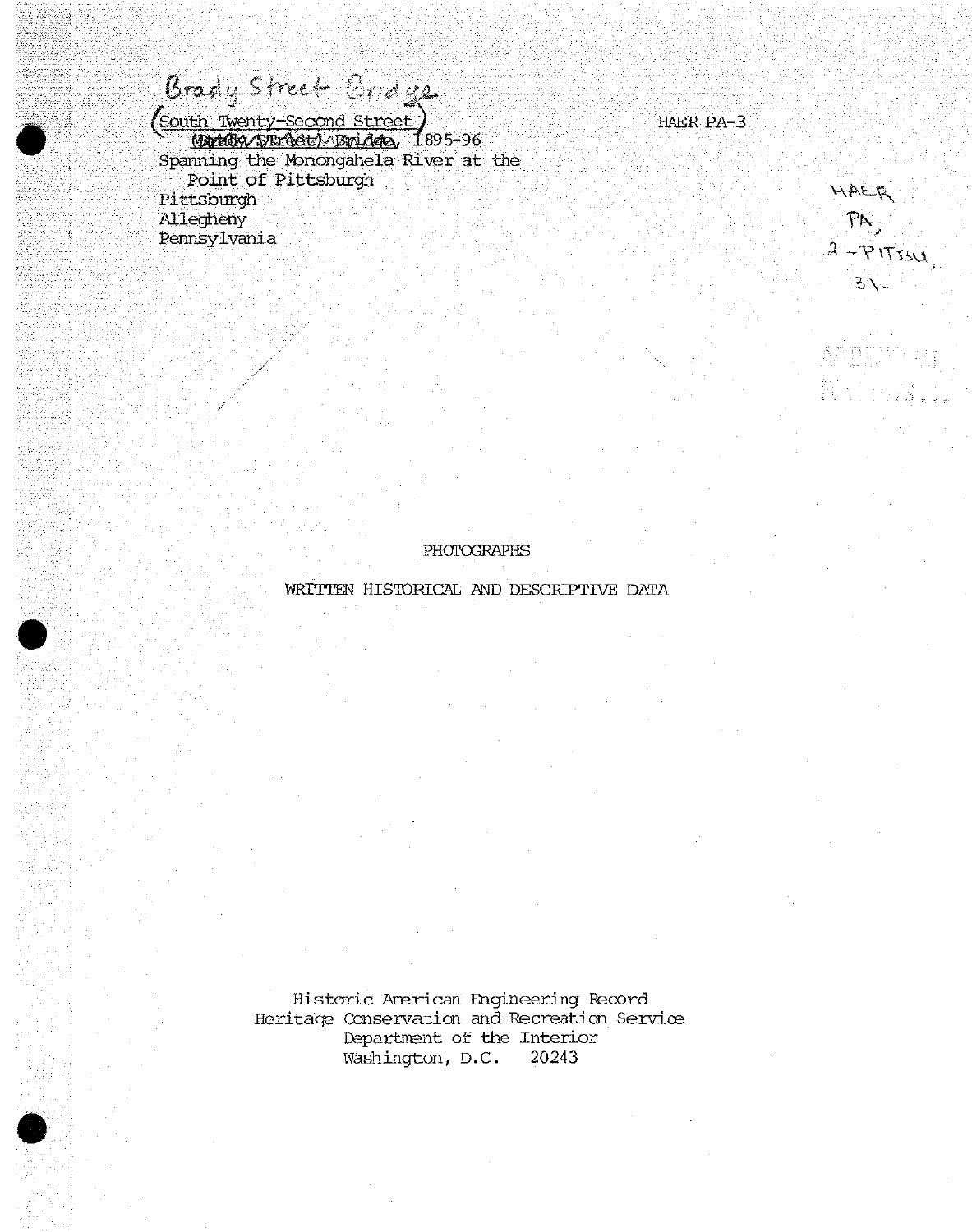# $HISTORIC$  AMERICAN. ENGINEERING RECORD S\\_

# SOUTH TWENTY-SECOND STREET (BRADY STREET) BRIDGE

PA-3

Location:

Date of Construction

Present Use: Significance:

Historian:

Pittsburgh, Pennsylvania UTM: 17.587080.4476110 Quad: Pittsburgh East

1895-96

(Demolished May 29, 1978)

The Brady Street Bridge, contracted by the Schultz Bridge & Iron Co. of Pittsburgh, was <sup>a</sup> steel-riveted, throughhighway bridge. The structure consisted of <sup>a</sup> tied arch for the central span with <sup>a</sup> suspended deck, and two through-trusses for the side spans. The bridge was the second to be owned by the city and the first free bridge in Pittsburgh.

HAEA

 $2 - Prrsu$ 

James D. Van Trump, 1973.

NOTE: THIS RECORD ALSO SERVES AS THE HISTORICAL REPORT FOR PA-4 AND PA-5.

It is understood that access to this material rests on the condition *\* that should any of it be used in any form or by any means, the author of such material and the Historic American Engineering Record of the Heritage Conservation and Recreation Service at all times be given proper credit.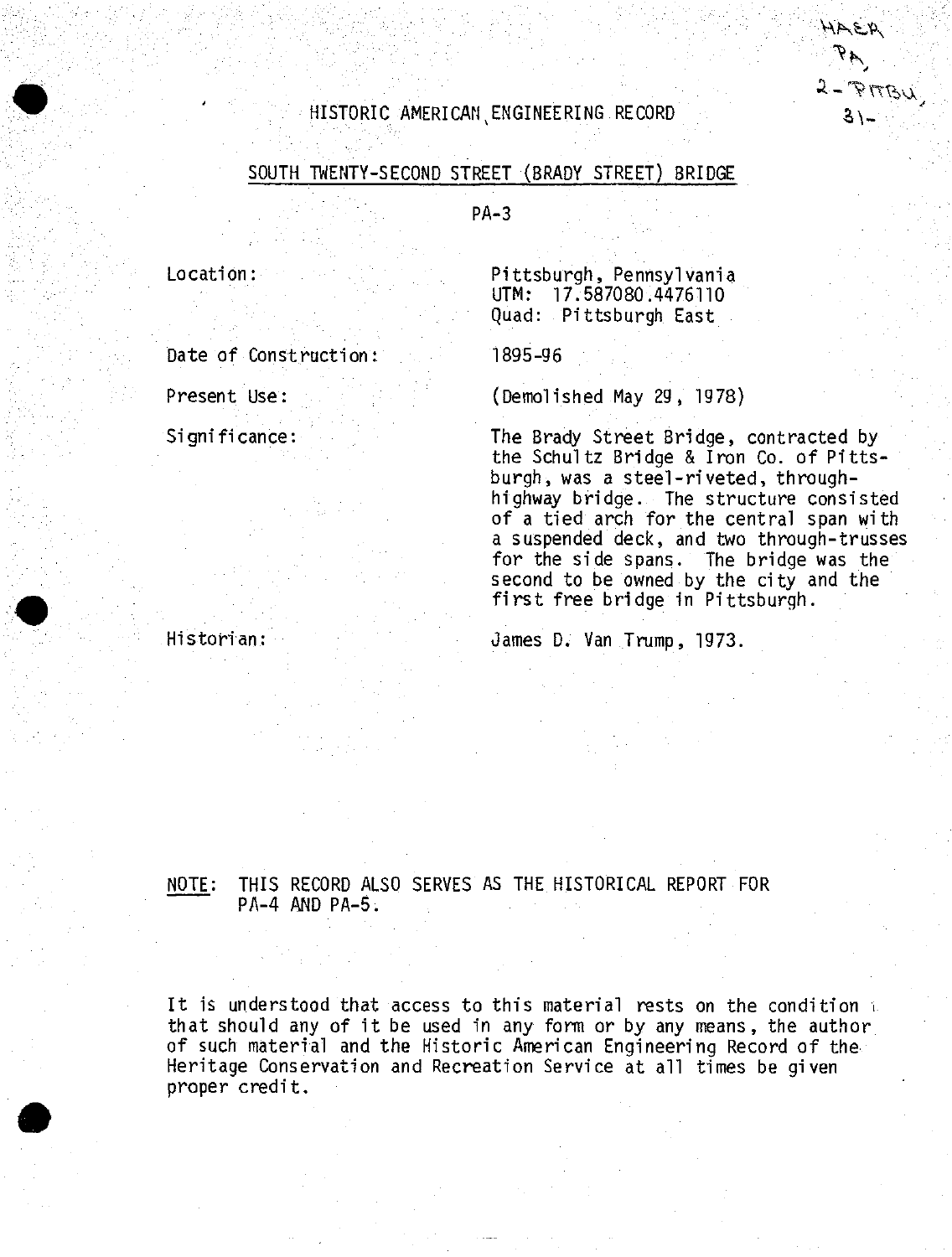## FOREWORD

**•**

In Pittsburgh, everything begins at the Point in the flat peninsula of land between the two rivers that meet to form the Ohio. The land here thrusts away into the west, through and into the emergent and following waters, into the west which is a gate. That gate meant commerce and the opening of the continent beyond. The Point gave birth at first ta forts, for the French, Duquesne; for the English, Pitts; the forts protected the developing commerce and having served their purpose, disappeared. Boats on the rivers were the earliest purveyors of commerce and for a season they carried the inhabitants of the Pittsburgh area across the dividing waters. But bridges became necessary, bridges — those immemorial connectors — were to appear at the Point, not at first, but gradually as the necessity for connection became apparent.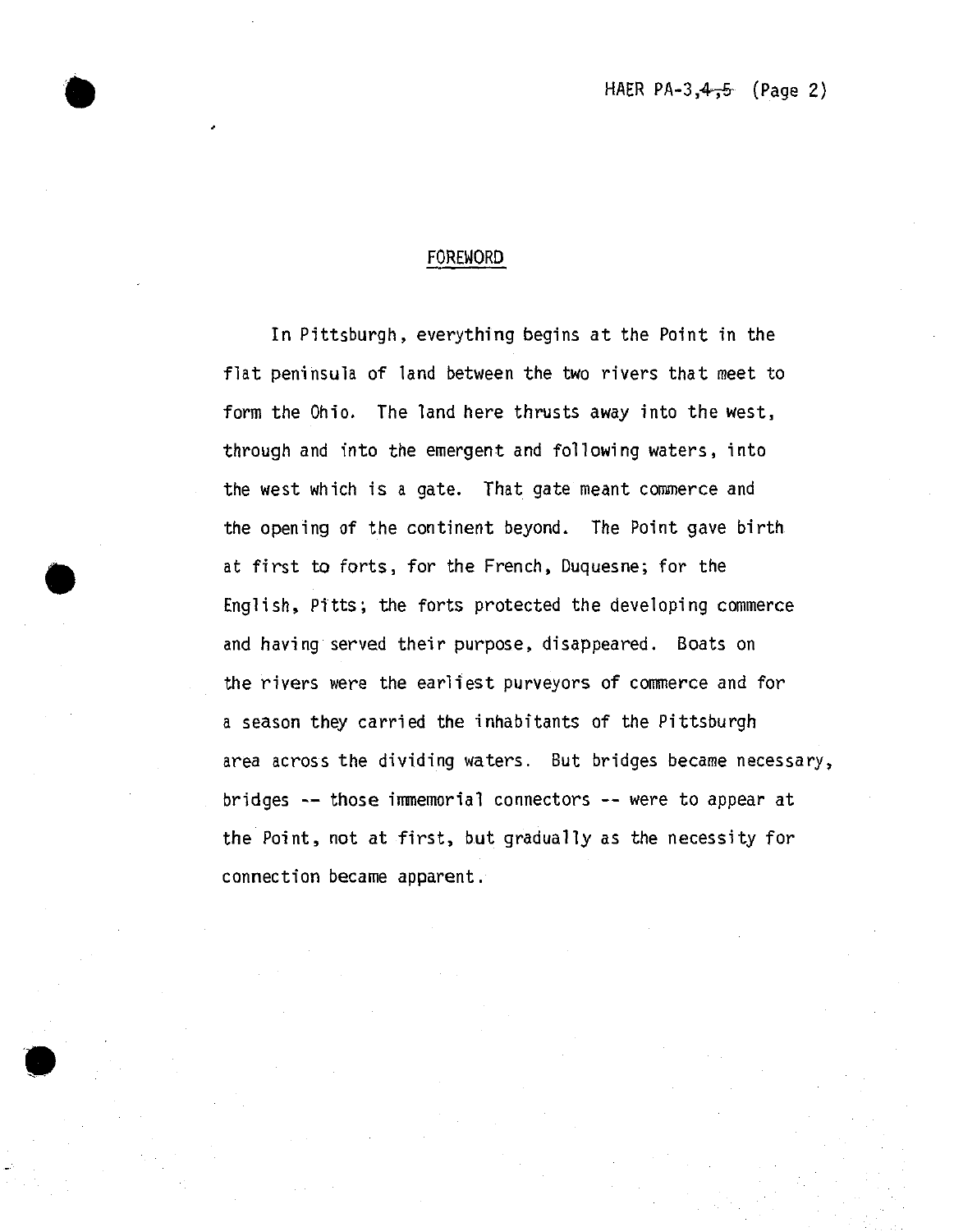# Bridges at the Point

Union Bridge (across the Allegheny River) Begun - 1874 Opened to traffic - 1875 Demolished - May, 1907

Point Bridge I (across the Monongahela River) Begun - July, 1875 Opened to traffic - April, 1877 Demolished - 1927

Manchester Bridge (across the Allegheny) Begun - April, 1911 Opened to traffic - August, 1915 Demolished - sunnier and autumn, 1970

Point Bridge II (across the Monongahela) Begun - April, 1925 Opened to traffic - June, 1927 Demolished - spring and summer, 1970

Fort Pitt Bridge (across the Monongahela) Begun - November, 1953 Opened to traffic - 19 June, 1959

Fort Duquesne Bridge (across the Allegheny) Begun - July, 1958 Main span and south approaches Completed - April, 1963 Opened to traffic - 16 October, 1969

Brady St. Or South 22nd Street Bridge (across the Monongahela) Begun - March. 1895 Opened to traffic - March 1896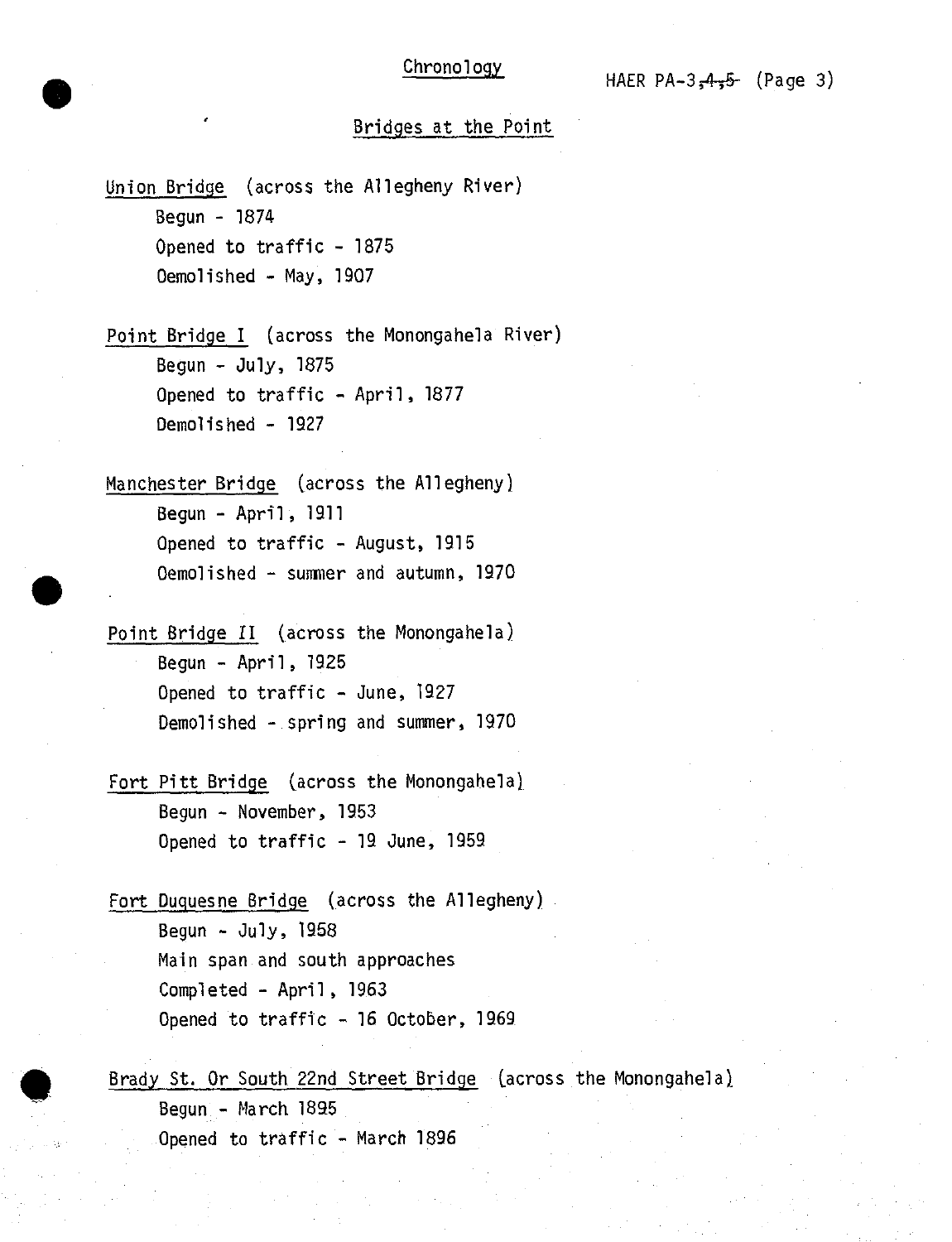From the foundation of the first settlement at Pittsburgh until <sup>1818</sup> the only means of communication between the town and the further banks of the rivers was by canoe or skiff. As the settlement developed, some kind of ferry service became mandatory and in 1818 Jones' Ferry operated between the mouth of Liberty Street in Pittsburgh to the south bank of the Monongahela. Passengers were carried in skiffs while stock was taken over on flat boats. About <sup>1840</sup> the horse ferry was introduced in which blind horses, as <sup>a</sup> rule, were used as motive power—they were made to tramp upon a horizontal wheel, the revolutions of which propelled the boat across the stream,

<sup>A</sup> few years later Captain Erwin established <sup>a</sup> steam ferry from <sup>a</sup> point below the Point Bridge site on the south bank, but this was never <sup>a</sup> success, Subsequently the Jones' Ferry was abandoned and a steam ferry operated from Saw Mill Run on the south bank of Ohio to Penn Street in Pittsburgh.' This line was in use until the first Point Bridge was opened in 1877.<sup>2</sup>

#### Early Pittsburgh Bridges

No attempts were made early in the nineteenth century to bridge the rivers at the Point. The first bridges built were the Smithfield Street Bridge across the Monongahela (called in its early days simply the Monongahela Bridge) erected in 1818, and the St. Clair Street (later Sixth Street) across the Allegheny opened a year later.<sup>3</sup> The former was a Burr-truss covered wooden bridge designed by Lewis Wernwa<sup>4</sup> and built by John Thompson. The Allegheny span was also of timber and covered, These bridges, which were conveniently situated for commerce, could not carry all traffic as the century advanced, and among other sites the Point began to be considered for new bridge construction. Another wooden truss bridge was constructed in <sup>1840</sup> at Hand Street (later Ninth Street) and at Mechanic's Street (later Sixteenth Street) in 1837--both across the Allegheny.<sup>5</sup> Near the present Eleventh Street the canal aqueduct was erected in 1834, which was superceded in 1844-45 by John Roebling's famous wire suspension aqueduct.<sup>5</sup> The Monongahela at Pittsburgh was not to be bridged by another highway span until the covered wooden bridge was built at South Tenth Street in 1861. At Pittsburgh the Ohio was unbridged until the twentieth century.

In the late eighteenth and early nineteenth centuries the three rivers at Pittsburgh presented rather <sup>a</sup> different appearance. Before the intro~ duction of dams toward the end of the nineteenth century, the rivers at slack water were relatively shallow, and numerous islands, and sandbars were in evidence. There was, for instance, <sup>a</sup> long sandbar in the Monongahela at the site of the Smithfield Street Bridge and two islands, Smokey and Kilbeck, near the north bank at the confluence of the rivers.<sup>7</sup> It must be remembered also that there was an extensive traffic on all three rivers and the spans of the bridges had to be sufficiently high to allow boats to pass underneath them.

The coal interests in Western Pennsylvania were also particularly concerned with navigation on the rivers, especially the Monongahela, because it was the chief means of transporting coal from the mines in the southwestern part of the state. Certainly when bridges at the Point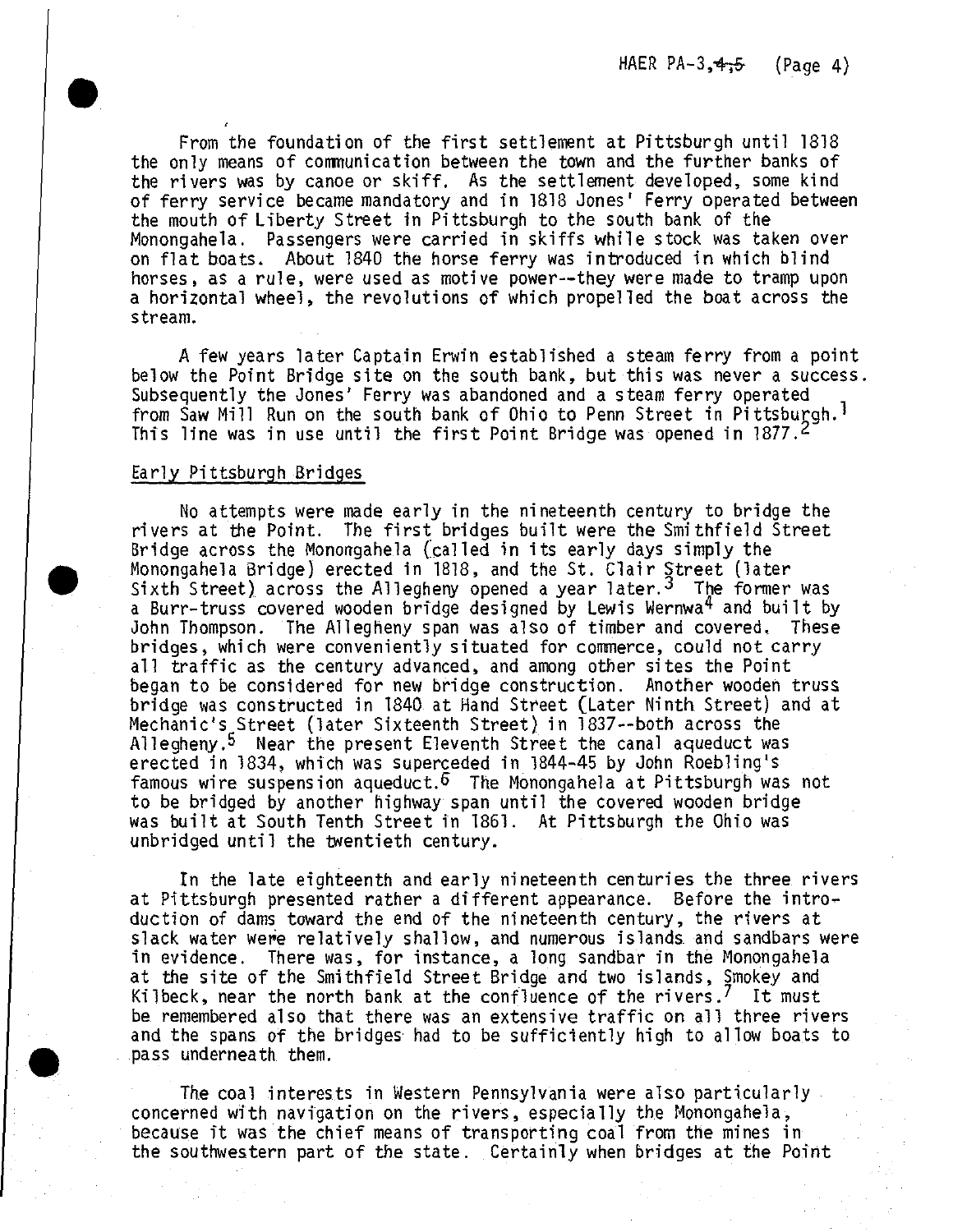were projected, the claims of navigation had to be respected and the height of the span and an unobstructed channel at the mouth of the Monongahela were of interest not only to local commerce but also to the United States government and the United States Army Corps of Engineers who were charged with keeping the navigable streams unobstructed.  $9$ 

## Early Point Bridges - Early Proposals

An important project in 1046 was to span the rivers at their junction with a tri-partite bridge, starting from the Point at the confluence of the two rivers, spanning with one trunk half of the breadth of the confluent streams and diverging on the breast of the bar into two trunks spanning also the Monongahela and Allegheny Rivers. A company was formed and chartered by the legislature<sup>10</sup> and stock subscriptions were called for, one gentleman putting his name down for \$50,000. The structure was designed to cost \$300,000, but only 500 shares at \$500 each for a total of \$250,000 were authorized. Rivermen and their friends combated the project on the ground that it would result in the obstruction to the navigation of the rivers. A resolution favoring the construction of this bridge passed the Pittsburgh Select Council by a majority of one and the Select Council by a majority of two. An opposing resolution was passed by the minority in both councils. It was freely predicted that the necessary subscription could not and would not be raised. Whether this was the cause of the failure of the enterprise or whether the numerous railroads then projected usurped public attention and thus smothered interest in the tri-partite bridge would be difficult to state; at any rate, neither the necessary stock was subscribed nor the bridge built.<sup> $11$ </sup> No plans or drawings for this project seemed to have survived.

According to another account the tri-partite bridge scheme was revived again in 1871. Charles Davis, the city engineer of Allegheny, Pennsylvania<sup>12</sup> submitted plans to a company formed at that time to carry out the project.<sup>13</sup> It will be noted that the estimated cost was nearly a million dollars, considerably more than the earlier bridge. The writer, in this case, also has been unable to locate any surviving drawings or plans.

The undertaking failed only for want of proper support from parties who were directly interested in the bridge  $\rightarrow$  landholders whose property would have been greatly enhanced by the proposed connection.

#### The Union Bridge

No more attempts were made to bridge both rivers at the Point with a single structure. Shortly after the abandonment of the tri-partite scheme, an association of citizens with Mr. Joshua Rhodes as president applied for and obtained a charter for building a structure known as the Union Bridge from Allegheny to the Point. This bridge, which may also have been designed by Charles Davis, was constructed in 1874-75 and opened to traffic in the latter year.14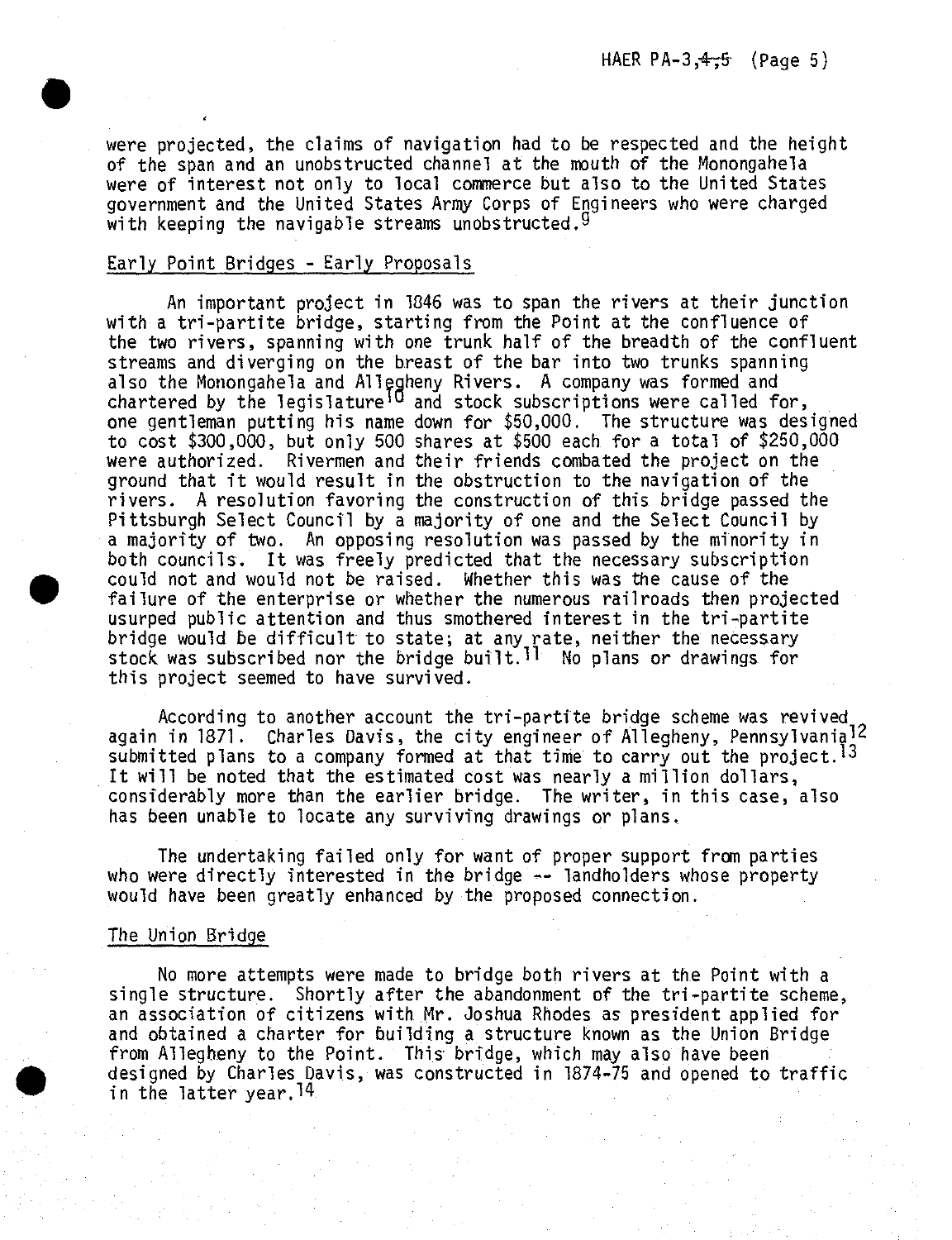HAER PA-3, $4,5$  (Page 6)

The Union Bridge was the last wooden highway river bridge constructed at Pittsburgh. It was a long Howe truss bridge with auxiliary arches and twin sidewalks.'<sup>5</sup> There were elaborate portals at each end which Allen says were stone, but which were probably constructed of wood to represent stone. It was constructed in five spans whose numerous piers were undoubtedly an obstruction to navigation *and* this factor, together with the low clearance of the spans, caused the eventual demolition of the bridge *in* 1907.<sup>16</sup>

A recent writer on Pittsburgh bridges, Mrs. Elizabeth Taylor Herbertson, has stated in her book that "the Manchester Bridge was also the site of the<br>first rope span,"<sup>17</sup> but this ambiguous statement has absolutely no foundation in fact. There was no bridge at the Point prior to 1874, as we have stated above.

### The Point Bridge I: 1877

During 1874 while the Union Bridge was in process of construction, the question of a bridge to provide access from the Point to the South Side was much discussed in Pittsburgh City Councils. The Pittsburgh Daily Post reported on 16 June, 1874, that the first business of the Common Branch of Councils was to provide for a Point Bridge. "Certain individuals were opposed to the City erecting the bridge because of the great burden on the taxpayers. It was argued that the bridge might operate at a loss instead of paying for itself in a few years; were there enough residents at the Point to justify it--also at Temperanceville (a small settlement at the south bank of the Monongahela]? It was also argued that the ordinance was merely a scheme to force bridge companies to sell and also a device of some politicians to court votes. . . Passage of ordinance lost when put to vote, but passage to be reconsidered."

An ordinance requiring the City of Pittsburgh to erect a hridge--which was, however, a compromise document—was finally pushed through as reported in the Daily Post of 22 October, 1874. "At a meeting of the bridge committee held yesterday afternoon, the City Attorney was directed to prepare an ordinance empowering <sup>a</sup> private company to erect a bridge at the Point and collect toll for fifty years, at the expiration of which time the City will take possession at a price not exceeding the original cost," Accordingly, there would appear at the Point a structure destined to be unique in America-a rigid suspension bridge.

The Point Bridge Company was formed and a charter was obtained from the<br>State dated 26 December, 1874.<sup>18</sup> The directors were R. F. Smythe, H. Darlington, A. E. Painter, Jacob Henrici, Robert Marshall and Robert Stevenson and the officers were Joshua Rhodes, president; R. W. McConnell, secretary; George Crook, treasurer; Charles Davis, consulting engineer; P. F. Brendlinger, resident engineer.

The survey for the bridge was begun in 1875.<sup>19</sup> The Engineering News<sup>1</sup> account in its issue of 14 April, 1877, of the erection of the bridge, taken from the Pittsburgh Leader of <sup>1</sup> April, 1877, is undoubtedly the best and fullest extant chronicle of the undertaking, so we cannot do better than quote it extensively.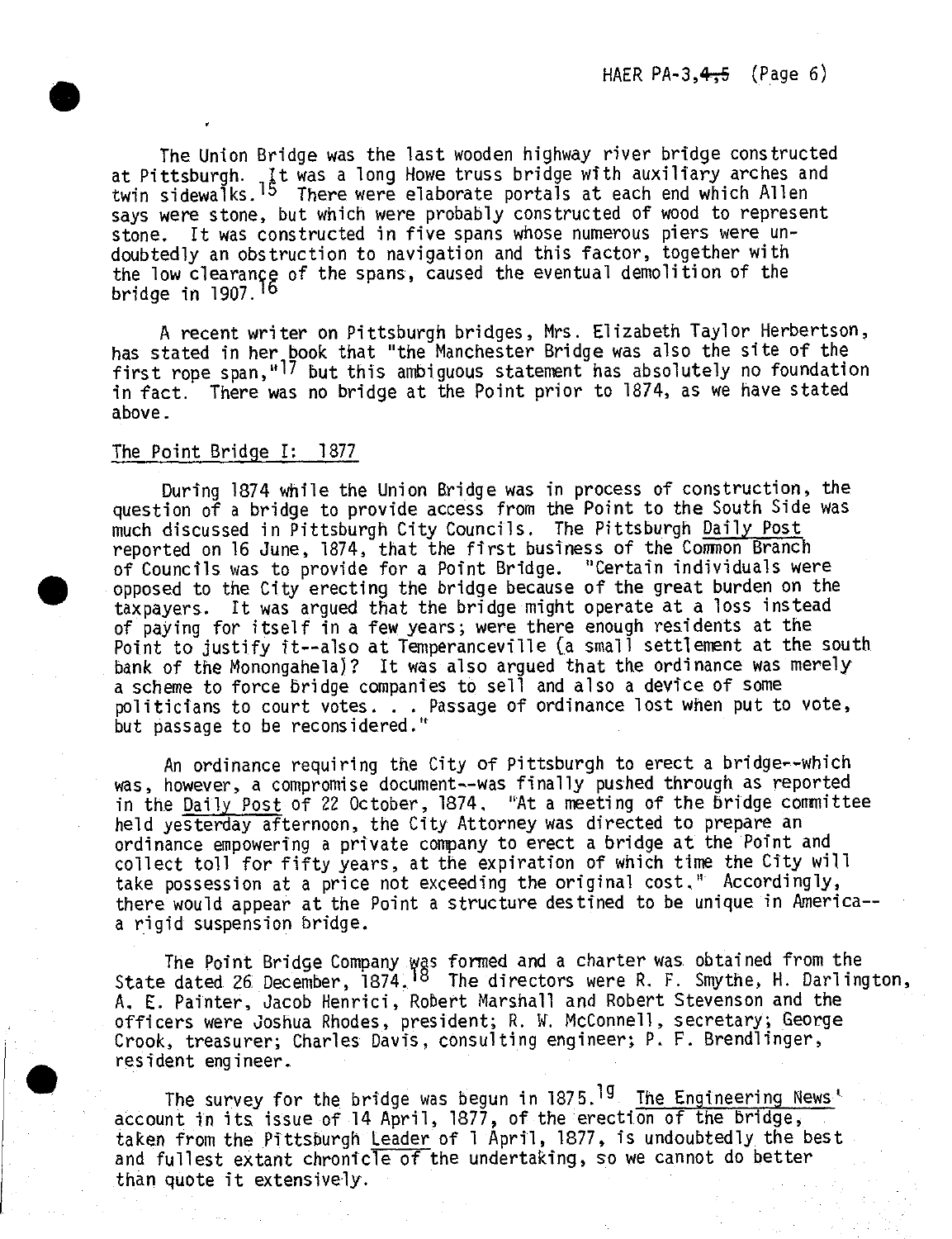The Company did try to take into account the factors applying to navigational interests on the Monongahela, and thus the Engineering News' account begins - — "The difficulties encountered in the beginning of the undertaking can hardly be understood or appreciated by parties not directly connected with the work. The navigation interest exercised almost absolute control over the river, and was not to be conciliated by any measure short of one granting it an uninterrupted channel of the natural breadth of the river and with head room to admit of the largest sized boats passing under the bridge at an ordinary boating stage, for manoeuvering their coal fleets. With such unreasonable conditions, and with the unfavorable topography of the banks in front of the city, it was no easy problem to make a design that would not obstruct *the* river, and at the same time give easy grades for the approaches to the bridge. The short level on the Pittsburgh side being only 27 feet above low water, while on the south side the banks comes abrupt against the water line, with a railroad cutting its face and at an elevation of 70 feet above the river bed. The consulting engineer prepared no less than four plans to endeavor to harmonize the different conflicting interests and at the same time to get a practicable and economical construction. The president and consulting engineer of this company was before the coal exchange on several different occasions on this business; and only after several protracted interviews were they enabled to reach an agreement on the present plan. All these conflicting elements had to be harmonized in carrying out the design of and construction of the bridge,

**•**

"Under ordinary circumstances bridging the. Monongahela would have been of trivial importance."

The plan adopted would have necessitated an artificial approach on the north side of a depth of some fifty feet at the abutment and some six feet deep at the foot. The approach is about 1,000 feet long, and extends along the wharf outside of Water Street to Penn Avenue, and along Penn Avenue to Point Alley, giving an easy ascent to the bridge. An approach connecting the two bridges will be formed *by* filling up the Point. The plans for the work were approved in May, 1875.

The Point Bridge Company invited bids for building the bridge in May of 1875, with, the understanding that they might be for cable suspension, according to specifications and plans prepared by their consulting engineer, which called for an 800 foot middle span and two independent side spans of 145 feet each, or for any other plan. Proposals were made *by* most of our most prominent bridge builders of the country, among whom were Roebling Sons and the Keystone Bridge Company of this city, based upon various plans, viz: Cable suspension, braced arch, Ordish system, cantilever, unstiffened and stiffened chain suspension.. *In* selecting the proper plan the directors and engineer of the Point Bridge Company were well aware that their bridge was of unusual dimensions and they took care not to adopt an experimental plan. The. only long span bridges in the world to compare with the requirements of the point bridge were the Niagara railroad bridge and the Cincinnati bridge, both being wire-cable suspension, built *by* Mr. John Roebling, with 820 foot and 1057 foot spans respectively, and the chain suspension bridges-one, the Clifton bridge over the Avon, in England, 702 feet long, and the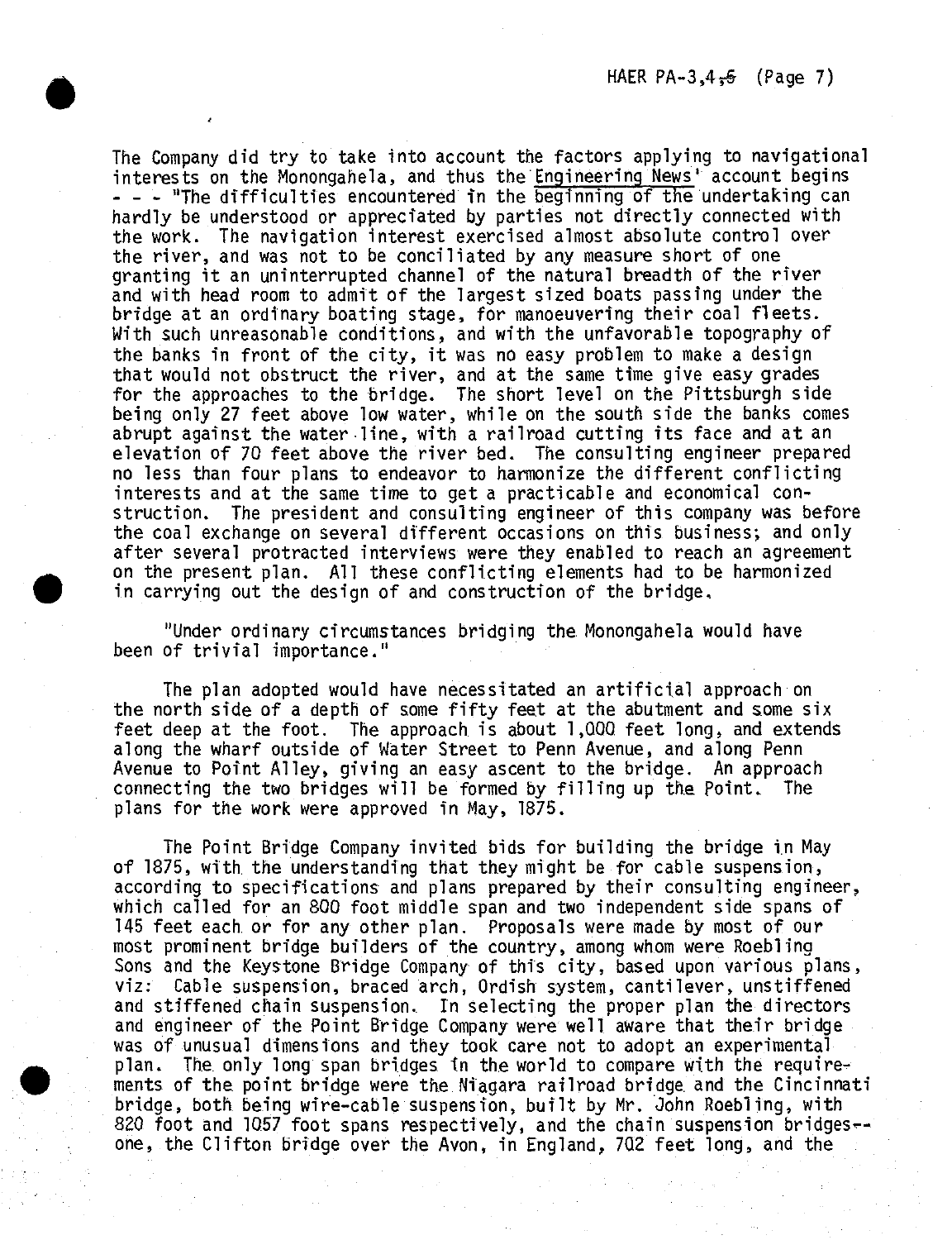HAER  $PA-3, 4, 5$  (Page 8)

one across the Danube at Pesth, Austria, which has a span of 666 feet--all other long span bridges being either of less length or are only built for light traffic. The plan finally adopted was a stiffened chain suspension inght traffic: The plan finally despited mas a sefficient enable suspension.<br>bridge, submitted by the American Bridge Company of Chicago,<sup>20</sup> and designed by their chief-engineer, Mr. Edward Hemberle.<sup>21</sup> This plan represents all the good features of <sup>a</sup> modern chain suspension bridge and has, in addition, <sup>a</sup> novel stiffening system, which, as far as theoretical investigations and judgment can determine, seems to obviate all the faults of wire-cables and of the formerly built chain suspension bridges.

In ordinary suspension bridges the roadway is suspended by hanging rods from chains or cables which stretch from pier to pier. In such <sup>a</sup> structure the chains or cables and the platform are flexible longitudinally, and this is shown whenever the bridge is loaded at one *end* more than at the other by <sup>a</sup> moving load, or is subjected to wind pressure from above or below. To improve the suspension bridges in this respect has been the aim of many engineers. The simplest improvement has been effected by keeping the points of the curved chain or cable which are more liable to deformation in their proper places by attaching them to the top of the towers by straight chains or wire-rope stays, which plan was first adopted by Ordish in Europe and *by* Roebling in this country.

<sup>A</sup> method for rendering the chain itself rigid has been attempted by dividing it into two parts, placed one above the other and bracing them together. <sup>A</sup> railway bridge upon this system, with <sup>a</sup> span of <sup>260</sup> feet, is in actual use in Vienna, in Austria, but would not be efficient for <sup>a</sup> long span. <sup>A</sup> system according to which <sup>a</sup> single chain is connected to the platform of the roadway *by* bracing was adopted in the construction of Lambeth bridge across the Thames in London, having spans of <sup>180</sup> feet, built in the year 1862, and in <sup>a</sup> footway bridge over the Main at Frankfort, Germany, of <sup>262</sup> feet span in 1869. This system properly improved may fulfill all the requirements to ensure stiffness; but *in* long spans the bracing between roadway and chains will have to be of such great length, as to make it ineffective and expensive.

Mr. Hemberle's plan, as represented *by* Point bridge, consists of towers, chains with platform suspended there-from in the same manner as in <sup>a</sup> regular chain suspension bridge; In addition thereto is <sup>a</sup> stiffening system above the chains, and are rigid posts arranged between chain and platform to prevent the roadway to undulate or oscillate independent of the structure above. The stiffening arrangements above the chains consist in rigid chords running in straight line from the top of the towers toward the center of the chain, and being connected thereto by <sup>a</sup> hinged joint at each end. Between these chords and the chains is <sup>a</sup> system of bracing, consisting of posts and diagonal tie-rods. All connections are pin-jointed. The chain, being <sup>a</sup> catenary or curve of equilibrium, takes up all the permanent load of the structure, without bringing strains on the stiffening trusses. This object was accomplished *by* erecting the bridge completely before connecting the ends of the straight top chords to the center joint. The rods are provided with turn-buckles, and are so adjusted as to be strained under moving load only.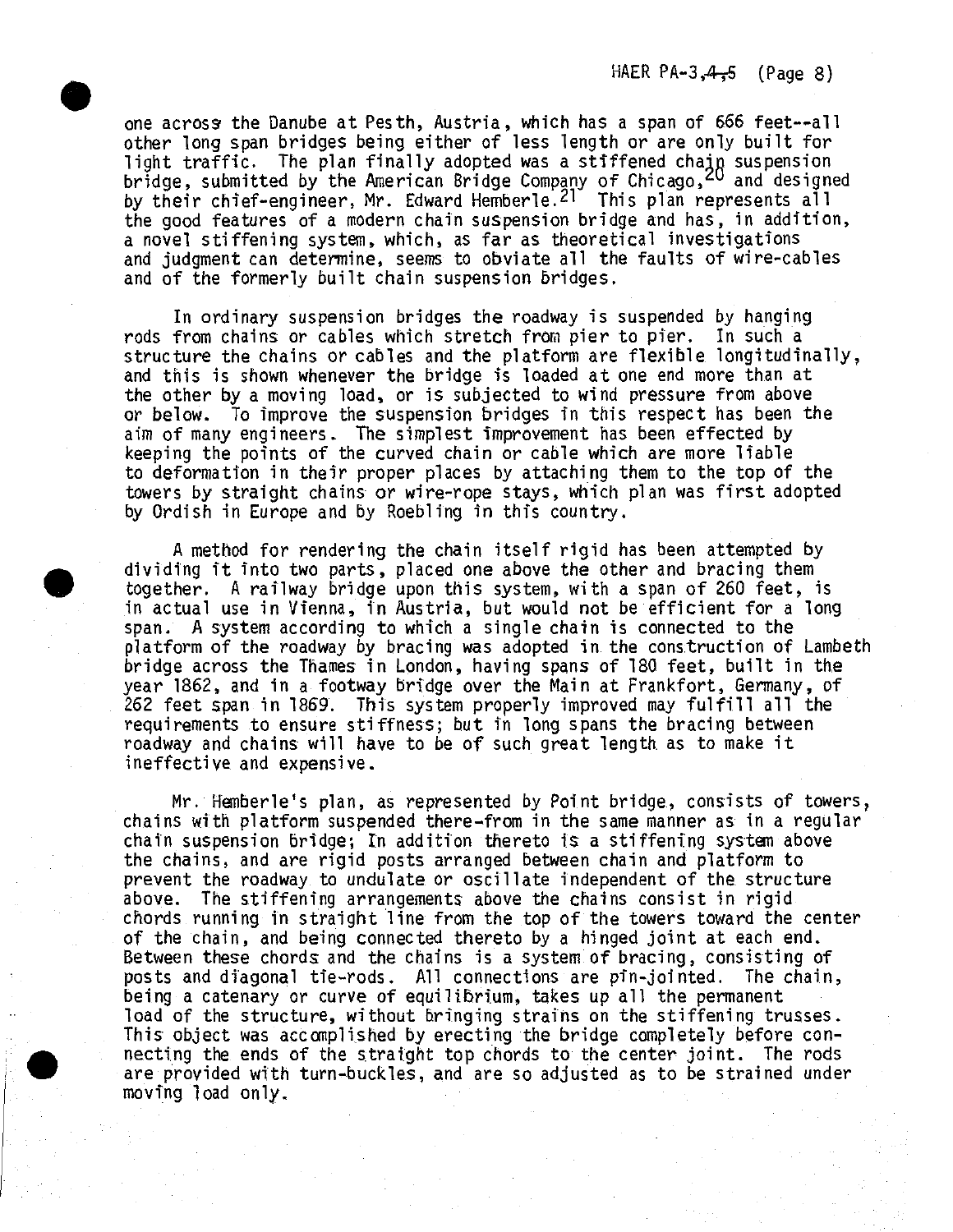When the bridge is half-loaded the top chords of the trusses on the loaded side will be in compression and the unloaded side in tension. There are lateral and vibration braces between the top chords and also between the chains, proportioned to take up the strains from win-pressure upon the strains and trusses.

<sup>A</sup> model of Point bridge was exhibited at Philadelphia and received an award, and Mr. Hemberle was the recipient of quite <sup>a</sup> number of complimentary letters from most prominent American and foreign engineers approving his new plan.  $44$ 

The total length of the Point bridge is 1,245 feet from back to back of the anchorages, with one middle span 800 feet between center of piers, and one independent-trussed side span of <sup>145</sup> feet in length at each shore. The roadway rises from both shores toward the center of the channel with grades not exceeding <sup>3</sup> feet in 100—the highest point of the roadway being 83 feet above low water. The saddles upon which the chains rest on top of the towers are 180 feet above low water. The deflection of the chain is <sup>83</sup> feet, which is considerably more than usual for suspension bridges, but the stiffening allows of increasing the deflection and thereby reduces the strains in the chains and their weight. The bridge is 34 feet wide from center to center of outside rails and the space is divided into <sup>a</sup> roadway <sup>21</sup> feet wide and two sidewalks of 6 feet each *by* inside iron handrails. The piers up to the roadway and the anchorages are built of masonry. They are founded upon timber platforms sunk to <sup>a</sup> gravel bed below low water. The masonry is of the best quality--Baden sandstone laid in cement mortar.

The towers are entirely of wrought-iron except the bases of the columns. Four columns each <sup>30</sup> inches square braced together by lattice work form the support for each chain, which carried at the top of the towers on wrought-iron saddles, which are movable on steel rollers to allow for expansion and the elongation of the back chains under strain or from changing temperature.

The chains are formed of link bars, <sup>20</sup> ft. <sup>6</sup> in, long, varying in size from <sup>8</sup> by <sup>2</sup> inches to 8 by <sup>1</sup> inch, connected by pin bolts <sup>6</sup> inches in diameter. There are <sup>12</sup> and <sup>13</sup> bars alternately in the back chains, and <sup>11</sup> and <sup>14</sup> bars in the main chains. Stiffening trusses on top of the chains are 22 feet high in the middle and their upper chord is box-shaped with full rivet splices to resist tension as well as compression.

Outside of the floor are roadway trusses <sup>8</sup> feet high, part above and part below the floor. They are built continuous in lengths of 100. feet, and are jointed together at their in-ends in such <sup>a</sup> manner as to allow for expansion and contraction of the iron work. These trusses are suspended from the chains by iron rods placed in pairs every <sup>20</sup> feet and *by* rigid posts every 100 feet. Iron cross girders, 3 feet in depth, connect these roadway trusses every 20 feet and support two intermediate lines of iron stringers. These stringers and the roadway trusses form the bearers across which are placed the wooden joists for the flooring.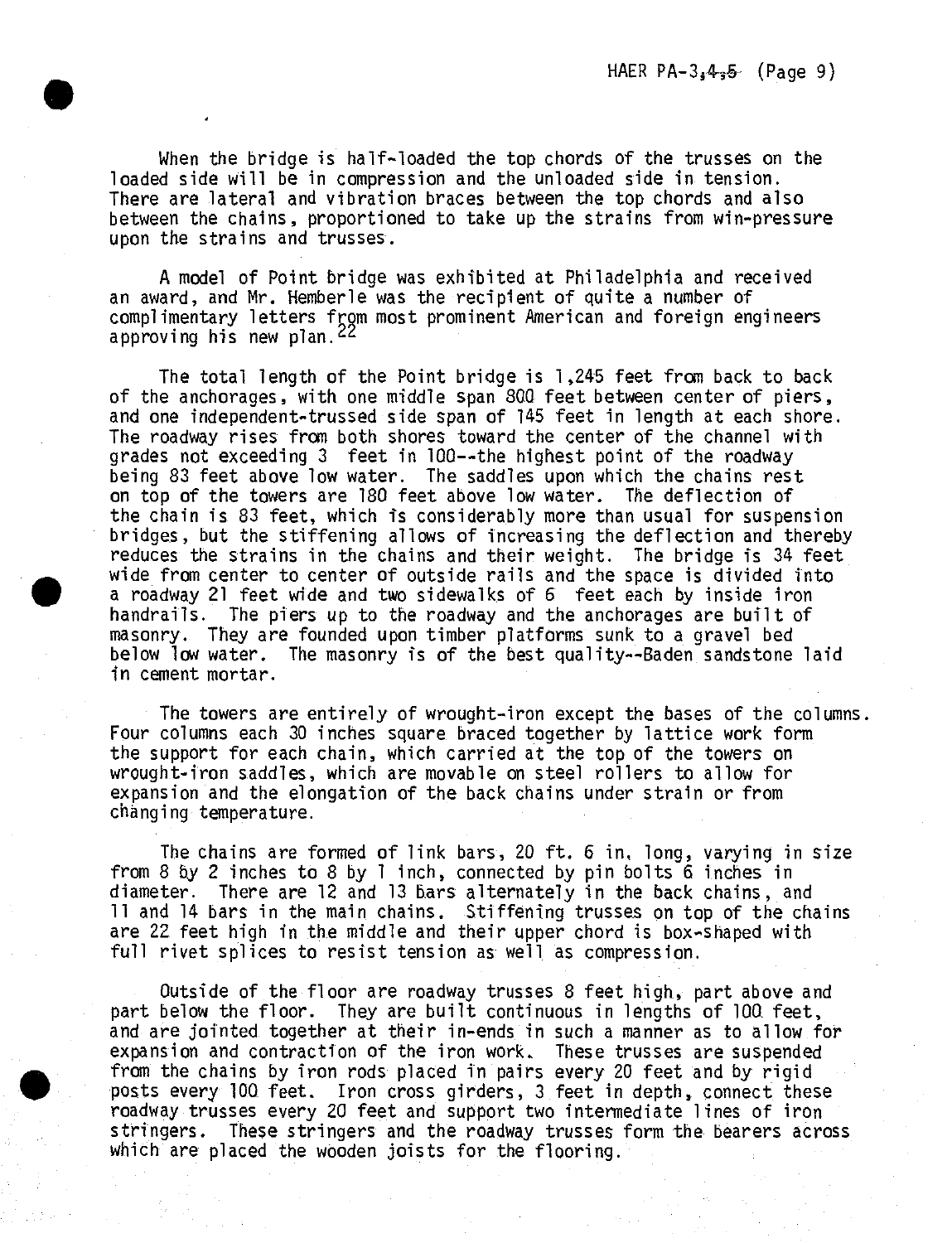The roadway consists of two courses of <sup>2</sup> -inch oak planks, the lower course being laid diagonal and the upper lengthwise to the bridge. Two street-car tracks are laid upon the floor. The side-walks are laid with narrow 3-inch plank of southern pine. The lateral stiffness of the floor is secured by <sup>a</sup> double system of tie-rods and the wind pressure is taken up by four horizontal steel wire cables, placed under and connected to the floor.

The specifications for the Point bridge call for <sup>a</sup> moving load of 1,600 lbs. per lineal foot, to be carried *by* the structure in addition to its own weight, with <sup>a</sup> factor of safety of 5, that Is, it would require five times the above load to break the bridge down. The 1,90Q lbs. per lineal foot fs for the 800-foot span, equal to 1,280,000 lbs. which weight is equal to <sup>16</sup> locomotives or equal to the weight of <sup>a</sup> crowd of 9,000 good-sized people. Such <sup>a</sup> load is very unlikely *every* to come on the middle span of the bridge, and five times that load would not injure the iron works. The back chains on each of the bridge have <sup>a</sup> sectional area of <sup>384</sup> square inches, and were all put to actual test of <sup>10</sup> tons per square inch without showing any injury, which will make their reliable supporting power equal to 3,840 tons. For the floor system and the suspenders the proof load is taken at 896 tons for the middle span.

There are <sup>156</sup> suspension-rods carrying the floor, each with <sup>a</sup> strength of <sup>47</sup> tons, as proved by actual tests, which will make their supporting power equal to 7,132 tons, which is equal to the weight of 180 locomotives.

Each of the towers has a sectional area in columns of 504 square inches, and their resistance against failure under the load would be equal to 10,080 tons, whereas the load which ever may come on is only 1,80Q tons.

The lateral cables under the floor are at each side, double <sup>2</sup> -inch cast-steel wire ropes, each having an ultimate strength of 210. tons. They would resist the greatest strains brought sideways aginst the bridge in case of <sup>a</sup> hurricane, and the bridge has already, under severe winds, proved to be absolutely rigid sideways.

The total cost of the bridge is about \$525,000, which is very low compared with other structures of the same magnitude; Cincinnati bridge, being only 200 feet longer, cost \$1,800,000. The chain suspension bridge at Pesth, Austria, having <sup>a</sup> middle span of 666 feet only, cost \$2,700.,OOQ. St. Louis railway bridge, having spans of <sup>520</sup> feet, cost seven millions.

The president and directors of the Point bridge company deserve great credit for the manner in which they conducted this enterprise. It is due to their efforts and management that this bridge was finished in such short time and at so small cost compared with other bridges in this and other countries.

The American Bridge Company of Chicago, H;. A, Rust, president, presented not only the best plan, but also were among the lowest bidders, and the contract was awarded to them for the whole structure complete. The American Bridge Company transferred the contract for the masonry and the foundations to John Megraw, of Allegheny, who has done his share of the work in the most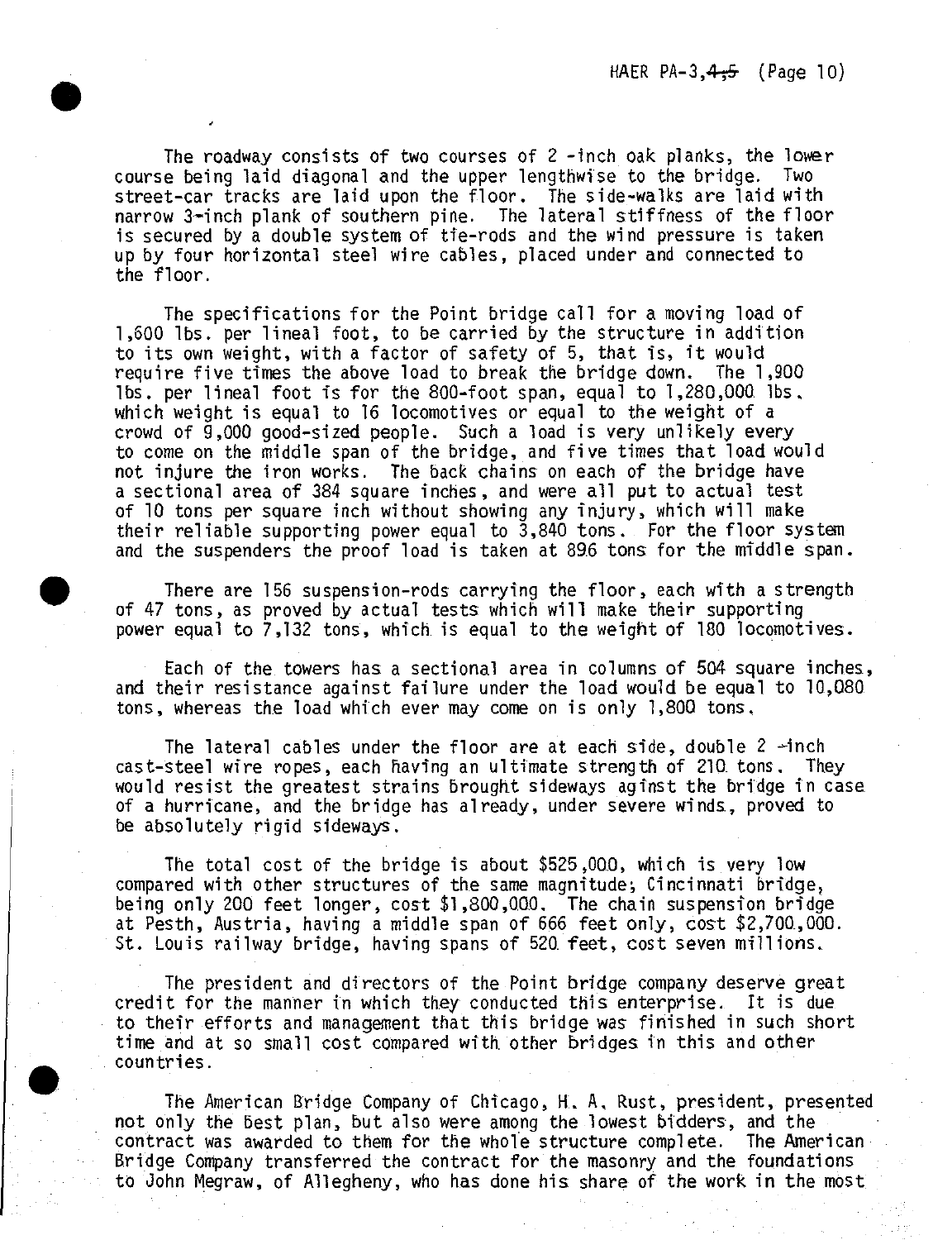satisfactory manner, and is right in claiming to have the best job of mason work done along our rivers. The award of the contract to an outside company created quite a feeling amongst the Pittsburgers, who are right in claiming their superiority in manufacturing of iron-work, and it may be quite a satisfaction to them that after all most of the work has been done here, with the exception of the forged linkbars in the anchorages and parts of the iron-work, for the manufacture of which the American Bridge Company have special tools in Chicago, all the iron-work was manufactured by Pittsburg parties, Graff, Bennett & Co., furnished the iron in quality unrivaled for the purpose, ft is superior in strength and other qualities required for bridge iron to the manufacture of parties making bridge iron their speciality. Mr. Williams, the superintendent of their mill, deserves a great deal of credit for his efforts in obtaining for the unusual large bars a quality of the iron in strict conformity with the specifications.

The manufacture of the iron-work was done at the Pittsburgh Locomotive-Works, under the supervision of the American Bridge Company's agents. The manufacture of the large link-bars was, after some experimenting, brought to perfection, so as to insure the same strength throughout the entire bar and eyes, which before has been only obtained by the process of Mr. Sellers at Edgemoor.

On July 1, 1875, work was commenced, and by the following winter the masonry was well advanced. Early in the spring operations were again resumed and continued without interruption to the present date. A great deal of the most difficult work, such, as the stiffening-truss, was prosecuted in mid-winter, with the thermometer ranging near zero, and with heavy winds prevailing. Much of the time the material was covered with snow and ice. The rough weather severely taxed the endurance of the men, but in no instance did it get the mastery. Much credit is due Mr, George C. Thorn, superintendent of erection, for the masterly manner in which he conducted the work through such adverse circumstances, and without the occurence of any accident.

The specifications were drawn with considerable minuteness and required *yery* rigid tests for iron. The links were to be made of the best quality of double refined iron, and in addition to other tests were submitted to a proof strain of ten tons per square inch., sectional area, before they were admitted into the chains. This testing, as well as the inspection of the work, and the giving of levels and distances connected with the bridge, in compliance with the specifications, was intrusted to the resident engineer, who was also the estimating engineer.

The records of the iron test have been carefully preserved, and form a valuable record.

The quantities of the material used in the construction of the bridge are. as follows, viz:

Timber in foundations, 1,442,000 feet, board measure.

Masonry in anchor-walls, 1,868 cubic yards.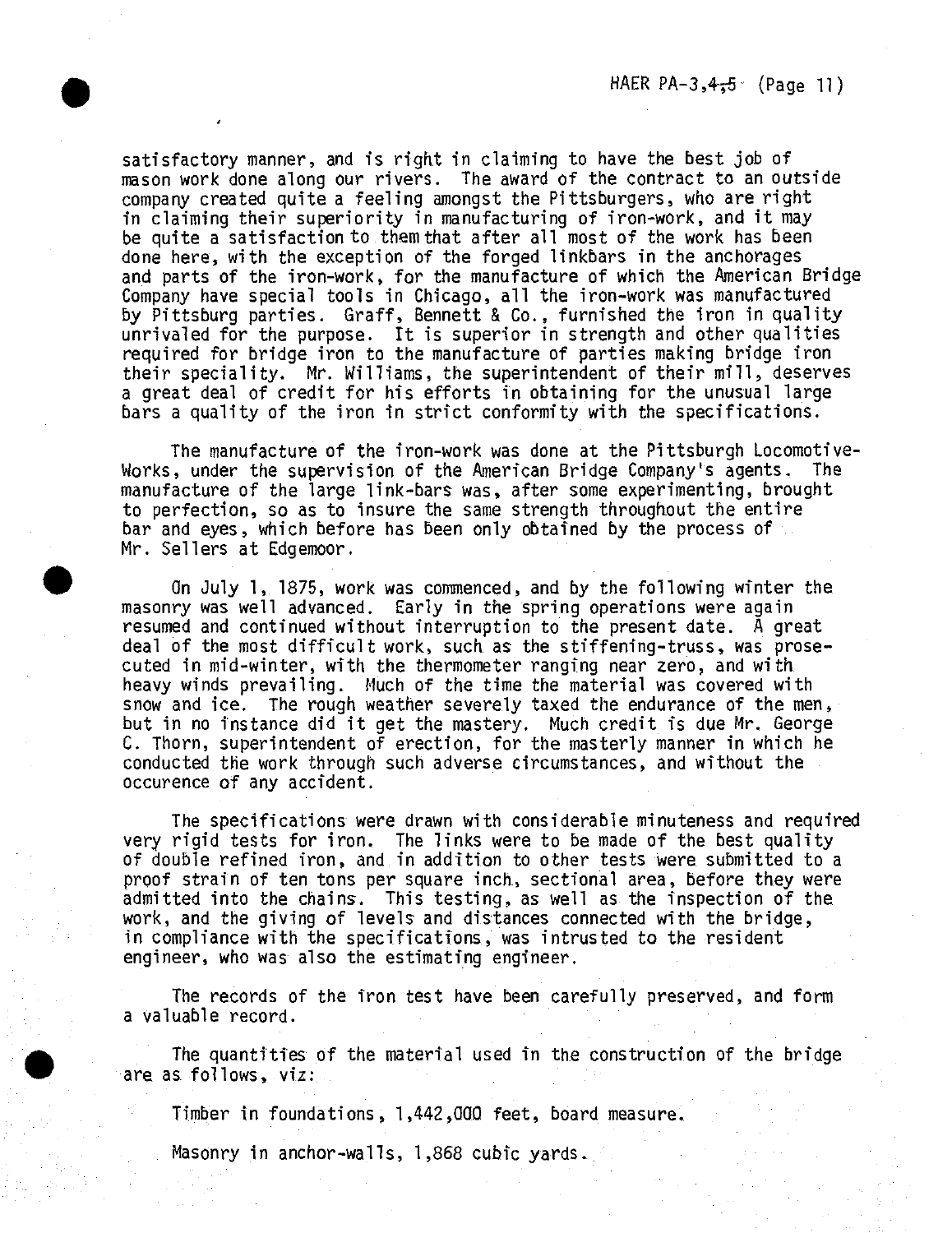Masonry in piers, 7,507 cubic yards.

Iron in foundations, 12 tons.

Wrought-iron in superstructure, 2,084 tons.

Cast iron in superstructure, 52 tons

Steel in superstructure, 32 tons

Timber in superstructure, 810,000 feet, board measure.

Number of links in the chain, 1,832.

As an immediate result of the building of the bridge we should note the approaching completion of the Duquesne Inclined Plane designed to overcome the gradient of Coalhill, and so situated as to connect with the Point bridge. And yet another, in the proposed street car railway, starting from Fifth Avenue and Liberty Street then along either Penn or Duquesne Way to the bridge, across the bridge to Carson Street, along the same to Saw-mill Run and continued to the Old Stone tavern.

The Point Bridge Company are already engaged in constructing a portion of this line connected with the bridge and approaches on their own account.

Also another improvement, diverting travel through new channels, in the shape of a proposed freight and passenger depot for the Panhandle R.R., at the terminus of the bridge.

It is impossible to calculate the benefits to be derived by the different portions of the city in the increased facilities for intercourse afforded by the erection of this bridge. It will undoubtedly restore the old part of Pittsburgh about the Point to its former vitality, and will greatly contribute to the speedy development of heretofore almost inaccessible territory on the South Side. By such schemes of internal improvement at this, the thrift and general prosperity of the city is enhanced, and additional comforts to the citizens secured.

And we have no doubt that the parties interested in the construction of the bridge will be amply repaid in this investment.

The bridge will not be open for general traffic before ten days, the approaches not being finished yet. The bridge itself is completed, except the finishing of the hand-rails and the ornamental work of the towers. The ornamental work of the towers will be done quite elaborately and it will greatly add to the beauty of the structure. It is to be of galvanized iron, and the work, already done *by* Messrs. Stevenson & Cartwright, of Allegheny, awaits only good weather to be put in place. Two more coats of paint are to be put on the bridge as soon as continuous good weather can be expected.

The bridge was opened in April 1877. The light construction of this bridge was, however, in the end a drawback because the company did not maintain it properly. It was hardly *in* safe condition when the City of Pittsburgh acquired it in 1896, as the result of an ordinance, introduced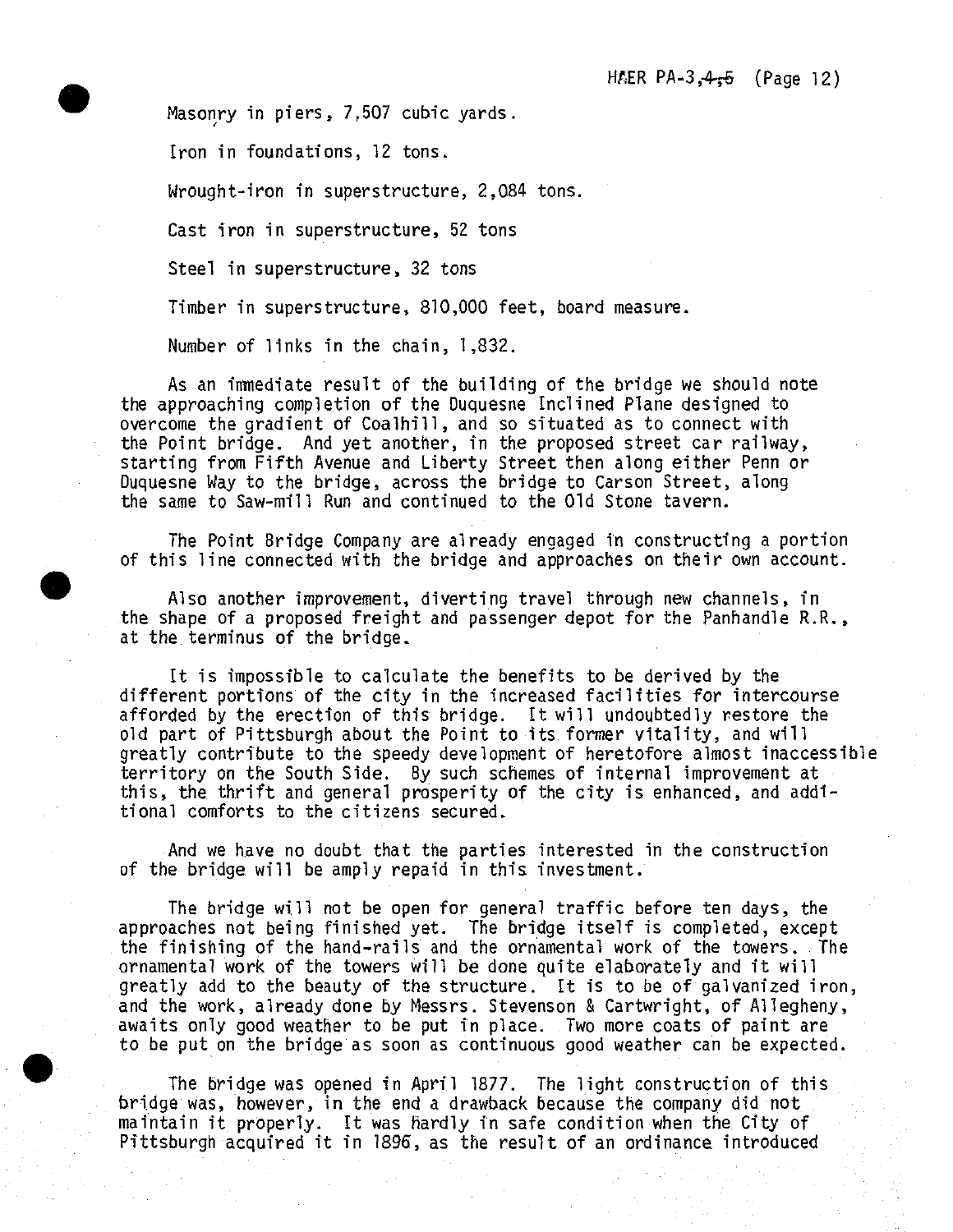into City Councils in 1895. A Board of Viewers considered \$420,000 as a fair price for the span, but the City acquired it for \$400,000.<sup>23</sup> The clamor for "free" bridges in Pittsburgh, had by now become insistent and the Point Bridge was the first local span to be municipally acquired as the South Twenty-Second Street Bridge of 1895-96 was the first to be constructed by the City.

A thorough inspection of the Bpint Bridge was undertaken in 1897 by John Brunner for E. M. Bigelow,<sup>2</sup> ^ the Director of Public Works of the City of Pittsburgh, but no appropriation could be obtained for executing repairs. In 1901 Brunner's plans were revised by Willis Whited, assistant engineer of the Department of Public Works, but no action was taken until December 1903 when it was discovered that three floor beams were broken and the bridge was then closed to heavy traffic and a \$92,000 contract was made with the Pittsburgh Construction Company for complete repairs,<sup>25</sup>

Reconstruction work was begun <sup>1</sup> June, 1904, and completed 23 November, 1904. The anchor piers were taken down and rebuilt and all cables were examined and strengthened. Stay bolts and anchor bolts were renewed so as to tighten the entire structure and whole bridge was painted and refloored. Ornamental sheet metal domes were substituted for the former light grill work at the top of the suspension towers. Strengthened though it was, the engineers conceded that the bridge was still fragile and would eventually have to be replaced.<sup>26</sup>

Even so, for many years the delicate web of the first Point Bridge rose above the confluence of the rivers, its large suspension towers like cathedral turrets soaring against Pittsburgh's sulphurous skies. The writer, as a small child, remembers motoring across it on a foggy morning in 1915 and the passage was like a dream as we proceeded in the old high-slung motor car through the truss and cables as through notes and bars of music. The great bridge was essentially a sonata, a poem, the music and poetry of the engineers, flung into the air by some calculated and yet incalcuable sorcery and it achieved an effect perhaps never envisioned by its "practical" designers long vanished now; long vanished too, it lingers in the memory as something strong and beautiful and good, an ambassador of grace to the manufacturing principalities of nineteenth century Pittsburgh,

But, alas, all its poetry could not save it (the same could be said for many other engineering triumphs of the nineteenth century) and by the early 1920's it was more than evident that its days were numbered. In 1924 the bridge was closed to heavy traffic and in January of that year a mass meeting was held by the citizens of the West End, a large suburban area on the south bank of the Monongahela, to advocate prompt action by Allegheny County in building a new bridge.<sup>27</sup>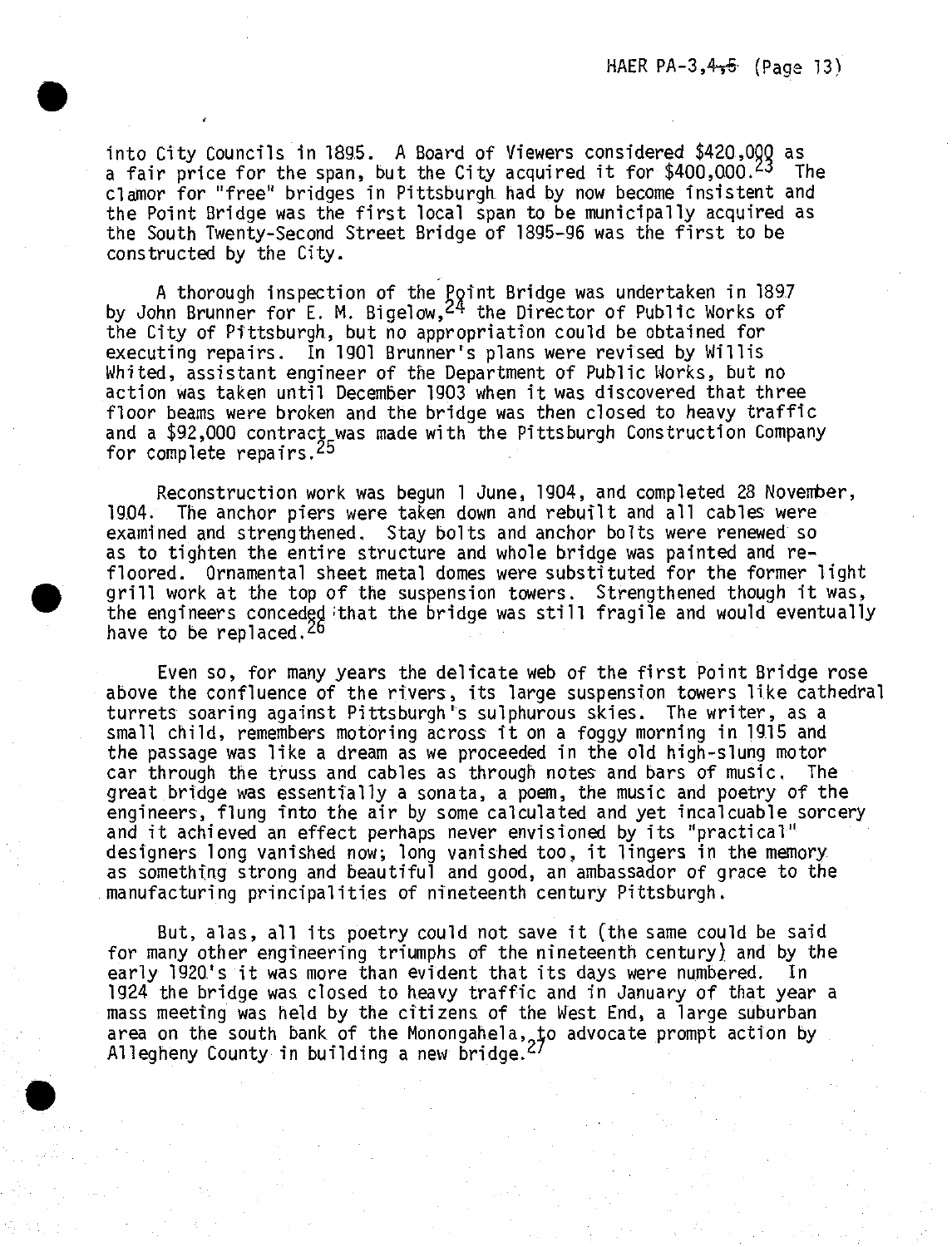### The Point Bridge II: 1927

**•**

As a result of such public agitation the County Department of Public Works began to study the situation and in due course the County Engineers, V. R. Covell, C. M. Reppert, and their associates completed a number of general designs for the bridge on the span lengths and clearances which the government has approved.<sup>20</sup> A committee of engineers then made a study of the several plans. Meanwhile funds for the new bridge were provided-a sum of \$2,325,000--in an Allegheny County people's bond issue and a discussion continued among City and County officials as to which plan should be adopted. A bridge at right-angles to the old bridge was considered but was rejected because approaches at either side would be too<br>difficult.<sup>29</sup>

Finally plans for <sup>a</sup> bridge that would run parallel to the old bridge were approved by the County Commissioners. To avoid obstructions in the river channel a through-canti-lever type of construction was adopted. The total length of the bridge was to be 133Q feet with approaches. The main span clearance for river traffic was 430 feet and the span supported as well a 38 foot roadway, allowing four lanes of traffic and two 12 foot<br>sidewalks.<sup>30</sup>

A preliminary perspective sketch for the new bridge was published in the local architectural magazine, The Charette V:6 (June, 1925), frontispiece, and in the same magazine another sketch of the final design with a brief article appeared, V:10 (October, 1925), frontispiece. The design also carried the approval of the Pittsburgh Art Commission, who had recommended that the cantilever, *in* which both the top and bottom chords curve downward, should be given a convex outline to harmonize with the curve downward, should be given a convex outline to harmonize with the<br>nearby Manchester Bridge.<sup>31</sup> The architect for the bridge was Standley L. near by<br>Roush.<sup>32</sup>

Work on the new bridge began in April, 1925, when Sprague and Henwood, core-drilling contractors started test borings to determine what foundation conditions would be encountered in the sinking of the two main piers.<sup>33</sup> In June, 1925 the contract for the piers and the approaches main piers. This une, 1925 the contract for the piers and the approaches In December of the same year the contract for the steel superstructure was awarded to the Fort Pitt Bridge Works of Pittsburgh for \$907,685.<sup>35</sup> The engineer in charge of design for the Department of Public Works was George engineer in charge of design for the bepartment of rubile works was deorg<br>S. Richardson.<sup>36</sup> Final working drawings for the bridge were completed in September, 1925.

On 21 July, 1925, the Pittsburgh Gazette-Times reported that "the first caisson for one of the two river piers of the new Point Bridge was towed up the Ohio River from the Neville Island plant of the Dravo Construction Company to the bridge site. It will be filled with concrete and sunk *in* the river bed at the pier site, enabling workmen to construct the pier below water line. The laying of the substructure is to be completed *by* <sup>1</sup> June, 1926 and erection of the superstructure will start later,"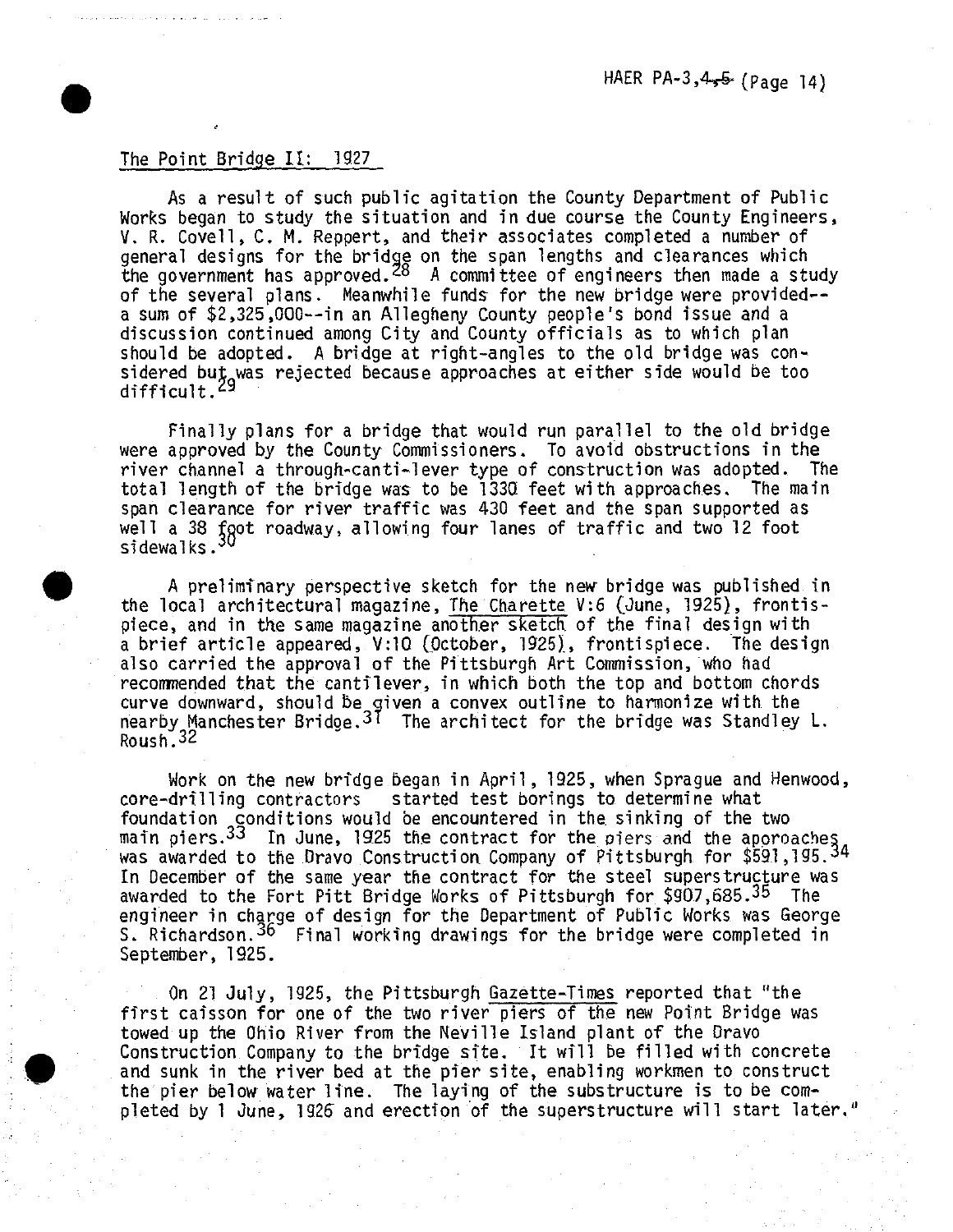In November it was reported that "the masonry of the new Point Bridge has just been completed by the Dravo Construction Company of Pittsburgh at a cost of about \$657,000. Steel erection has been going on since early summer beginning on the north side where the masonry was first completed, and at the present time most of the steel work is in place. Fort Pitt Bridge Works is fabricating and erecting the superstructure. Present expectations are that the steel work will be finished in January 1927 and that the bridge will be open early next year."37

The construction of the superstructure was something of an engineering hybrid, that is, a cantilever arch-truss, with a suspended central span. The three primary elements comprising this type of construction are an anchor arm, cantilever arm and suspended span. The bridge is anchored in tension to the shore abutments and pivots about the river piers. The central span is hung from the arch construction which cantilevers out from each pier. The portals compared with the ornamental delicacies of those of the nearby Manchester Bridge were stark and brutal, being composed of unadorned steel plates, but nonetheless impressive. Technology was totally triumphed, having cast off all historical masks. The day of the adorned bridge portal has vanished.

On 20 June, 1927, the new bridge was opened to traffic in a ceremony in which some 2500 persons took part. The completed span was turned over to the people of Allegheny County by the Commissioners who accepted it from Norman F. Brown, the Director of Public Works.38

For a time the new bridge was sufficient for all traffic needs at the Point, but after 1945 with the development of the new Point Park scheme and the increasing motor traffic to the South Hills beyond the Monongahela, it became apparent that the days of the cantilever span were numbered and it too was closed in June 1959. Truly, the days of a modern highway bridge are as grass, but the last years and death of the Point Bridge are so intimately connected with those of its fellow Point span--the Manchester Bridge—that the two will be discussed together later.

### The Union Bridge

Meanwhile, we must return to the Union Bridge, the first of all the Point spans, that with its stolid wooden trusses and its ornamental Italianate portals was still doing duty at the turn of the century, albeit it also needed repairs after 25 years' service.

Unfortunately, from the very beginning there had been complaints about the bridge on the score of obstructing navigation on the Allegheny River. At low water the clearance height of the span was 37 to 40 feet, but at At fow water the clearance height of the span was 37 to 43 feet, but at<br>high water only 7 to 9 feet, <sup>39</sup> In 1902 the dissatisfaction became so acute that a petition was sent to the Secretary of War by persons, corporations, and companies in and about Pittsburgh—"There can be no doubt that this bridge is an unreasonable obstruction to the free navigation of the. Ohio, Allegheny, and Monongahela Rivers on account of insufficient height . . . We respectfully request that you will investigate this matter, having full confidence that after making such an investigation you will find it to be your duty to take action against its owners under provisions of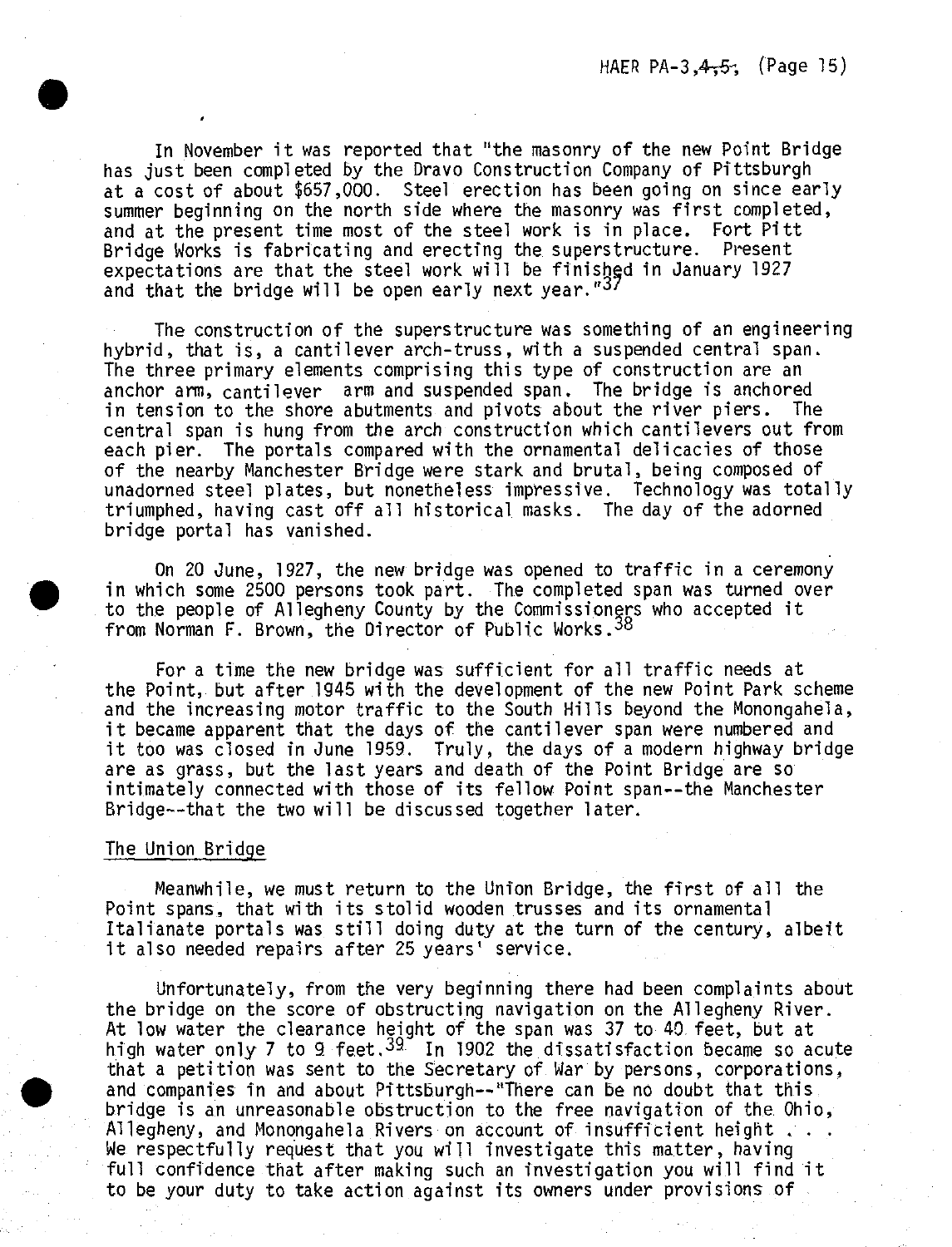Section 18 of the River and Harbor Act approved 3 March, 1839., The Union Bridge is an old wooden structure and will soon need, in fact it already needs extensive repairs to make it safe for public use." $40$ 

The matter was referred *by* the Secretary of War to the proper officers of the Engineering Corps of the Army for examination and report. Under the date of 8 December, 1902, Captain Sibert, Captain of Engineers, who conducted the examination reported and recommended to the Chief of Engineers that the company be given notice to make alterations. On 16 December, 19Q2, the Chief of Engineers transmitted that report to the Secretary of War.

On 2Q January, 1903, Mr. Root, then Secretary of War, issued notice to the company to alter the bridge, giving them 18 months in which to comply.

At the request of the company the time was extended by successor Secretary Taft to <sup>1</sup> December, 1904, and again extended by him to <sup>1</sup> January, 1905. Subsequently, a rehearing was requested *by* the company but was refused by Secretary Taft, who in his reply said that at the time the bridge was erected, the Army engineer in charge of the district, Colonel Merrill, publicly announced that the bridge was an obstruction to navigation.

Finally, the last court of appeal, the Supreme Court, ruled that the company must comply with the government order. Rather than alter the aging structure, the company decided to close and dismantle it. The date for the beginning of demolition on file at the Department of Public Works in Pittsburgh is 4 May, 1907, The Pittsburgh Chronicle-Telegraph for 31 May, 1907, goes on to say that "The Dravo Construction Company has the contract for dismantling the bridge . . . The bridge charter is now on the market (there is no record in the charter books at Karrisburg that it was ever sold). One million feet of timber are being removed—principally white pine—and it is in remarkably good condition. Within the next thirty days all timber will be down and then the work of taking down the piers and abutments will begin. If a new bridge is built it must be 72 feet above low water mark and have a channel span of not less than 100 feet."

Thus passed the archaic wooden bridge at the Point; it was essentially an artifact of early nineteenth century America and could not have endured much longer in any event. Tn old photographs its rough spans betray a curious stilted awkwardness, and for all the provincial sophistication of its "architectural" portals, it still looked crude, homespun and egregiously out of fashion. A "rugged individualist" bridge, built in a free-wheeling age *by* rugged individualists who took no account of navigable streams, it vanished because it could not survive in the twentieth century. But as a document of medieval industrial America, its history is instructive.

Unfortunately, the passing of the Union Bridge left its important and stragetic site bridgeless and an increasing volume of traffic was thrown upon the bridges farther up the Allegheny--the Sixth, Seventh, and Ninth Street bridges. Many former patrons of the bridge, especially baseball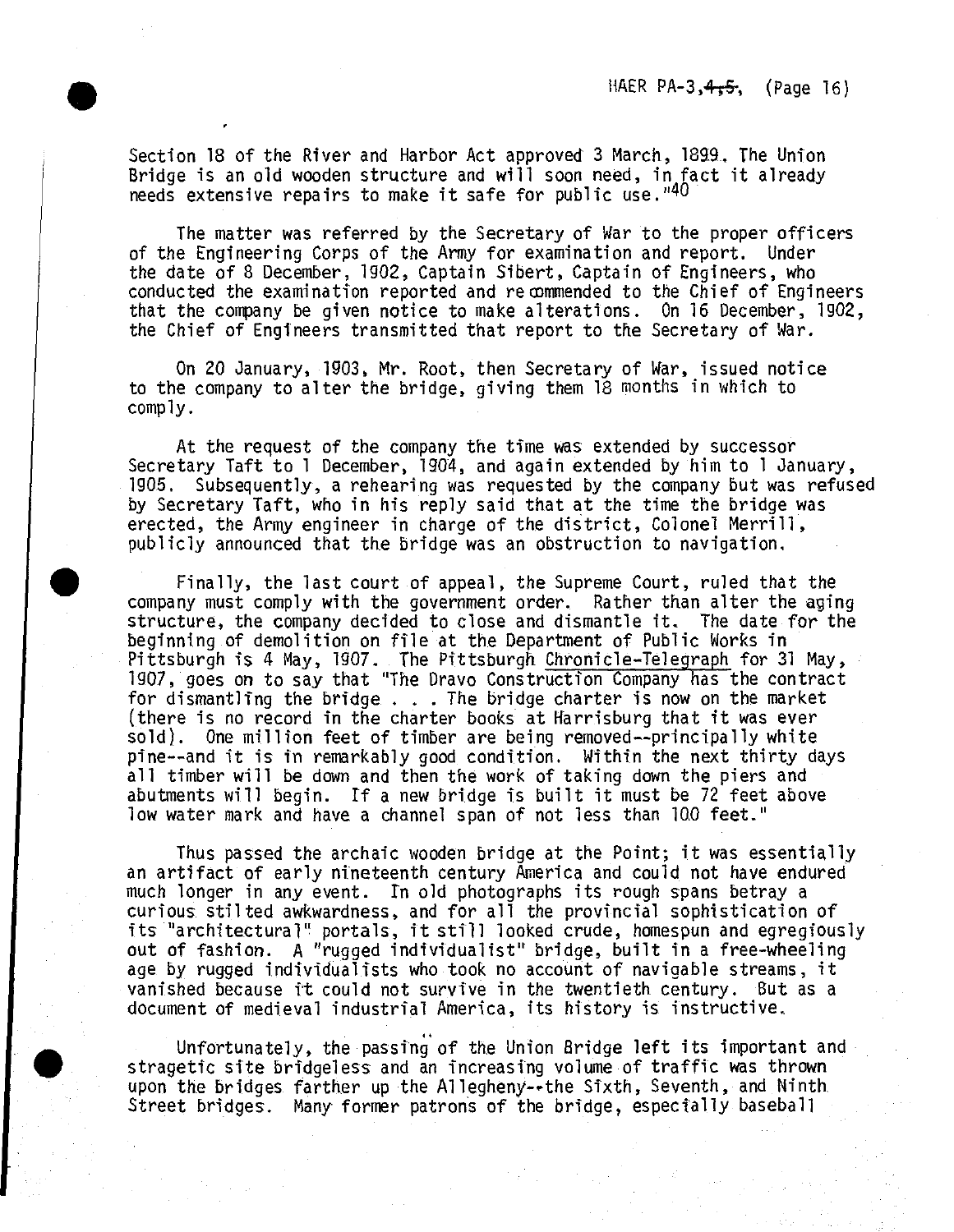HAER PA-3, $4\frac{1}{2}$ , (Page 17)

"fans" who had used tt to reach the Old Exposition Park on the North Side, watched its demolition with regret.41 Despite the need of <sup>a</sup> new bridge, the fact that toll bridges over the rivers were rapidly becoming a thing of the past, made it very unlikely that any bridge company would buy the charter of the old Union Bridge. A new bridge would have to be built either by the City of Pittsburgh or Allegheny County.

Even before the old bridge was demolished there was talk of a new bridge—"Many influential citizens of Pittsburgh and Allegheny are said to favor a bridge plan that was outlined by Director E. J. Mcllvain, of the Department of Public Works of Allegheny...It is proposed to build an immense bridge to span the Allegheny River from a point near the Exposition Buildings (on the Pittsburgh side) to Coleman Street with an elevated approach spanning the Baltimore and Ohio tracks and yards, Rebecca, Lacock, Ann, Robinson, and Kilbuck Streets, the approach to extend to Coleman Street<br>by Monument Hill."<sup>42</sup>

### The Manchester Bridge

A bridge on the same site, however, still seemed to be the most desirable because it would form a companion to the Point Bridge, and with proper integration of new with existing approaches at the Point, traffic moving between the North Side and the South Side could be handled with great ease. Also, with private bridge companies now obsolescent, it was conceded that the City would have to construct the new span. *It* would also have to be constructed of steel; not only was timber not a viable material for early twentieth century bridges, it had also become too expensive.  $43$ 

Accordingly, at the general election of 3 November, 1908, the question of increasing the City's indebtedness in the amount of one million dollars was approved. In the early part of 1909. sixty thousand dollars worth of bonds were sold to cover the cost of preparing preliminary plans and this work was immediately begun. <sup>A</sup> contract was advertised *in* June 1910., and bids were received during June and July of that year for building the three main piers.<sup>44</sup> Before the contract could be awarded, however, a decree from the Pennsylvania Supreme Court nullified the bond issue of 1908. For the moment this effectively stopped work but in the election of 6 November, 191Q, another bond issue was approved and the work went forward once more.

The bridge was designed under the direction of the Department of Public Works of the City of Pittsburgh with Joseph G. Armstrong as Director, and N. S. Sprague, Superintendent of the Bureau of Engineering of the Department, as superintendent of the work, assisted *by* T. J. Wilkerson of *the* Division of Bridges. Booth & Flinn, Ltd., of Pittsburgh, were the general contractors for whom M. J. Feeney was general superintendent.<sup>45</sup> Emil Swensson was consulting engineer.<sup>46</sup>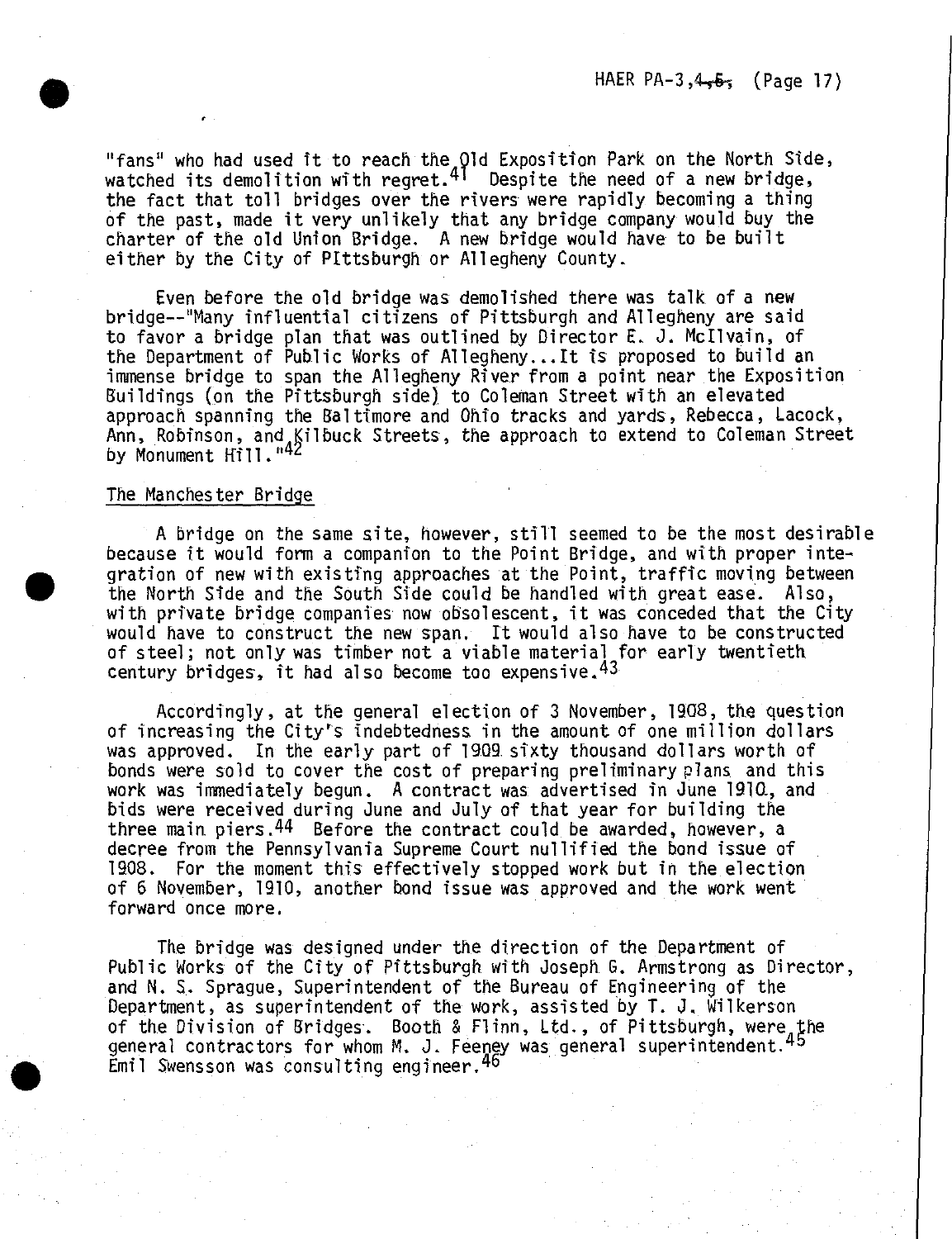In March 1911, bids were again advertised for the three main piers of the "North Side Point Bridge" at an estimated cost of \$210,000. The lowest bid of \$182,750 was submitted by Dravo Contracting Company and the contract was awarded to them in April of the same year.<sup>47</sup> These piers constructed of concrete faced with Beaver sandstone were completed *by* October, 1912. They were supposed to have been completed by January of that year, but an accident occurred in construction of the river pier which delayed the work. The final cost of the substructure (the piers) was  $\$196,000.$ 

During the summer of 1912 bids were advertised and received for the two steel truss spans of the superstructure. On 16 August, 1912, the contract was awarded to the American Bridge Company at \$297,792. Because of the delay on the substructure work could not be begun on the spans or the delay on the substructure work could not be begun on the spans<br>until 1 August 1912, and it was completed 5 November, 1913. The final cost for the two spans was  $$300,000.49$ 

The superstructure consisted of two truss spans of the modified Baltimore type with subdivided panels, each <sup>531</sup> feet long, with <sup>a</sup> clearance of 7Q feet above harbor pool level. The spans were heavy, being designed for <sup>a</sup> solid floor of buckle plates, concrete, and wood block paving. The roadway was <sup>36</sup> feet wide and flanked on each side *by* <sup>12</sup> foot sidewalks, making in all a 60 foot deck.<sup>50</sup>

During the summer of <sup>1911</sup> plans were started for the approaches, During the latter part of that year an Art Commission was appointed to deal on an aesthetic basis with the public works of the City of Pittsburgh and henceforth all bridge plans had to be submitted for approval. Late in 1911, also, the Commission had introduced into City Councils, ordinances authorizing the advertisement and submission of competitive plans for the approaches, and this acted to stop the work that the Department had *beer\* doing on this part of the project. It was not until <sup>29</sup> April, 1913, that the Department could once more continue with its own plans.*^*

The work was advertised and the first bids were received on <sup>15</sup> July, 19.13, but owing to the fact that all bids exceeded the amount of money available for the construction, they were rejected. The plans were then revised and bids were re-advertised. Bids on the revised plans were received on 3 November, 1913, and the contract was awarded 23 December, 1913, to Booth & Flinn, Ltd., of Pittsburgh. Construction was begun 9. January, 1914. Plans were then begun for paving the main spans and approaches and the contract was awarded 30. December, 1914. Work was begun on the paving early in 1915 and completed during the first half of that year, 52

The north, approach consisted of <sup>a</sup> series of <sup>6</sup> reinforced concrete arches of varying spans, and <sup>a</sup> long fill between concrete retaining walls—the total length of the approach being about 865 feet. The clear spans of the arches were 85 feet; 73 feet, 6 inches; 63 feet, 5 inches; 54 feet, 8 inches; 47 feet; <sup>40</sup> feet, <sup>4</sup> inches, the longest span being adjacent to the <sup>531</sup> foot river span. The arches rested on concrete pile foundations. The retaining wall construction had a length of  $a$ bout 442 feet and the entire approach was on a 4.9383 nau a rengun or a<br>per cent grade.<sup>53</sup>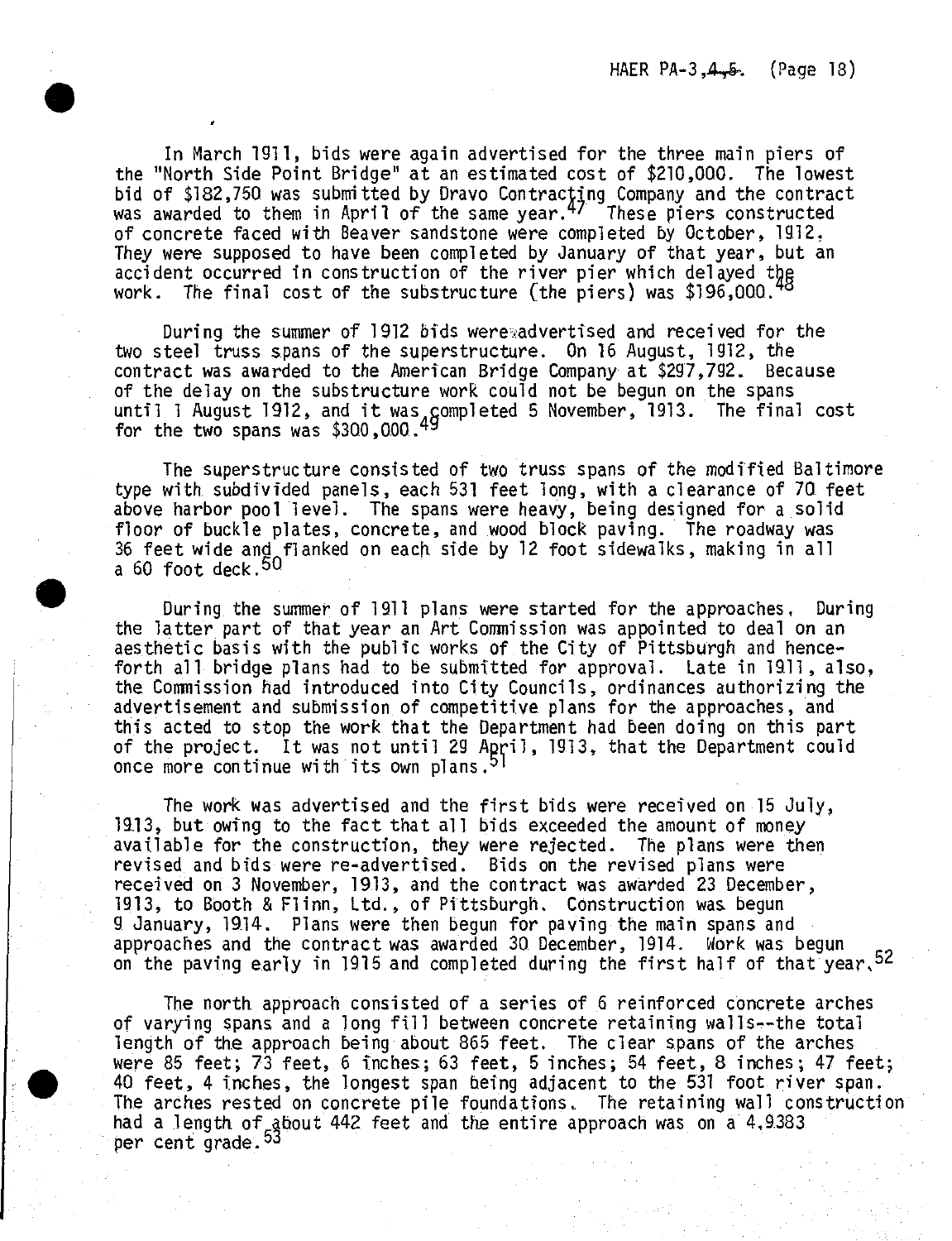The south approach at the Point had <sup>a</sup> total length of about 913 feet and consisted of two concrete arches with clear spans of 73 feet, <sup>6</sup> inches and 85 feet, together with 728 feet of retaining wall construction on about <sup>a</sup> <sup>5</sup> per cent grade. Since this approach joined the already existing ramp of the Point Bridge, the combination resulted in <sup>a</sup> Y, one arm of which branched to cross the Monongahela and the other the Allegheny, an echo, perhaps, of the old tri-partite bridge schemes of the nineteenth century.54

Finally the Pittsburgh Chronicle-Telegraph reported on <sup>9</sup> August, 1915, that--"As <sup>a</sup> climax to almost <sup>7</sup> years effort, balked at several instances by legal procedure, the new \$1,000,000 Point Bridge leading from the Point district over the mouth of the Allegheny River was dedicated at <sup>2</sup> o'clock this afternoon, Mayor Joseph G. Armstrong christening the structure Manchester Bridge.*\$\$* Speeches were made by the Mayor, John M. Goehring, President of City Council, and Attorney Charles W. Dahlinger.<sup>56</sup> The North Side, particularly the old Manchester section, was in gala attire for the occasion, the actual dedication ceremony taking place at the north end of the bridge."

Not only did the opening of an important bridge become an occasion of public rejoicing in the earlier years of this century--rejoicing with banners, processions, and speeches--but the portals of the bridge itself-the entrances and exits—were still accounted worthy of some architectural accentuation and commemoration. Our present day, which is not one of ceremonies and respects, will have none of this "superflous" adornment. <sup>A</sup> bridge is <sup>a</sup> bridge, its passage is not memorable, its gate is not glorious, nor is its terminus splendid. But responsible citizens in the teens of our century still felt that art should be called upon to bless the rigors of the new technology and ratify municipal pride. Art was accordingly called upon.

This was also the age of the City Beautiful, the last grand-flowering of the Renaissance-Baroque ideal of city planning. This ideal had no small part in the formation of Pittsburgh's Municipal Art Commission in <sup>1911</sup> and for the term of its existence it was to be dominated mostly by Classical ideas of Beauty and Order. As we have already seen, it took its duty very seriously in regard to the Manchester Bridge.

When the bridge was dedicated it was still naked of any ornamental adornment. As we have already seen, bridges at the "historic" Point were considered worthy of special recognition. The first Point Bridge, in itself <sup>a</sup> kind of early technological cathedral, possessed great quasi-Egyptian pylons as anchor piers, between which traffic moved. The homely wooden tunnel of the Union Bridge had vernacular Italianate wooden architectural screens at both portal--portals which imitated stone.

The Manchester Bridge had been originally designed to incorporate stone portals, but they were never constructed. Perhaps the best account of the bridge portals is contained in a magazine article of the time<sup>57</sup> -- "Highly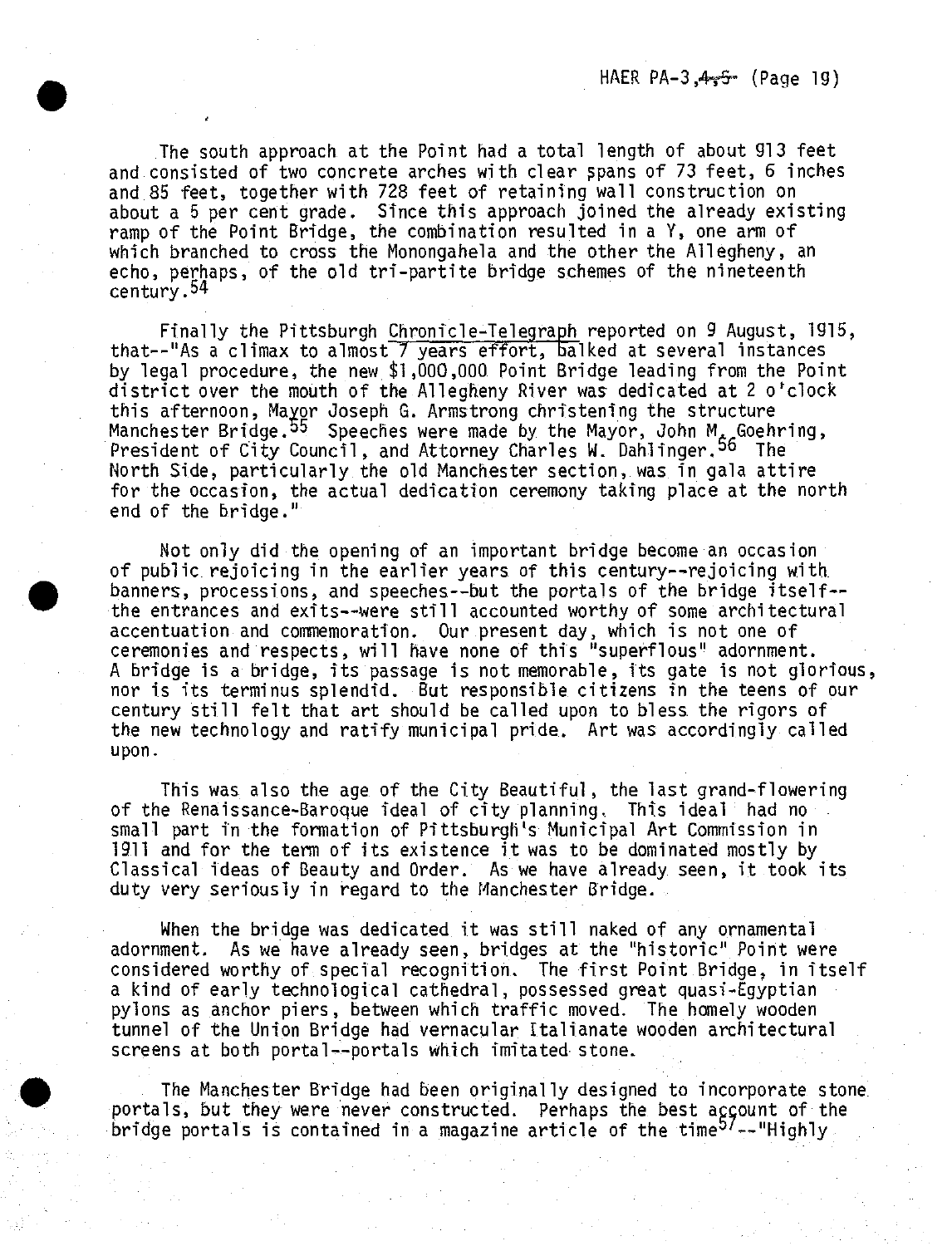sculptured ornamental portals are to be added to the North Side Point Bridge, Pittsburgh, at a cost of about \$60,000. Stone archway portals were designed, but for various reasons, principally that of cost, they were abandoned. New plans are the result of a year's study by the Pittsburgh Department of Public Works in cooperation with the Municipal Art Commission. General plans were shaped mainly by Stanley L. Roush, architect, in collaboration<br>with the sculptor selected for the work, Charles Keck, of New York City.<sup>58</sup>

Several drawings and a photograph of a small scale model are reproduced<br>here.<sup>59</sup> The steel portals to which the ornamental work will be fixed is already in place, being part of the original design. Although the bridge is of the regular curved-chord type with inclined end posts, a vertical portal was provided at each end with posts footing over the end pins; and the top lateral system was extended out to this portal in order to deliver the wind shear to it. This steel gate was to have formed the core of the ornamental stone portal and the designers held the view that by actually transferring the wind forces to the plane of the vertical portal, the stone portal would place true emphasis on a structurally vital element, namely that which secures the stability of the bridges.

"The stone portal would have concealed the steel portal, but the new cast Iron, steel and bronze design utilizes the general outline and appearance of the steel portal with the addition of surface ornamentation. 'It was the idea', states the architect, 'to evolve an ornamental portal which would harmonize with the steel structure, all needed members to be shown, and the ornamental parts made subordinate to them.' In the evolution of the design, sketches of various possible portals were prepared *by* the Department and submitted to the Art Commission and the latter selected the design that promised the best result,

"More extensive drawings were then made and development of the main ornamental elements was elaborated in conference with the sculptor and a half-inch scale model was constructed. When the Art Commission passed on the model . . .construction contracts were let. A further process will be to prepare quarter-size models for final criticism and revision and then full-sized models for the foundry.

"The cost of the two portals will be \$45,000 and changes in the steel work of the portals about \$5,000 more."

The ornamental portals were finally affixed in 1917. $^{60}$  On the Pittsburgh side are shown kneeling on either side of the Arms of the City of Pittsburgh, Christopher Gist, the pioneer, and Guyasuta, a local Indian chief. The Northside portal had a coal miner and a mill worker on either side of the same municipal escutcheon. On the upright of each portal were fixed ornamental lighting fixtures and flag staffs. The flag poles were removed some years ago, but the lighting fixtures and other cast iron ornaments are, since the demolition of the bridge in 197Q, in the possession of the Pittsburgh History and Landmarks Foundation. The hronze reliefs are now in storage, later to be affixed to the north pier of the bridge which is to be retained for that purpose.<sup>6</sup>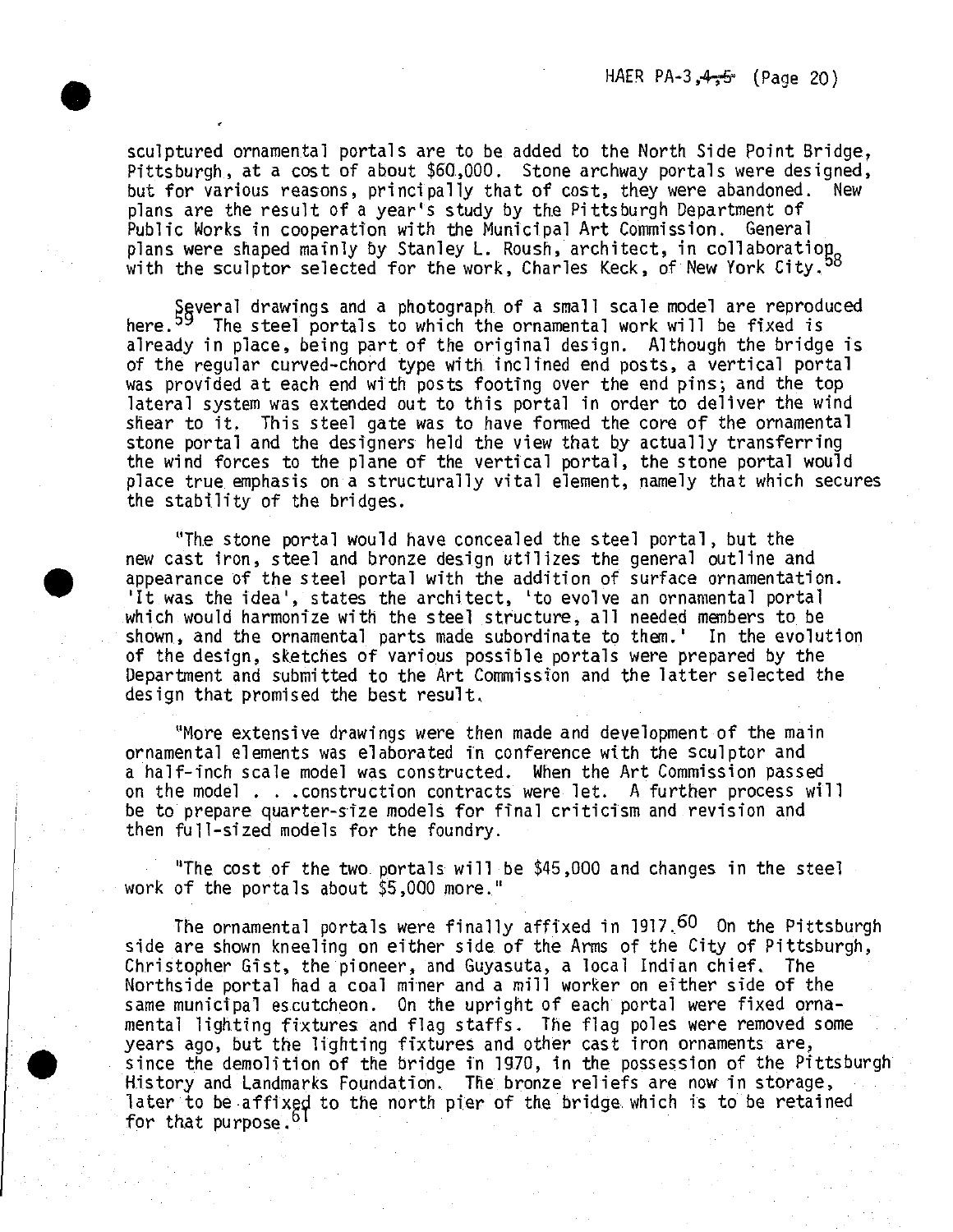## The Fort Pftt and Fort Duguense Bridges

**»**

For a number of years the second Point Bridge and the Manchester Bridge continued to carry an ever increasing volume of traffic, but as the 1930's merged into the '40s, the sloping banks of the river that converged on the Point were transformed into elaborate modern highways. New and larger bridges would certainly be needed. But traffic was not the only reason why the old spans would have to go. The so-called Pittsburgh Renaissance with its large scale plans for the Point area was the prime mover in their vanishment.

A group of prominent Pittsburgh men, the Allegheny Conference on Community Development, established the Point Park Commission in 1945. In the same year the Pittsburgh Regional Planning Association, under the leadership of R. K. Mellon, authorized Charles M. Stotz and Ralph E. Griswold, to make a study of the lower triangle area that was to establish the essential features of the park. Their plans, refined through subsequent studies over intervening years in association with the firm of Clark and Rapuano, were incorporated in plans and specifications prepared for the General State Authority by Charles M. and Edward Stotz, in association with Griswold, Winters and Swain, landscape architects.

After the land was cleared of the tangle of commercial installations and decaying buildings, the park work was carried out between 1963 and 1968. Also planned was a great new highway that bisected the park, and to provide the necessary traffic interchanges, the bridges at the Point had to be removed and new ones built 900 feet upstream. The chief reason for this change was an aesthetic one, a "monumental" treatment of the Point itself which was to include a great fountain jet at the confluence of the rivers. <sup>62</sup>

Once the new plans were determined, it was merely a matter of finding a time when the "old" bridges could be most expeditiously demolished. The new spans have no real part in this chronicle, but it will be necessary to mention them to the degree that they played a part in the last days of the Point and Manchester Bridges.

The Fort Pitt Bridge across the Monongahela was opened on 19. June, 1959, and accordingly the Point Bridge was closed on 21 June of the same year.  $63$ The Fort Duquesne Bridge over the Allegheny was completed not long afterward, but it could not be used for some years because it could not be connected with the ramps of the uncompleted highway system on the North Side. It was referred to locally as the "Bridge to Nowhere", Consequently the Manchester Bridge remained open until 1969. It is interesting that both these doubledeck bridges were designed by George S, Richardson, of Richardson, Gordon and Associates, the engineer who had a prominent part in the design of the second Point Bridge, <sup>64</sup>

Meanwhile the closed Point Bridge was exciting considerable controversy. In 1962, bids were opened for the demolition of the bridge. The Pittsburgh Post-Gazette of 28 March, stated that: "The County appraised that it will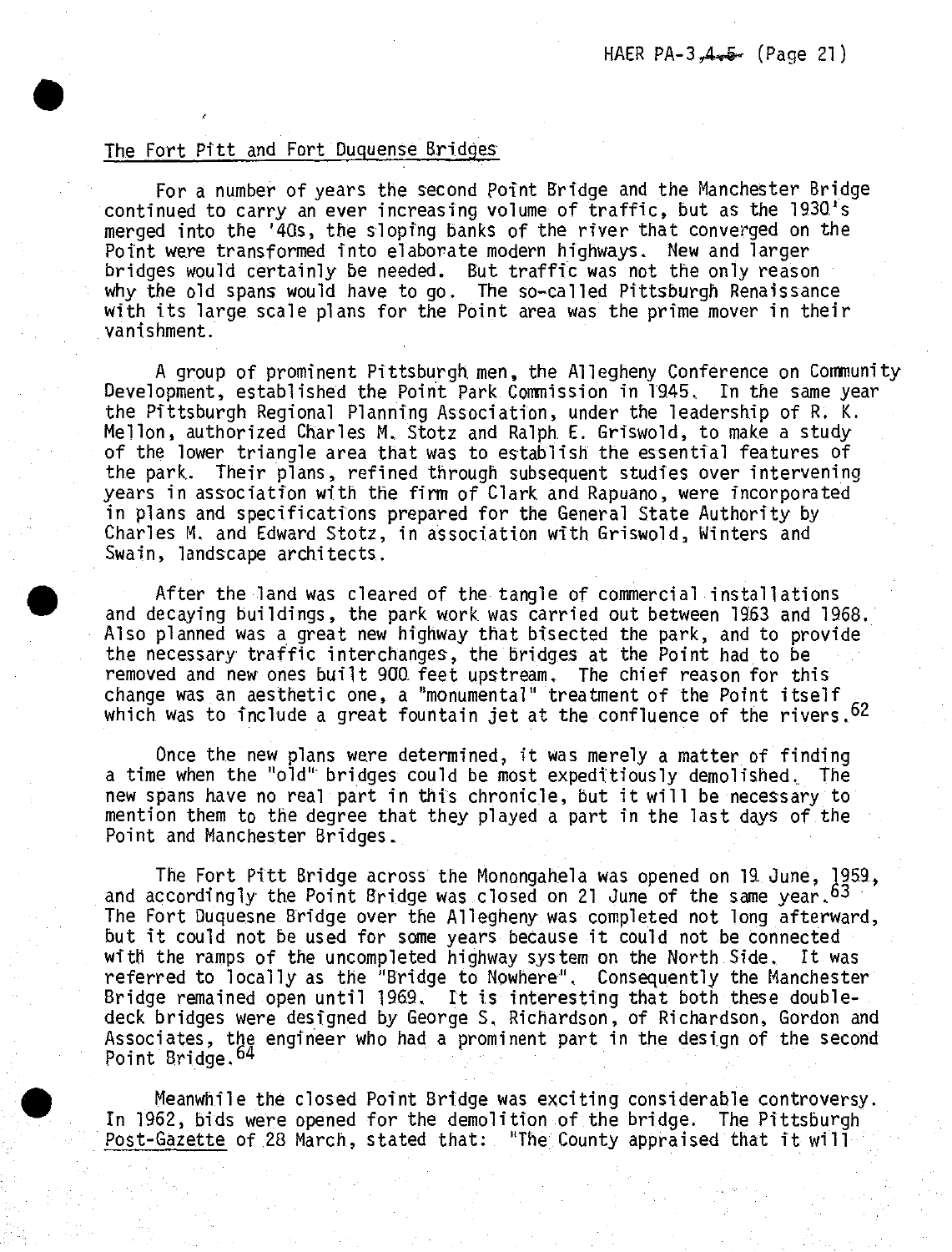cost \$391,589 . . .The County is in the position of being responsible for the demolition . . .because it still owned the bridge when the Fort Pitt Bridge and Tunnels were built, although it was stated to be turned over to the State eventually. On the other hand the State had already taken over the Manchester Bridge from the City when the Fort Duquesne Bridge was planned, so the State will finance the demolition of the Manchester Bridge." However, none of the bids were taken up and the demolition was left in abeyance.

Suggestions were made that the bridge be moved and relocated. The Emsworth Business Hen's Association proposed that it be floated down the Ohio and relocated so that it could act as a river crossing between Neville Island and the Ohio River Boulevard.<sup>65</sup> Director Duff of the County Works Department said that the truss was too tall to be gotten under the Ohio River bridges.°^ Again, Robert Cummings, *Jr.,* an independent engineer, proposed that it be floated up the Monongahela to a point near the Glenwood Bridge to be part of a proposed connecting link with the Parkway West.<sup>0</sup>' This suggestion proved equally unfeasible.

Traffic congestion at certain times began to be a problem on the Fort Pitt Bridge not long after it was opened. The Pittsburgh Motor Club in 1964 tried to get the Point Bridge reopened.<sup>68</sup> But after much controversy the County Commissioners decided not to reopen the bridge, after traffic experts said that opening it might worsen rather than ease congestion at the Point.<sup>69</sup>

Last minute attempts, as is usual in such cases, were made to "save<sup>a</sup> both bridges. New Uses were suggested, 70 but the truth was that the future of the Point had been decided 25 years before and the decision concerning the bridges was now irreversible. The Pittsburgh History and Landmarks Foundation, not long after its establishment in 1964, had already looked into the matter but deemed it useless to pursue it further.

To complicate the issue, the question of who was going to pay for the demolition of the Point Bridge—the County or the State--was bruited about for several years, but to tell the complete story would be tedious and unrewarding. The Pittsburgh Post-Gazette reported on 8 January, 1969, that the cost of razing the Point Bridge was now \$600,OQQ, \$200,000 more than in 1962 when bids were first taken and rejected. The General State Authority, which funded the Park project, agreed to pay for the removal of the bridge ramps.<sup>71</sup> Fred de Pasquale, assistant district engineer for the State Highway Department, said that the State would handle the demolition of the Point Bridge but that the County would have to pay for it. It was cheaper to demolish, both bridges at once.

Finally an agreement was reached and the State awarded a demolition contract to the Dravo Corporation for \$2,600,000 on 31 October, 1969; the subcontract for the razing of the steel superstructures was given to the American Bridge Company on 8 December, 1969.73 Thus two companies that had been participants in the birth of the two bridges were, in a sense, in at their death.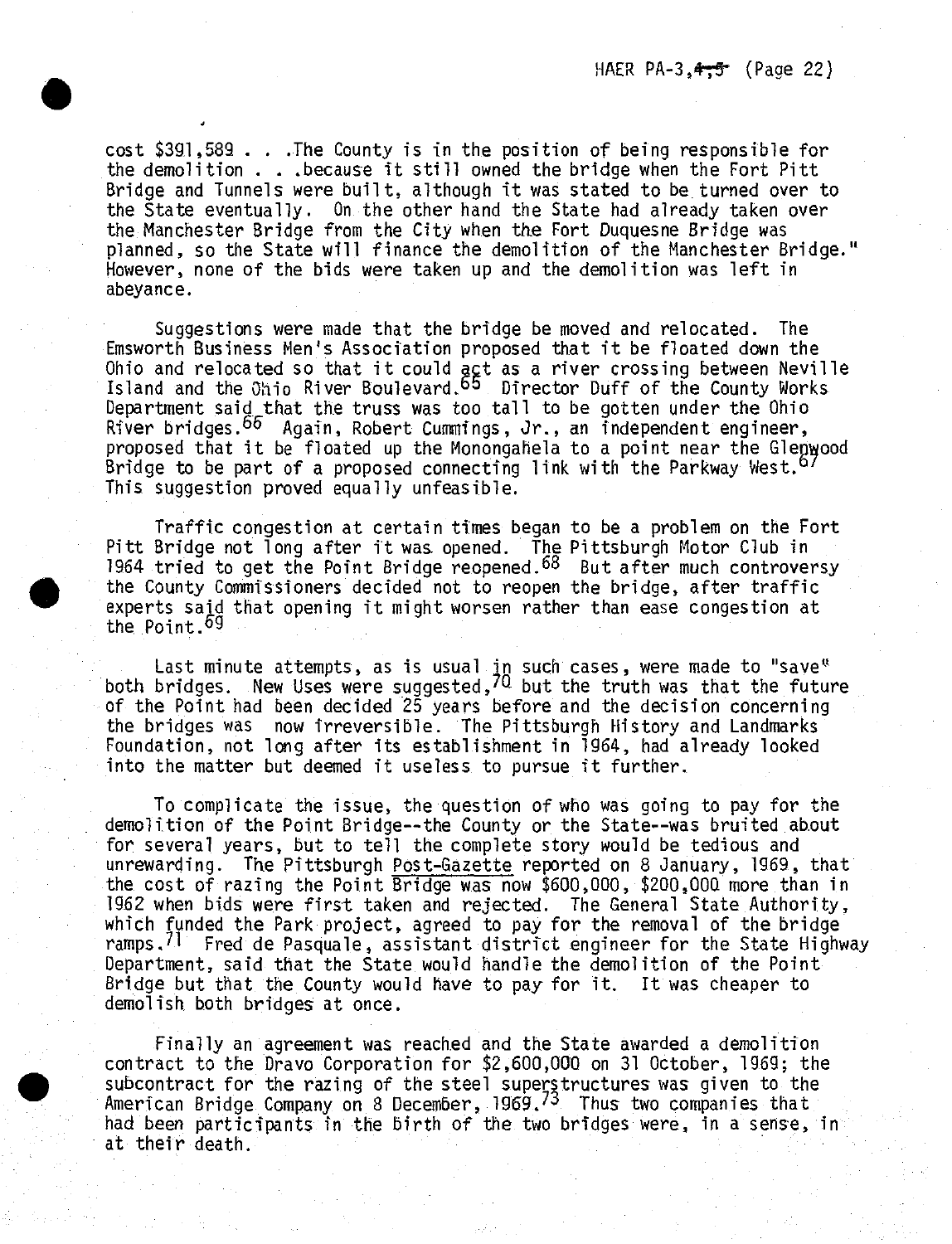The Pittsburgh Press reported on 9 November, 1969, that—"Work on the long awaited one-year \$2,600,000. demolition of the Point and Manchester Bridges will get under way on 13 November with the North Side approach to go first to make way for Stadium roadways. Next to go will be the ramps on the Pittsburgh side to permit the final development of Point Park. The bridges themselves won't be demolished until May, 1970, because the U.S. Coast Guard restricts such work in winter."

Accordingly, the demolition of the Point Bridge was begun in the early summer of 1970. The dismantling of the great truss span was begun from the center by a large crane mounted on a barge and the removal followed a kind of reverse cantilever method.<sup>73</sup> George Richardson told the writer that in order to allow for such a method of demolition the suspended span of the cantilever arms had to be firmly pinned—thus making the whole structure a continuous truss for destruction's sake—otherwise the center span would have fallen bodily into the river. By the end of the summer nothing was left of the great bridge.

Then came the turn of the Manchester Bridge. After demolition crews had removed the deck, railings, and fittings from the south span, explosive charges were placed strategically among the trusses on 30. September, but when they were detonated the span still stood firm.<sup>74</sup> A second attempt was made 11 hours later and this time the span fell into the river from whence it was later removed *by* barges. On 28 October, the north span was razed by the same method.'5

So ended the story of the bridges at the Point. Should they have been preserved? This writer is inclined to think so. Certainly the Manchester Bridge could have provided a sorely needed pedestrian access to the new Three Rivers Stadium on the North Side. Now the spans have vanished, and the Point innocent of traffic encumbrances and still lacking its great fountain jet, thrusts its historic and immemorial length into the waters, flowing always to the west.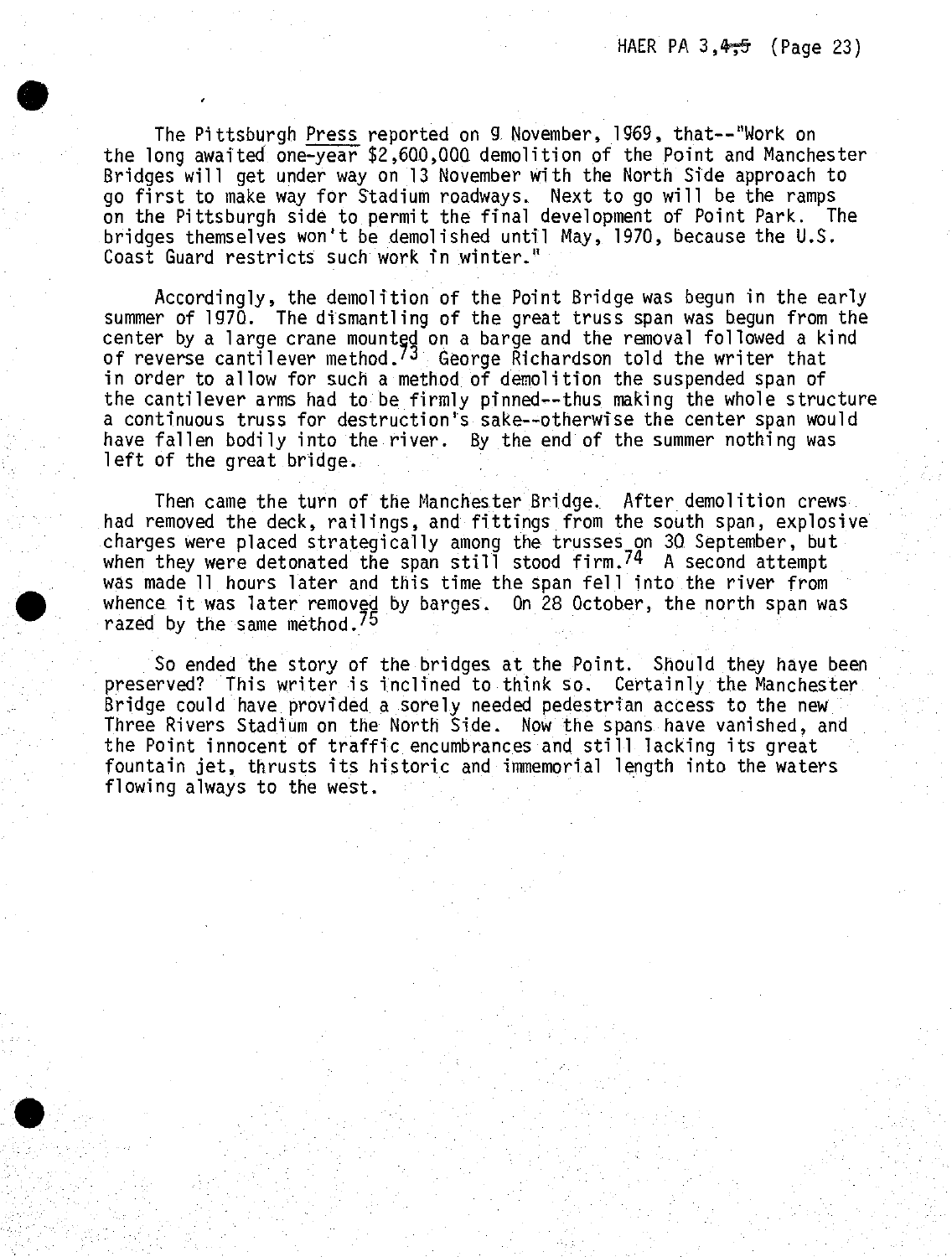### The South Twenty-Second or'Brady Street Bridge

The South Twenty-Second or Brady Street Bridge across the Monongahela River is included in this study because its impending demolition makes it imperative that some record be made of its history and construction. Also it is important to Pittsburgh because it was the second bridge owned by<br>the City,  $\overline{6}$  as well as the first toll-free river bridge in the area. As the City,  $\frac{76}{10}$  as well as the first toll-free river bridge in the area. far as its construction is concerned, the steel superstructure, although it resembles the inverse cantilever construction of Point Bridge II, is in reality a continuous truss and thus unusual in its day.''

The bridge is thus alternately known because it was built to connect the mouth of Brady Street on the Pittsburgh side with the South Side's South Twenty-Second Street.<sup>78</sup> The north bank of the Monongahela from the Triangle up the river for some distance consists of <sup>a</sup> realtively flat and very narrow "bench" overhung by steep hills and bluffs. About two miles from the Point, a narrow ravine—the valley once drained by Soho Run'  $\sim$ bisects these hills tortuously. Here in the early nineteenth century <sup>a</sup> small suburban settlement known as Soho grew up, which as the city overtook it, became an area of heavy industry and workers' housing. Here two of Pittsburgh's important arterial streets, Fifth and Forbes moved close to each other, connected at the ravine by Brady Street.

The south bank of the Monongahela, which is quite narrow for <sup>a</sup> short distance above the Point, gradually widens out into <sup>a</sup> wide alluvial plain which probably reaches its greatest extent at South Twenty-Second Street. This, area, which had formerly comprised the boroughs of Birmingham and East Birmingham, became part of the City of Pittsburgh in 1868. Like Soho, the South Side was heavily industrialized (common to both districts were the plants of the great Jones and Laughlin Steel Corporation) but it had much other commercial and mercantile activity, as well as <sup>a</sup> large middle-class residential population.<sup>80</sup>

Until 1896 the whole South Side area was served by only one bridgethat erected at South Tenth Street—which was <sup>a</sup> covered timber span. It had, like other Pittsburgh bridges of the period, been constructed by <sup>a</sup> private company that charged tolls. $81$  The citizens of the South Side, since it had become part of the city, had been agitating not only for <sup>a</sup> new bridge farther up the river but also for toll-free bridges. The Brady Street Bridge was to meet both requirements.

Prior to the construction of the Brady Street span, <sup>a</sup> ferry owned by <sup>a</sup> Captain Harger, of Soho, had provided transportation between the north and south banks of the river. His ferry boat was called the "Josephine", and in 1896, still in good condition, it was moored below the new bridge. Captain Harger had owned the ferry franchise, which had to be purchased from him by the city before the bridge could be built. $82$ 

The Engineering News reported on <sup>1</sup> February, 1894, that "Plans have been prepared for <sup>a</sup> free bridge at 22nd Street for the South Side. It is, expected that the plans will be approved this week and the construction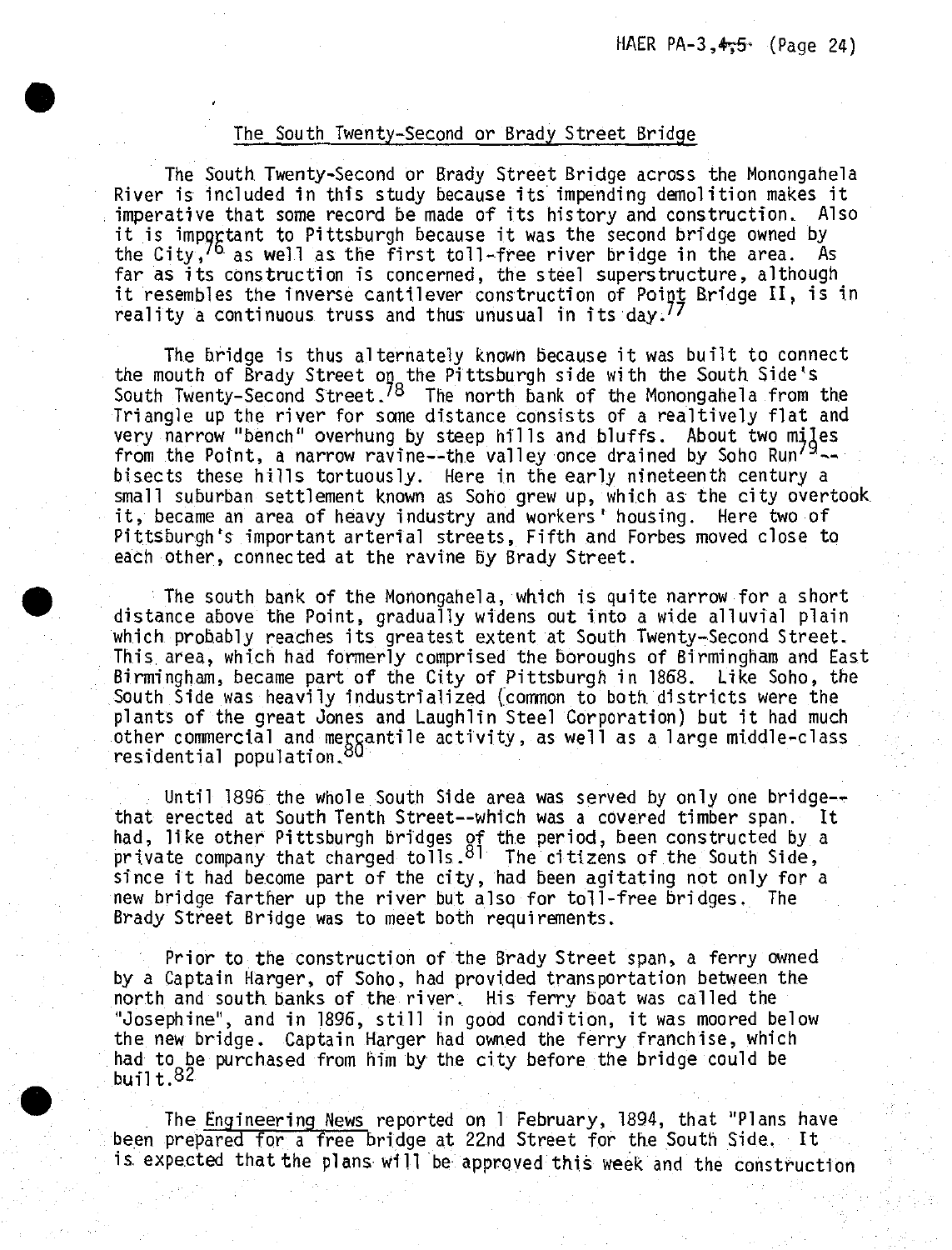commenced as soon as the necessary authority has *been* secured from the Congress." On 12 April, 1894, the same source declared that "The Director of Public Works will soon ask for bids on the South 22nd Street Bridge." On 19 April, 1894, "Both branches of Councils have voted to authorize an issue of \$1,500,000 of 30 years 4% bonds for erection of a free bridge." On 10 May, "The Council has ordered construction of the bridge," On 17 May, "The Director of Public Works is reported as stating that bids for construction . . . will be received as soon as the plans have been approved<br>by the Secretary of War."<sup>83</sup>

**»**

Again the News reported on 6. September, 1894, that—"The contract on the South 22nd Street Bridge will be awarded as soon as some minor details in the plans have been changed." On 15 November, 1894, "Bids are asked until 24 November for the erection of a steel bridge over the Monongahela<br>River . . . E. M. Bigelow, Director of Public Works."<sup>84</sup> On 29 November, "The following bids have been received for the 22nd Street Bridge:

| Pittsburgh Bridge Company, Pittsburgh \$570,000       |  |
|-------------------------------------------------------|--|
| King Bridge Company, Cleveland. \$485,000             |  |
| Penn Bridge Company, Beaver Falls, Pa. \$454,000      |  |
| Edgemoor Bridge Company, Edgemoor, Del. \$576,000     |  |
| Groton Bridge & Mfg. Company, Groton, N.Y \$435,000   |  |
| Masillon Bridge Company, Masillon, Ohio \$473,000     |  |
| Schultz Bridge & Iron Company, Pittsburgh \$399,75085 |  |

The Schultz Bridge & Iron Company, who were the lowest bidders, were awarded the contract. The Pittsburgh Bulletin for <sup>1</sup> December, 1894, published a drawing with the caption—"Drawing of the new free bridge to be built over the Monongahela River at Soho by the Schultz Bridge and Iron Company, drawn by W. G. Walter."<sup>86</sup>

One of the organizers of the Schultz Bridge and Iron Company was Albert Louis Schultz (1851-19?) who was president, general manager and chief engineer of the corporation until it was abosrbed by the American Bridge company. One source<sup>87</sup> credits Schultz with the design of the bridge, but it is difficult to give complete credence to this statement because there is no supporting documentation. Schultz was undoubtedly a competent bridge engineer who received his engineering education in Berlin. He returned to Pittshurgh after his graduation in 1874 and entered the employ of the Iron City Bridge Company as designer, until he formed his own company. Apparently the plans were prepared *in* the engineering division of the Department of Public Works before Schultz*\*s* company received the contract, but to what degree he may have been consulted either before or after the fact is at present obscure.88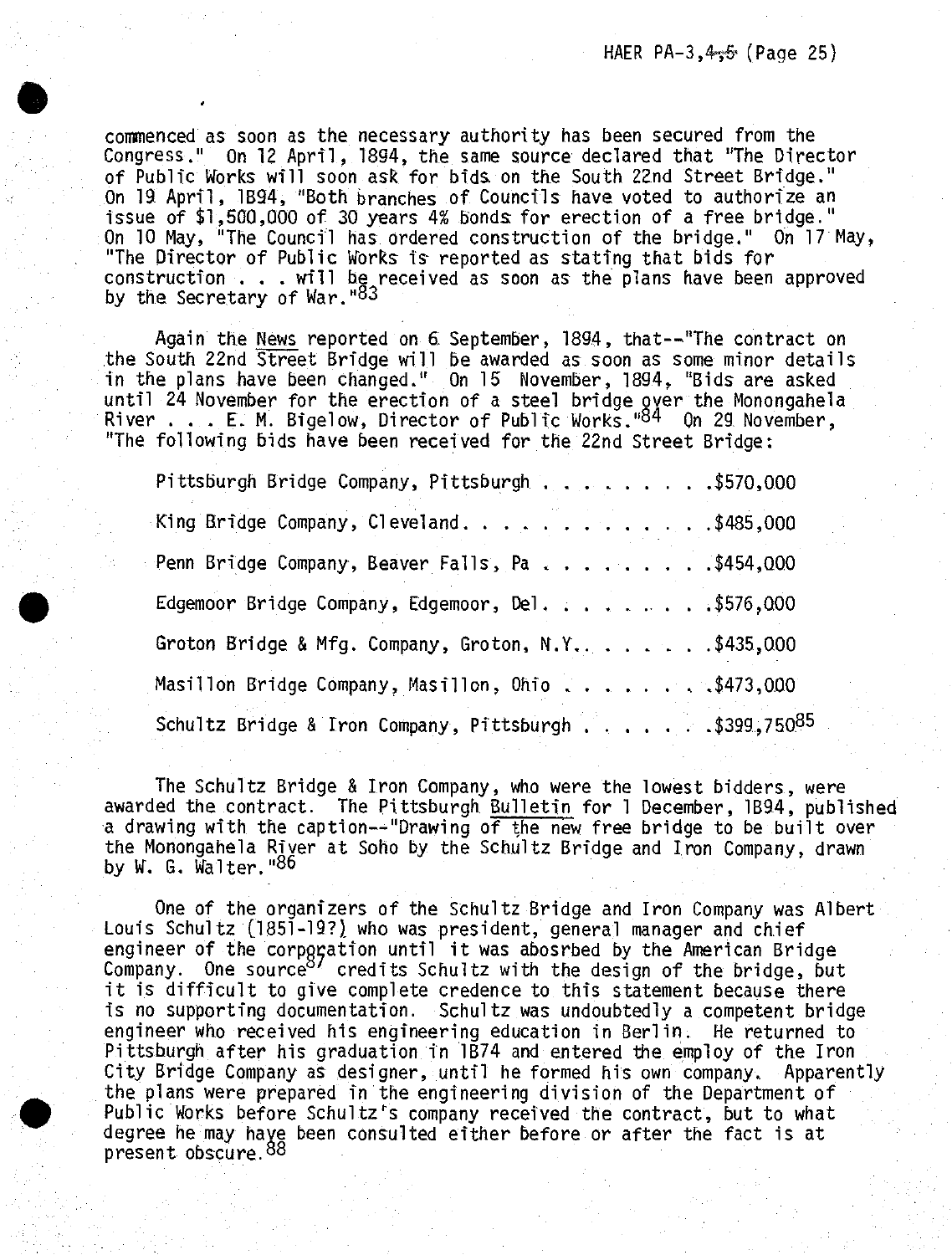The Engineering News reported again on 27 June, 1895—4"A correspondent writes us that the new 22nd Street Bridge will be the first of a series of free bridges. The Schultz Bridge Company has the contract for the entire structure and the Keystone Bridge Company will build the channel span. Drake, Stratton and Company have the contract for the foundations. The channel piers rest on <sup>a</sup> timber grillage <sup>30</sup> x 66 feet made up of <sup>8</sup> courses of  $12 \times 12$  inch pine spiked together with square spikes . . . This was surmounted by <sup>a</sup> crib or box in which piers were built. The bottom of the river was dredged out to a depth of about 10 feet. The timber rests on gravel."89

This work should have begun in December of 1894, but the severe winter weather made it necessary to delay operations until March, 1895, when ground was broken for the north abutment which was finished on <sup>4</sup> July. The masonry on the river piers was begun as soon as the river was free of ice, and it was completed on <sup>15</sup> August. The main span was constructed on floats moored on the river bank and the superstructure was swung into position on <sup>24</sup> November. The iron work was completed on <sup>6</sup> December. The ornamental work and paving were finished by 1 February, 1896, 90

The opening of the bridge on 25 March, was an occasion of great municipal rejoicing, particularly for the South Side, The Pittsburgh Chronicler-Telegraph reported on <sup>27</sup> February, 1846, that: "The people of the South Side are making great preparations for the opening of the free bridge on 25 March. <sup>A</sup> committee has formed to prepare <sup>a</sup> design for <sup>a</sup> medal which will be sold on the day of celebration." The same paper on <sup>6</sup> March reported that: "The dedication arrangements are practically completed," The Pittsburgh Press on Sunday morning, 22 March, 1896, ran <sup>a</sup> special section on the South Side and the coming opening of the bridge.

Among the advertisements for this section appears one for Bernardi's, <sup>a</sup> department or dry good store at 12th and Carson Streets; "All this week a beautiful souvenir free! With every purchase of goods, to the amount of one dollar or more, <sup>a</sup> souvenir will be given, <sup>a</sup> handsome plate with <sup>a</sup> picture of the new 22nd Street Bridge—something suitable to put on a mantel in any room"

It would be interesting to know if the souvenir medal was ever struck or if any of the souvenir plates have survived.

The Pittsburgh Press of <sup>25</sup> March, 1896, gave <sup>a</sup> very full account of the opening ceremonies and the procession that filed across the bridge and then down Carson Street: "Business was practically suspended on the South Side this morning by the different mercantile houses along the route of the inauguration ceremonies incidental to the opening of the new bridge. From daylight merchants spent hours decorating the buildings that lined the route of the parade. Carson Street from South 12th to South 22nd Streets was <sup>a</sup> mass of waving flags and tri-colored bunting which was draped in artistic festoons on the Building fronts. Many businesses also had flags and banners stretched across the streets. In the throng, men were selling badges as well as books describing the bridge."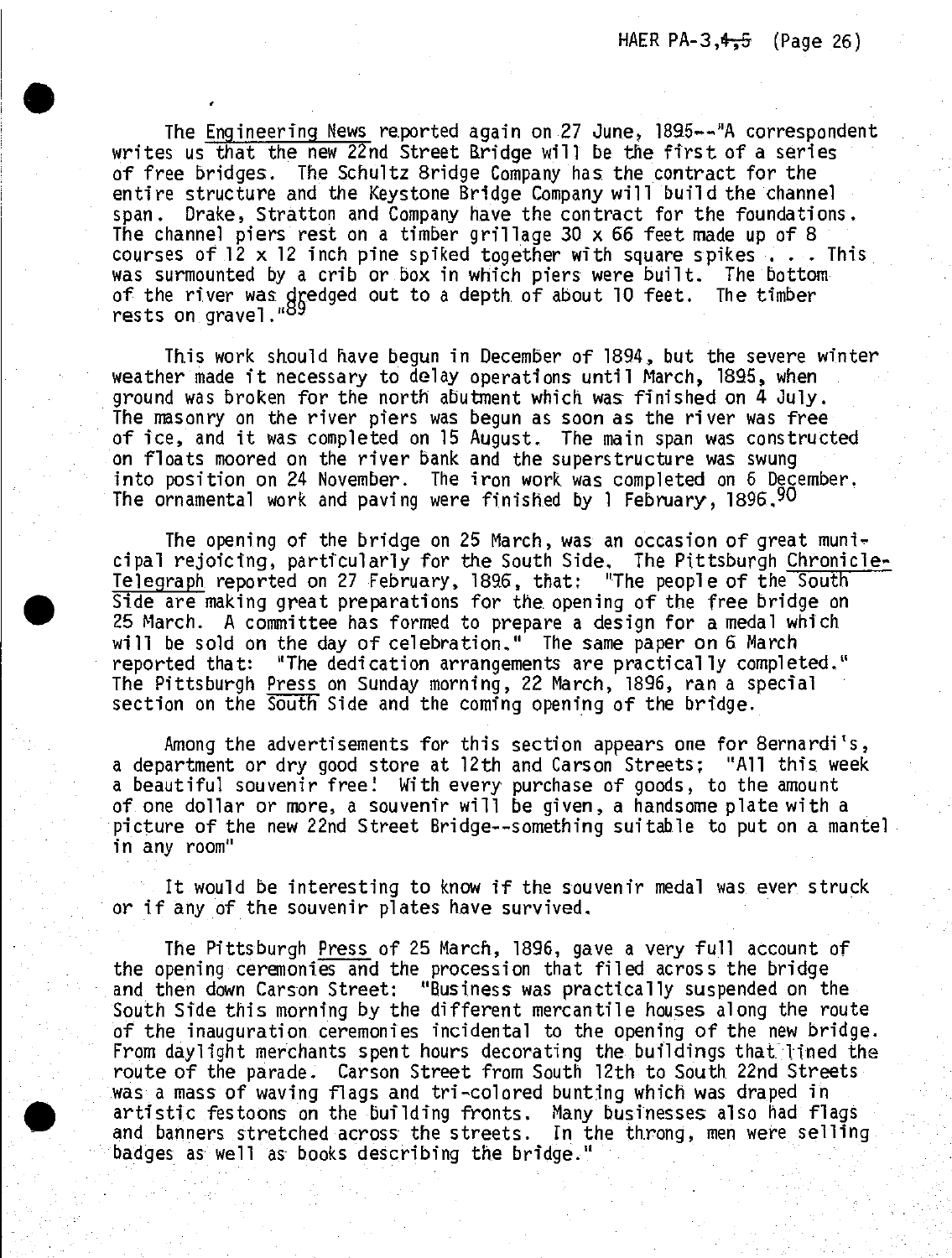The Pittsburgh Chronicle-Telegraph of 25 March, 1896, described the bridge as follows: "The new bridge begins at a point on Forbes Street at Brady and follows the center line of Brady Street to Second Avenue, thence westwardly to a pier on the shore, thence across the Monongahela River in a direct line to Wharton Street, South Side, about 50 feet east of South Twenty-Second Street. The length of the bridge proper is 2,250 feet, the length, including the steel viaduct approaches is 2,530 feet," The north viaduct approach starting at the north abutment at Forbes Avenue is 837 feet long and the south 350 long; they are composed of plate girders and riveted lattice girder spans from 30 to 85 feet long upon steel columns. The channel span is a bow-string truss of 520 foot span. The flanking span at each end of the channel span is 260 feet long. These are modified Pratt trusses with riveted web members and eye-bars for the bottom chords.<sup>9</sup>

**•**

Tyrell in his History of Bridge Engineering gives a slightly different description of the superstructre-- The central 520 foot span consists of a pair of 3-hinged arch trusses of the Bonn type, 60 feet deep at the ends and 30 feet at the center with a lower chord rise of 44 feet. At each side of the center is a 260 foot span connected by false members with the larger span, the upper outline resembling somewhat the Northfield cantilevers. Trusses are 32 feet on center giving space for 2 lines of car tracks, a paved road of concrete on trough floor. The 8 foot walks at each side have asphalt over concrete and buckle plates."92

White and von Bernewitz in the Bridges of Pittsburgh have given an erroneous description of the superstructure as "a through cantilever highway and street car bridge. Both top and bottom chords curve downward."93 George Richardson told the writer that the engineer, Marcel Fertig, examined the bridge for the State in the 1960\*5 and found that the channel span was a continuous truss.

Soon after the bridge was completed, cracks developed in the masonry of the piers and efforts to strengthen them and support them were without success. The upstream end of the north pier settled until the bridge had dropped 16 inches and was thrown out of line 11 inches. In 1909 a contract was awarded to the Dravo Contracting Company to rebuild the piers and a sub-contract was placed with the John Eichleay Company to raise the bridge,<br>so that the old piers could be taken down and new piers constructed.<sup>94</sup>

For many years the Brady Street Bridge gave good service, but in the 19.6.0s the inevitable aging and the increase in traffic caught up with it. In 1963, trolley cars were forbidden to use the bridge because of movements in the floor system causing track, displacement.

The Pennsylvania Department of Transportation acquired the bridge in 1962 In 1964, a consulting engineering firm submitted a location study for a new bridge. The bridge project was put on the Department's 6-year capital<br>improvement program in 1967.<sup>95</sup>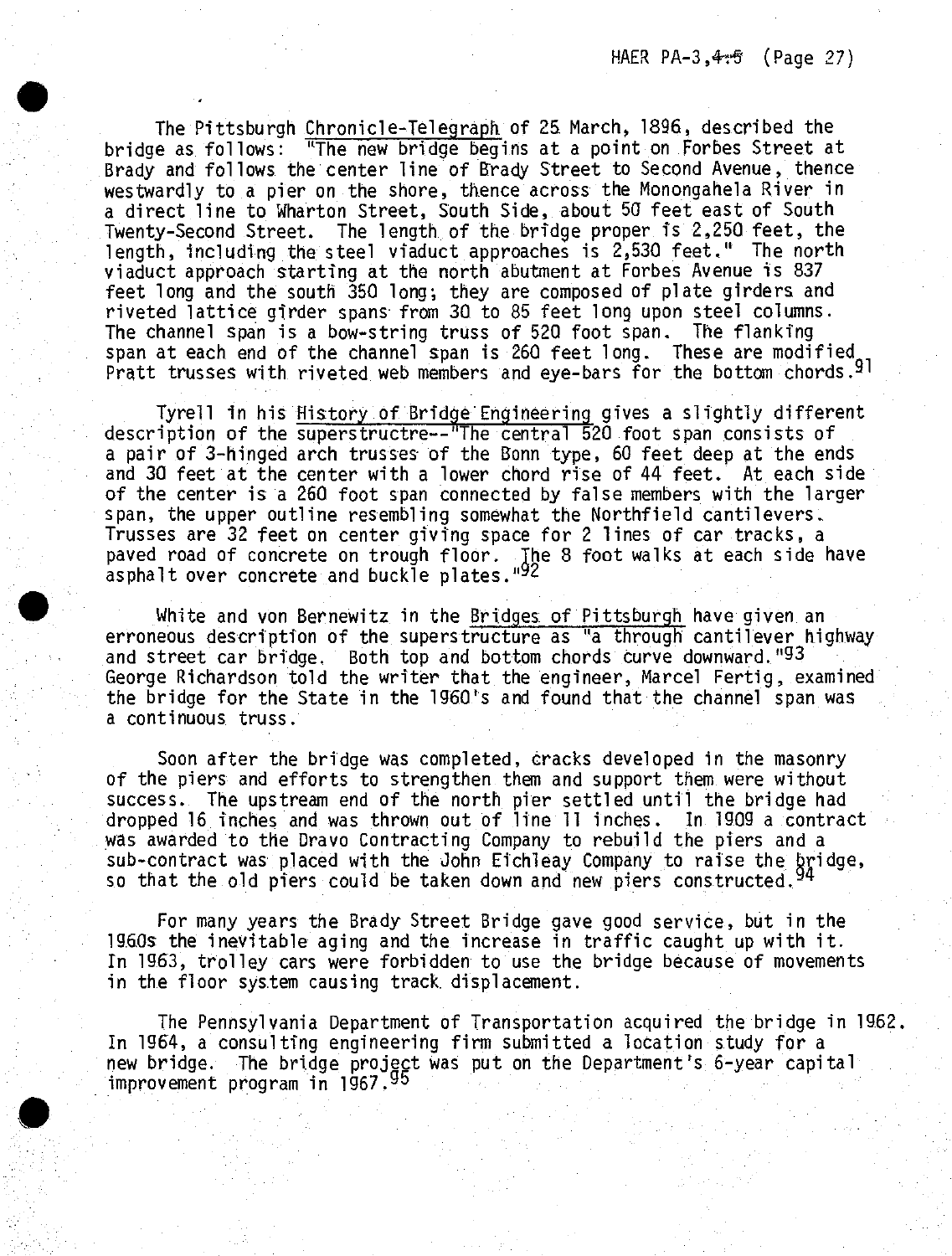Because of deterioration the bridge was closed for repairs in September, 1968, the Conn Construction Company having been awarded a \$435,000 contract in April, 1968. The span was re-opened again in October, 1969. Meanwhile the concrete piers for the new bridge were being constructed on the down-river side of the old span, 96

However, at the moment of writing, the City of Pittsburgh is short of funds and does not want to pay for its share of <sup>a</sup> large interchange in Soho. Because of indecision on the part of City officials, work on the new bridge has been stopped for almost a year. $97$  One official has said that perhaps <sup>a</sup> new Brady Street Bridge is not needed.

What is needed nowadays? The answer is far to seek. The giant concrete piers down-river seem merely to mock the motorist who now traverses the aging span, but if the motorist looks up he can take some comfort in the beauty of the old pride of the engineers. Whatever we need, one thing is certain: we have lost the assurance and the joy of those who celebrated on 25 March., 1896, the majesty and freedom of the bridge.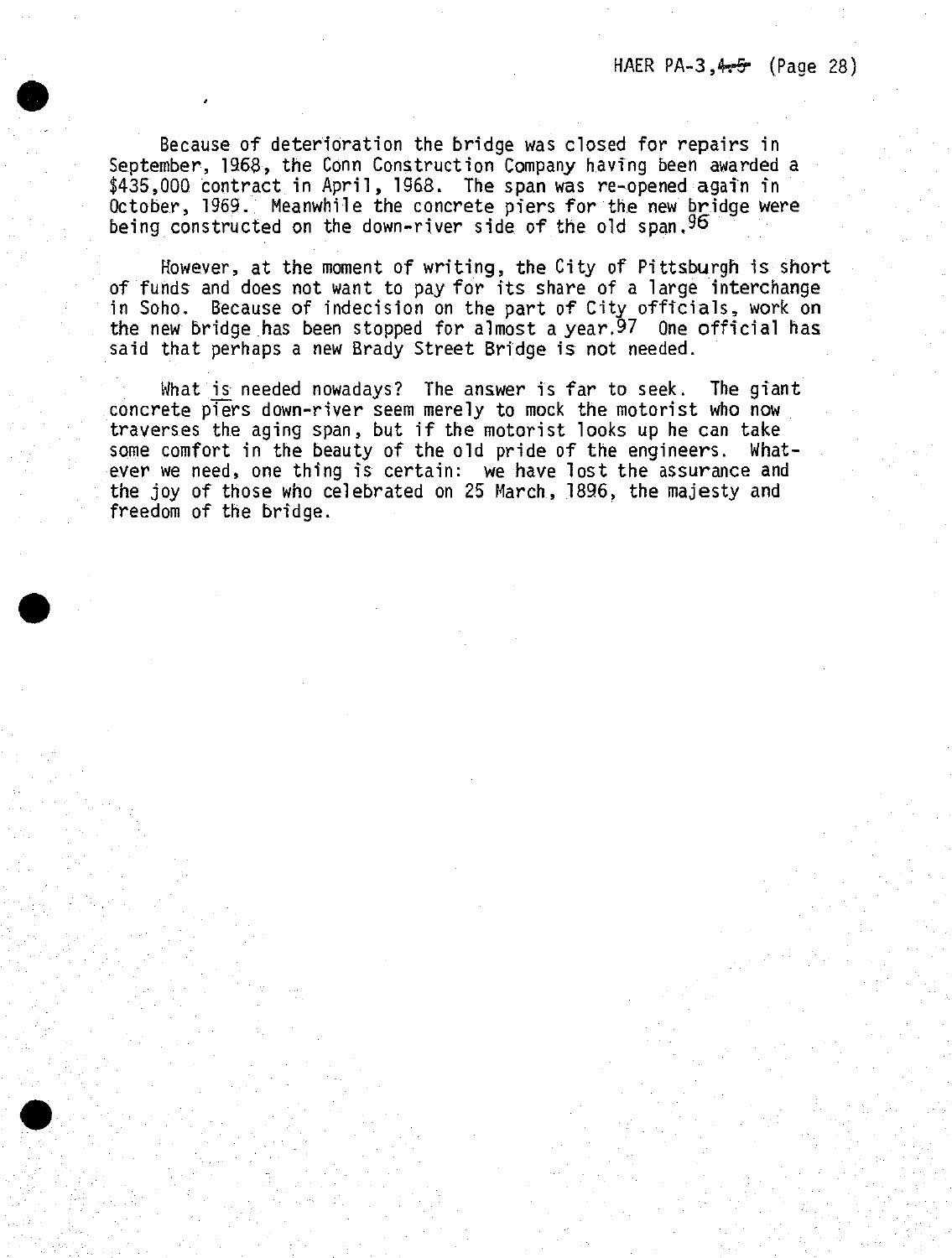## HAER PA-3, $4.5$  (Page 29)

## FOOTNOTES

1. J. N. Boucher, <sup>A</sup> Century and <sup>a</sup> Half of Pittsburgh (New York,1908), 11, p. 387. See also C. W. DahlinQer, Pittsburgh, Sketches of its Early Social Life (New York, 1916), pp. 29-30.

2. The route of Jones' Ferry appears on the McGowan map of Pittsburgh of 1852, together with other ferry routes plying the local rivers.

- 3. Richard S. Allen, Covered Bridges of the Middle Atlantic States (Brattleboro, Vermont, 1959), pp. 75-76.
- 4. Lewis Wernwag (1769-1843) was perhaps the most famous of all early American bridge engineers. Born in Germany, he came to the United States at the age of 17, settling in Philadephia. He specialized in wooden truss bridges, his first famous work being <sup>a</sup> bridge of <sup>a</sup> single span constructed in 1812 over the Sckuylkill at Philadelphia. See biographical notice in the Dictionary of American Biography, X, pt. 2, pp. 2-3.
- 5. Joseph White, and M. W. Von Bernewitz, The Bridges of Pittsburgh (Pittsburgh, 1928), p. 32.
- 6. D. B. Steinman, The Builder of the Bridge: The Story of John Roebling and His Son (New York, 1945), pp. 80-86.
- 7. This sandbar which was of sufficient extent that grain would be grown on it at low water, appears on the very early maps of Pittsburgh. Smokey and Kilbuck Islands, had like the sandbar, disappeared by the mid nineteenth century.
- 8. Newspapers of the early 1870's in Pittsburgh bear witness to the . interest of the coal companies in the height of the Point Bridge span, and it was the non-compliance of the Union Bridge Company with the U. S, Government requirements that brought about the demolition of Pennsylvania Charter Books. Union Bridge Company. July 12, 1850.
- 9. State of Pennsylvania Charter Books. Union Bridge Company. July 12, 1850.
- 10. Erasmus Wilson, Standard History of Pittsburgh (Chicago, 1898), p. 117.
- 11. Engineering News, <sup>V</sup> (April 14, 1877), p. 90.

12. Davis (1837-1907) was one of those American engineers of the nineteenth century who seems to have learned his trade mostly "in the field", so to speak, particularly in railway surveying. Later he was consulting engineer for the Point Bridge and also designed <sup>a</sup> new structure for the Smithfield Street Bridge (to succeed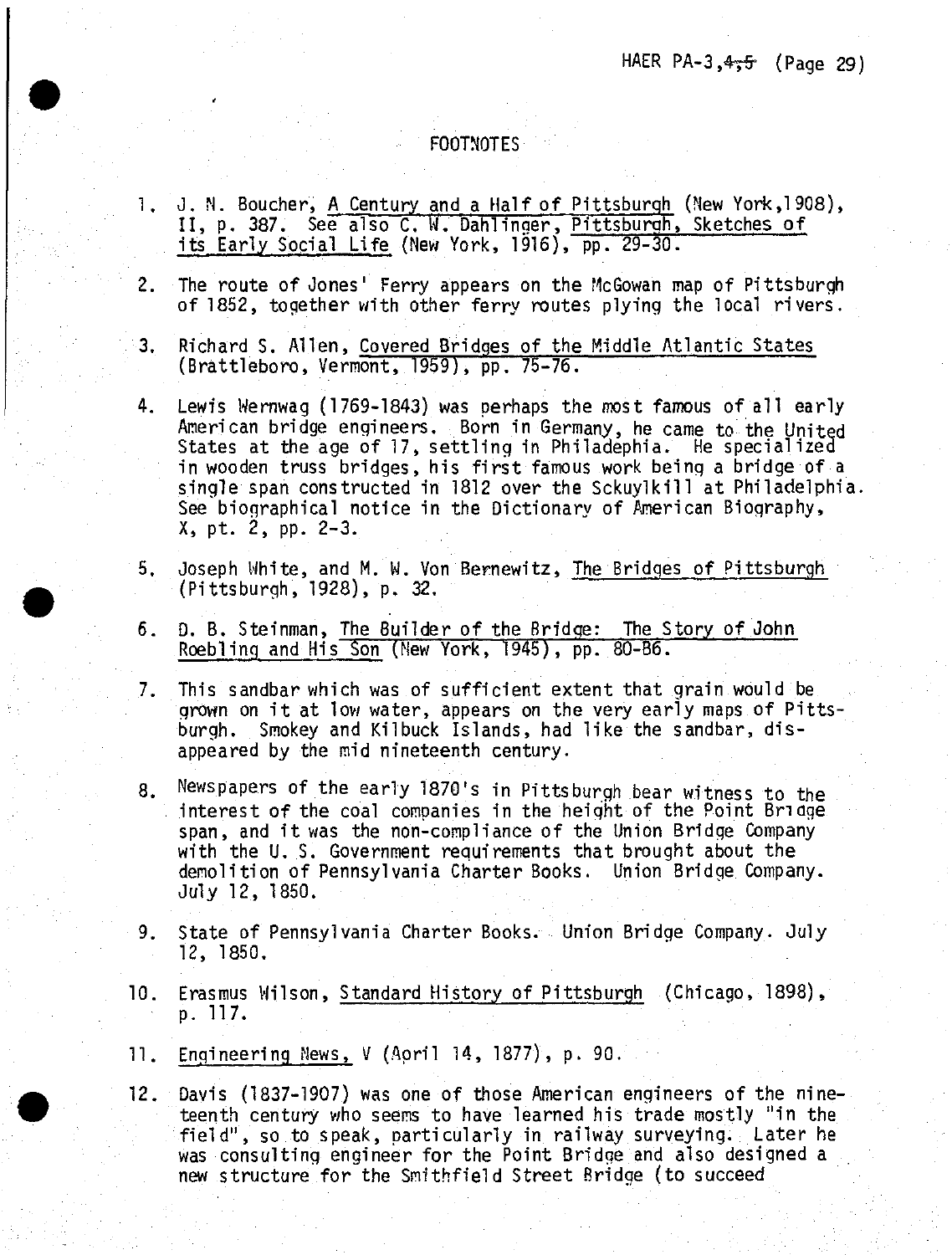- 12. Roebling's aging suspension span), but Davis' design was discarded in favor of Gustav Lindenthal's bow-string truss structure of 1883-1886. Davis was elected Engineer of Allegheny County in 1881, <sup>a</sup> position he held until his death. See Biographical Reivew (Pittsburgh and vicinity), (Boston, 1897), XXLV, pp. 475-477 and Memoirs of Allegheny County, Pennsylvania (Madison, 1904), I, pp. pp. 37-38. There is also an ooituary notice in the'Pittsburgh Gazette-Times, February 22, 1907.
- 13. Engineering News, <sup>V</sup> (April 14, 1877), p. 90. This account makes no mention of <sup>a</sup> charter nor is there any mention of one in the State of Pennsylvania archives at Harrisburg, Pa.
- 14. Ibid, p. 90. See also the Supreme Court Reporter, 27 (October term, 1906), (St. Paul, 1907), p. 368.
- 15. Allen. Op. Cit., p. 76. There are <sup>a</sup> number of exterior photographs of the.bridge. White and Von Bernewitz has <sup>a</sup> photograph of the interior, p. 47. The Art Work of Pittsburgh has an excellent photo of the Point portal which was executed in the heavy Italianate style of the 1870's.
- 16. The Supreme Court Reporter, V. 27, (October term 1906), p. 368.
- 17. The Bridges of Pittsburgh (New York, 1970), p. 65. This statement is probably due to <sup>a</sup> misreading of an inscription on <sup>a</sup> bronze tablet placed on the Manchester Bridge in 1932 commemorating "a rope walk" established on the bank of the Allegheny in 1812. The same writer (P. 65) also gives the date of the opening of the first Manchester Bridge, i.e. the Union Bridge, as 1820.
- 18. State of Pennsylvania Charter Books, Point Bridge Company, December 26, 1874. See also Engineering News Record^ <sup>V</sup> (April 14, 1877), p. 90.
- 19. Pittsburgh Gazette^Times, Thursday, <sup>21</sup> July, 1921.

**^p**

- 20. S. S. Schoff, The Glory of Chicaqo-Her Manufactories, (Chicago, 1873)
- 21. There is some biographical material on Edward Hemberle in Deutsch-Amerikanische Geschicht-sblatter (Erlevnisse und Beobachtungen eines deutschen Ingeneurs in den Vereinicten Staaten), 1867-85, Vol. I, no. 3, pp. 22-25, no, 4, p. 1-12, vol II, <sup>1</sup> , p. 15-24, no, 2, p. 10-19, no. 3, p. 21-31, no. 4, p. 12-21. Chicago V. 2, no, 1, p. <sup>15</sup> ff.
- 22. The Engineering News, III: <sup>9</sup> (February 26, 1876), p. <sup>67</sup> reproduced <sup>a</sup> perspective drawing of the proposed bridge, and the issue of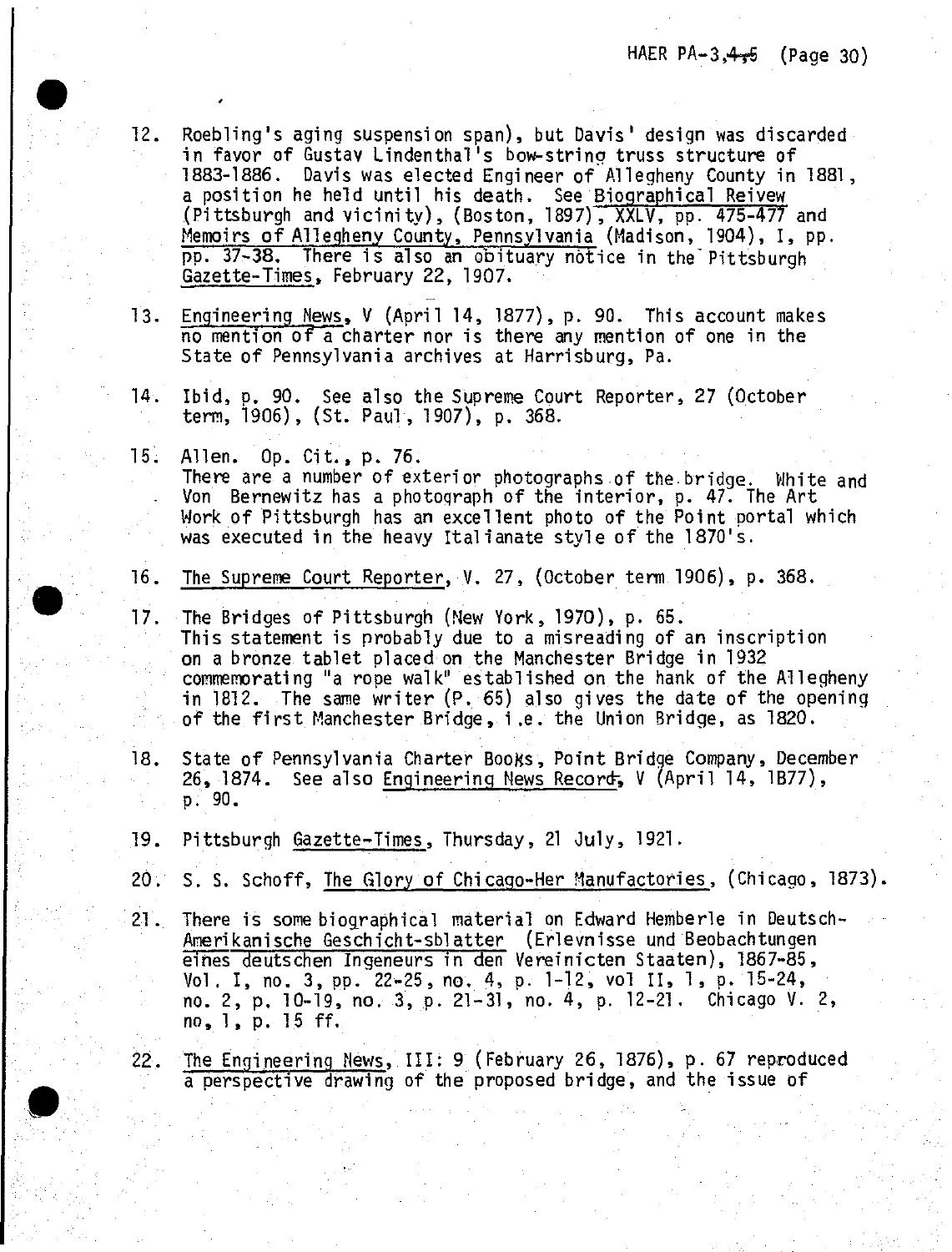22. July 8, <sup>1876</sup> has two pages of drawings, part of which were reproduced here. Other contemporary descriptions of the bridge are to be found in the following:

> "Point Bridge Pittsburgh", Scientific American Supplement, 2:34 (19 August, 1876), pp. 533-534; and "The New Bridge at Pittsburgh", <sup>3</sup> (May 5, 1877), p. 1107.

> C, M. Gariel,"Le Pont Suspendu de Pittsburgh", Annales des Ponts et Chaussees (Memoires et Documents), 2 (1879), pp. 323-333. J. Seefeelner, "Long-Span Stiffened Suspension Bridge over the Monongahela River at Pittsburg" Institution of Civil Engineers, London-Proceedings, <sup>58</sup> (1879), p. 369.

Later descriptions are to be found in A. A. Oakkula, History of Suspension Bridges (Texas A and M. Engineering Experiment Station Bulletin 57, 1941), pp. 194-195. Henry Grattan Tyrell, History of Bridges Engineering  $(Chicago, 1911), p. 235.$ 

Carl Condit, American Building Art: 19th century, (New York, 1960), p. 318. Although the author concedes that the bridge was unique in America, he takes an unfavorable view of both its construction and its architectural adornments.

G. A. Hool, and W. S. Kinne (comps), Movable and Long Span Steel Bridges, (New York, 1923), p. 325. Department of Public Works, (Pittsburgh, Company 1916), p. 36.

"Pittsburgh Bridges. . ." Pittsburgh Post, December 3, 1905. In this article the well known architect, Henry Hornbostel (1867-1961) who was famous for his architectural adornments for several New York bridges, including the Hell Gate Bridge, considered that the first Point Bridge was the finest in Pittsburgh from the standpoint of design and visual effect.

23. "The City's Bridges:, Construction, 1:12 (March 25, 1905), pp. 22-23.

24. Edward Manning Bigelow (1850-1916) was the man, who more than any other, changed the physical aspect of Pittsburgh at the turn of the century and began its transformation into a modern city. His concern with bridges, street and highway systems, and the park system is still evident despite much recent re-planning. The first of the City's great traffic boulevards bears his names. At the time of his retirement, <sup>a</sup> notice in Construction III: <sup>19</sup> March 19, 1906), p. 299, said of him—"With the passing of the present month... .the city of Pittsburgh will lose one of its oldest one of its most faithful, and one of its most efficient public servants. Except for three brief periods, one of which was spent in the completion of his college course, he has been connected with the engineering department of the City for thirty-eight years.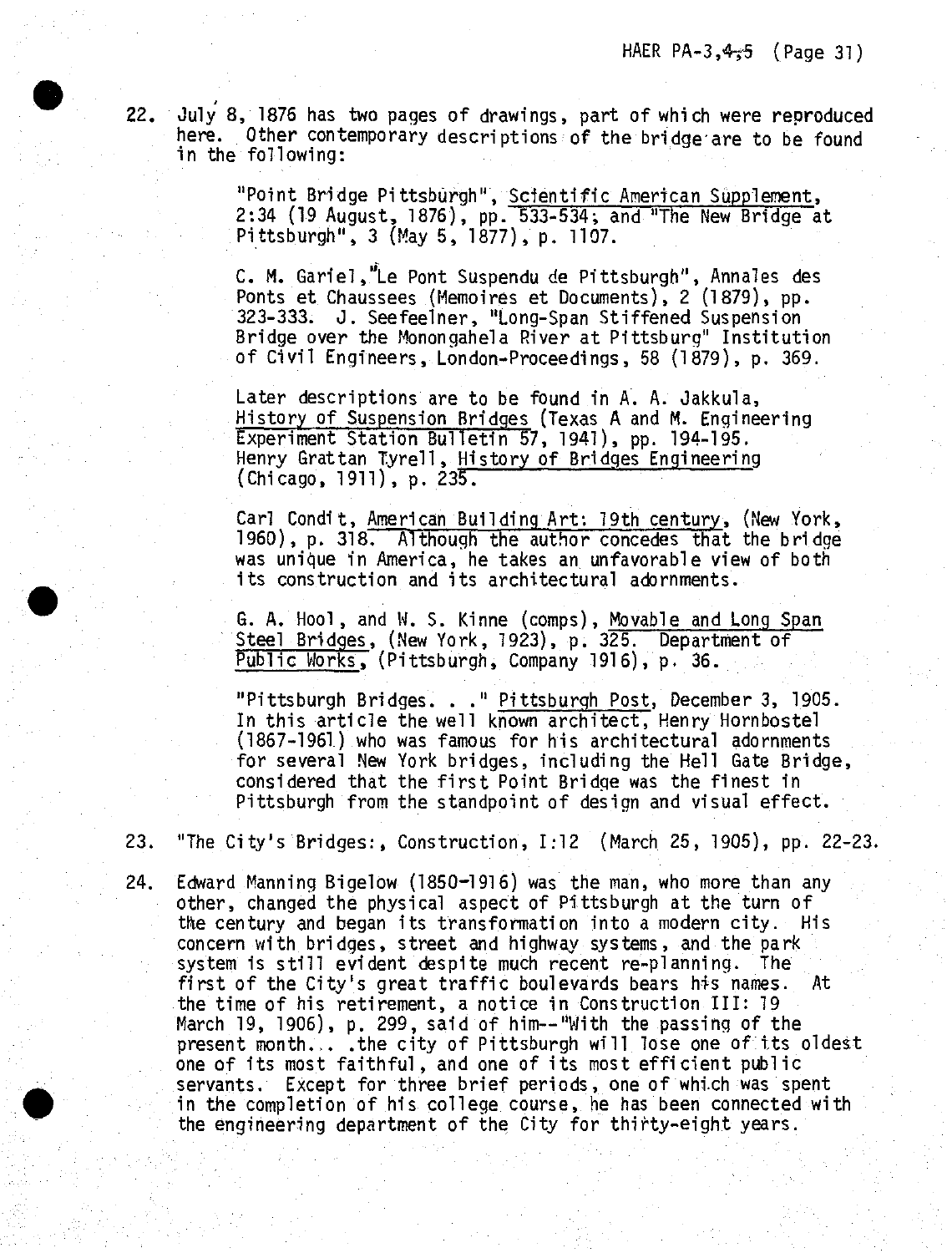- 24. Mr. Bigelow is pre-eminently <sup>a</sup> municipal engineer as distinguished from the civil, structural, or mechanical engineer-and as such he is typical of the class of men developed along engineering lines by municipal needs and conditions." He became City Engineer in 1880 and Director of Public Works in 1888, See the Book of Prominent Pennsylvania (Pittsburgh, 1913), p. 18, and obituary notice in Pittsburgh Gazette-Times, December 7, 1916.
- 25. "Reconstruction of the Point Bridge" (I), Engineering Record. 51: <sup>18</sup> (May 6, 1905), p. 517-519/
- 26. "Reconstruction of the Point Bridge" (II), Engineering Record, 51:19 (May 13, 1905), pp. 540-543. See also Pittsburgh Leader, December 1, 1904.
- 27. Pittsburgh Post, February 1, 1924.
- 28. Pittsburgh Sun, April 8, 1925.
- 29. Pittsburgh Gazette-Times, November 4, 1924.
- 30. Pittsburgh News-Record, 97:20 (November 11, 1926), p. 804.
- 31. Roush (1885-1946) at that time County architect, is chiefly remembered for his alterations (1926) to H. H. Richardson's Allegheny County Court House and Jail at Pittsburgh and his County Office Building (1929-1931).
- 33. Pittsburgh Sun, April 8, 1925.
- 34. Engineering News-Record, 94:24 (June 11, 1925), p. 337.
- 35. Engineering News-Record, 95:23 (December 3, 1925) p. 313.
- 36. Richardson George S. (1896- ), <sup>a</sup> noted bridge engineer, now senior partner in the Pittsburgh firm of Richardson, Gordon and Associates, who designed the Fort Pitt and Fort Duquesne Bridges at the Point, was associated with the Allegheny County Department of Public Works from <sup>1924</sup> to 1927.
- 37. Engineering News-Record, 97:20 (November 11, 1926), p. 804.
- 38. Greater Pittsburgh, June 25, 1927, p. 28.
- 39. Article by William Rimmel in Pittsburgh Post Gazette, <sup>29</sup> February, 1964.
- 40. This statement and those following which have to do with the litigation in connection with the bridge are taken, except where otherwise noted, from The Supreme Court Reporter, 27 (October term, 1906) (St. Paul, 1907), p. 367-381 , Union Bridge Company vs.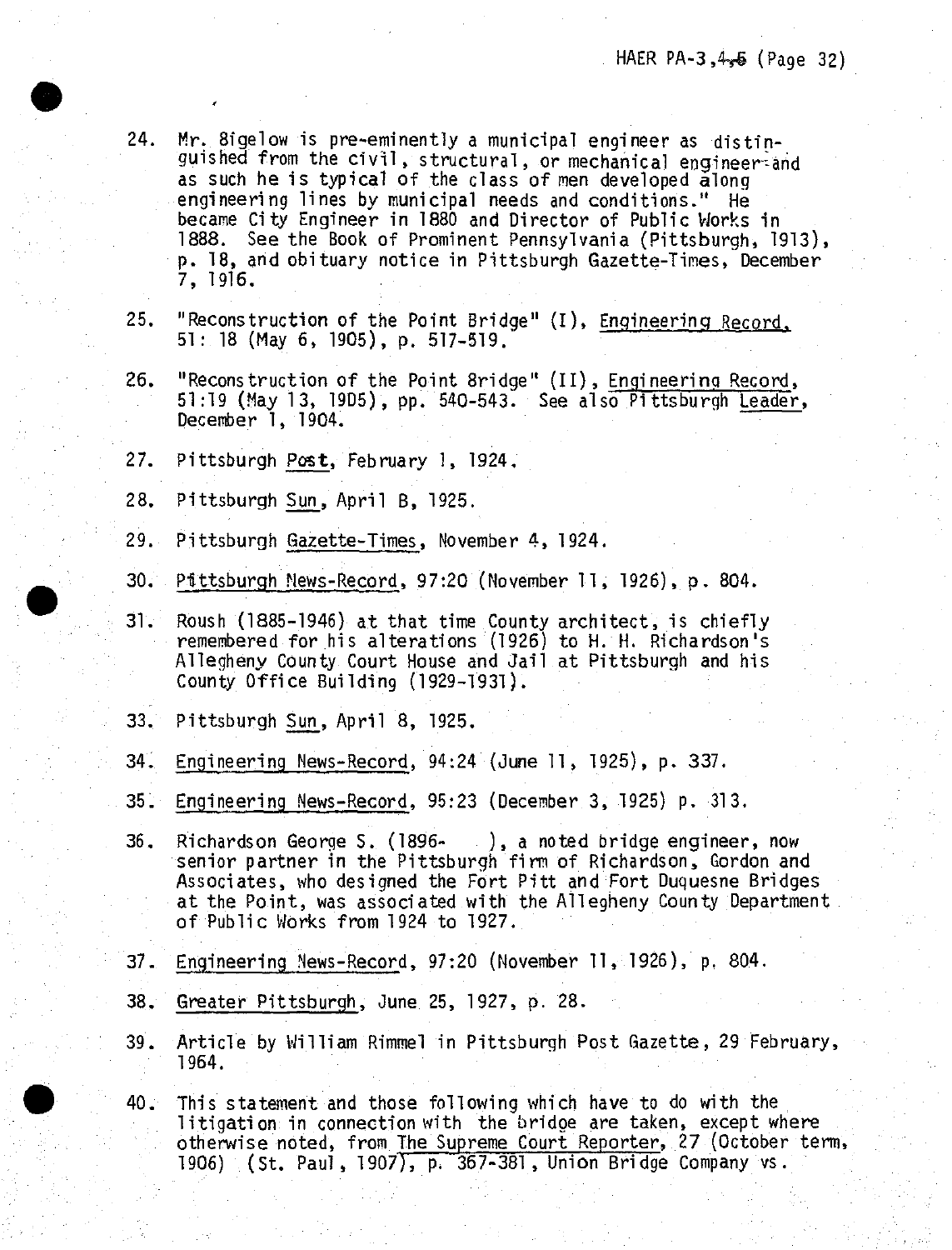40. U.S. See also United States Reporter, 204, U.S. 364, (October term, 1906), pp. 364-402. Union Bridge Company vs. U.S.

**•**

- 41. Pittsburgh Post, July 7, 1907. In 1909, however, the ball park and the Pittsburgh Pirates moved to the new Forbes Field in the Oakland district of Pittsburgh. Now in 1970, both are back at the Three Rivers Stadium, which is on the site of Exposition Park.
- 42. "A New Bridge Project," Construction, III; <sup>12</sup> (March 24, 1906), p. 275.
- 43. Pittsburgh Post, July 7, 1907. "Today a structure built of white pine (the material of the old Union Bridge) would cost more than one of steel because of the scarcity of lumber—a comment on the waste of our natural resources and the need for reforestation." It is good to be reminded that conservation had become <sup>a</sup> matter of great concern even in the first decade of this county.
- 44 - Engineering Mews 63:23 (June 9, 1910), p. 247; 63:26 (June 30, 1910) p, 281; and 64:1 (July 7, 1910), p. 3. Pittsburgh Chronicle-Telenraph, August 9, 1915. See also Engineering News,  $63:10$ , suppl., (March 10, 1910), p. 91. "Plans have been completed for <sup>a</sup> two span bridge to be constructed over the Allegheny at Water Street and South Avenue. . .Estimated cost \$1,000,000."
- 45. Engineering News, 72:23 (December 3, 1914), pp. 1124-26 and Engineering and Contracting, <sup>41</sup> (March 25, 1914), pp. 360-361. See also the bronze tablet affixed to the balustrade of the Pittsburgh abutment of the bridge some time after the dedication in August, 1915. This tablet is now in possession of the Pittsburgh History and Landmarks Foundation.
- 46. Emil C. P. Swensson (1858-1919) was <sup>a</sup> well know bridge engineer in the Pittsburgh area. Born in Alborg, Denmark, he was educated in Sweden where he graduated in 1879 from the Chalmers Polytechnic Institute of Gothenburg, He emigrated to the United States in <sup>1881</sup> and entered the service of the Phoenix Bridge Company of Phoenixville,<br>Pa., where he became an expert in bridge engineering. In 1887 he Pa,, where he became an expert in bridge engineering. moved to Pittsburgh and took a position with the Keystone Bridge Company, which in 1892 became <sup>a</sup> department of the Carnegie Steel Company. In 1895 he became superintendent and in 1896 chief engineer of that department. In June, 1900, the American Bridge Company bought Keystone and he became manager of the Pittsburgh plant, but he shortly resigned to open his own office as consulting and structural engineer. See Story of Pittsburgh and Vicinity (Pittsburgh, 1908), p. 101-102. Information also obtained from S. J. Swensson, the engineer's son, resident (1970) in Pittsburgh.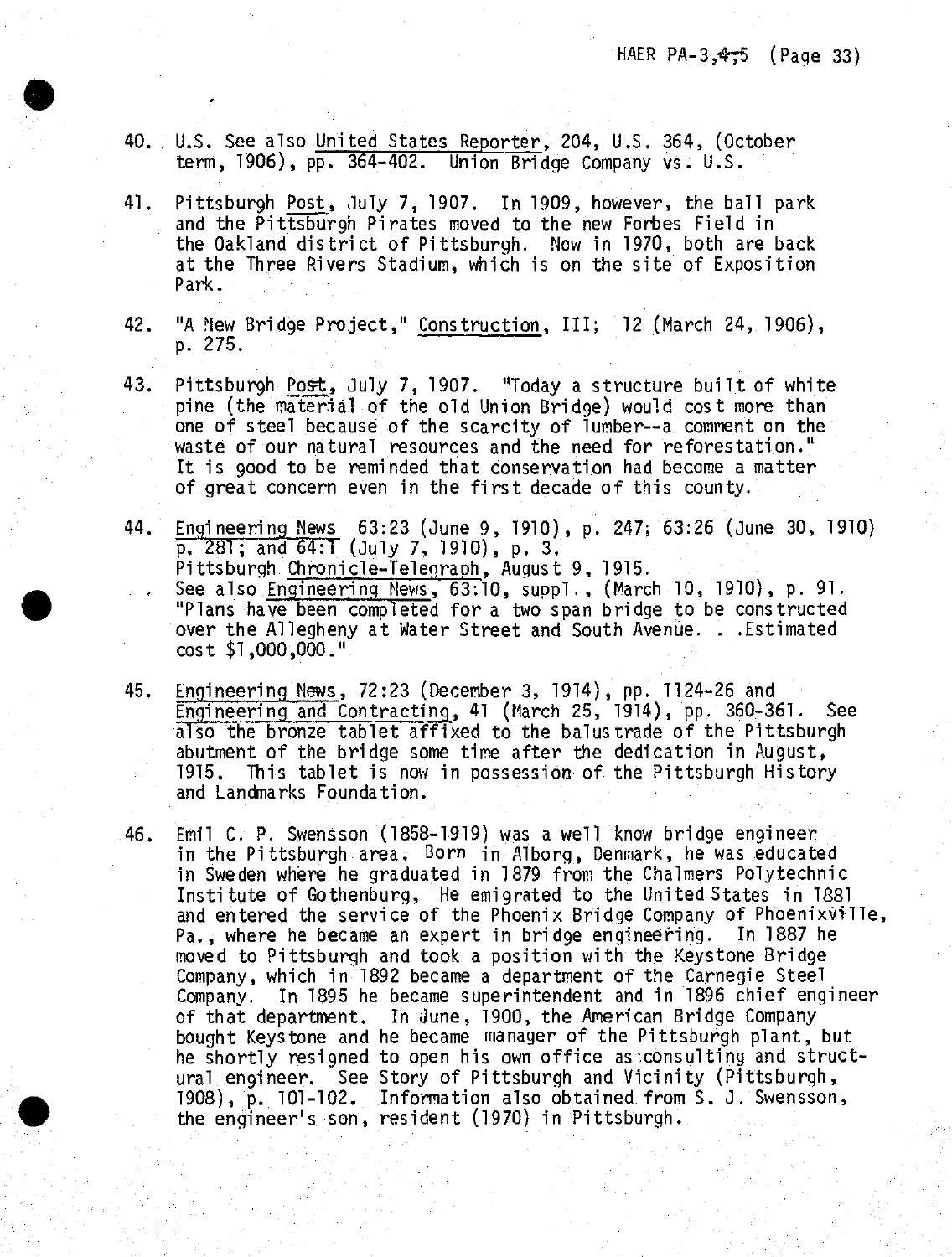- 47. Engineering News, 65:10 suppl., (March 1911), p. 110; 65: <sup>12</sup> (March 23, 1911), p. 123; and 65:14 (April 4, 1911), p. 158.
- 48. Engineering News, 68:16 (October 17, 1912), p. 706-710. Engineering and Contracting, XLI: 24 (June 17, 1914), p. 684-686 contains <sup>a</sup> complete description of the design features of the sub-structure with plates.
- 49. Engineering News, 68:16 (October, 17, 1912), p. 706-710 and Pittsburgh Chronicle-Telegraph, August 9, 1915.
- 50. Engineering News, 68:16 (October 17, 1912), p. 706-710. Also Engineering and Contracting, XLI: 12 (March 25, 1912), p. 358-361 contains <sup>a</sup> complete engineering description, with plates, of the steel spans.
- <sup>51</sup> . Pittsburgh Chronicle-Telegraph, August 9, 1915.
- 52. Ibid.
- 53. Engineering and Contracting, XLII:9 (August 26, 1914) pp. 196-198 and Sprauge, N. S., "Highways, Bridges of the City of Pittsburgh", Journal of the Engineer's Society of Pennsylvania, 6:11 (November, 1914), pp. 291-297.
- 54. Ibid. Also Engineering"News, 72:23 (December, 1914), pp. 1124-26.
- 55. This marks the first use of that name for the bridge. All previous news items had called ti either the Union Bridge or the North Side Point Bridge.
- 56. Joseph Armstrong (1868-1931) who had been associated with the construction of the bridge became major in 1914. As Director of Public Works from 1909 to 1914, he helped initiate several important public improvements during that period of which the Manchester Bridge and the removal of the "Hump" on Grant's Hill, were the most important. Other equally important projects were carried out during his term as Allegheny County Commissioner in the 1920's. The Armstrong Tunnels, completed in 1927, were named for him. Charles W. Dahlinger (1858-1933), <sup>a</sup> Pittsburgh banker and lawyer, is chiefly remembered as a writer on local history.
- 57. "Ornamental Portals for Point Bridge", Engineering News, 76:26, (December 28, 1916), pp. 1242-1243.
- 58. Charles Keck (1875-1951) was one of that company of talented and competent sculptors of the Academic, Classical tradition who flourished in the late nineteenth and early twentieth centuries in America. Born in New York, he studied at the Art Students' League and the National Academy of Design.. From 1893 to 1898 he was an assistant in the studio of Augustus Saint-Gaudens; although he was a student from 1900 to 1904 in the America Academy at Rome, he continued to receive criticism from Saint-Gaudens.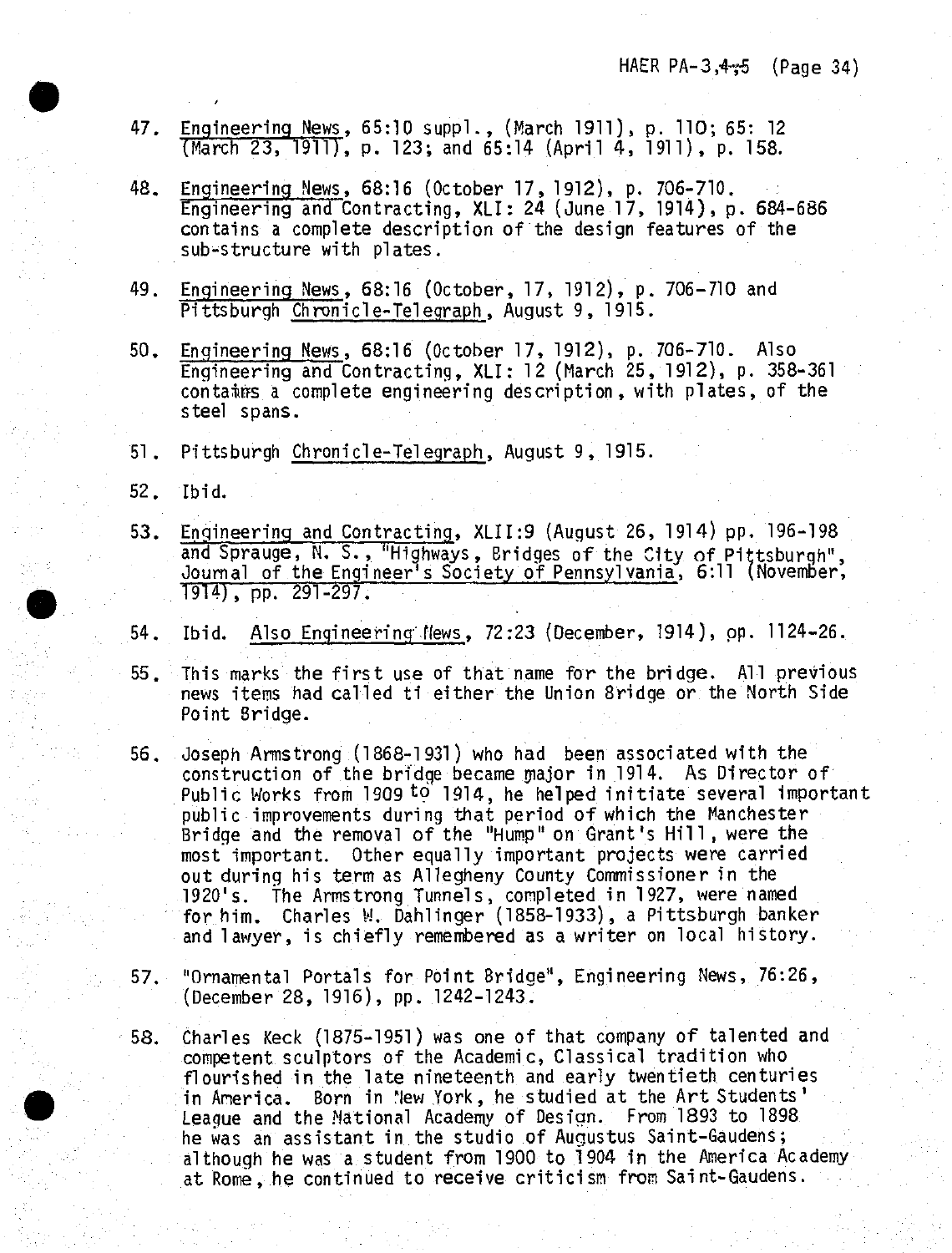- 58. He established a studio in New York on his return to the United States, where in the course.of <sup>a</sup> long career he received commissions for many large monuments and sculptural adornments for public buildings. See Mantle Fielding, Dictionary of American Painters, Sculptors, and Engravers (addendum by James F. Carr) (New York, 1965), p. 484; E. Benezet, Dictionarire. . . des Paintres, Sculpteurs, etc. (Paris, 1952) V. p. 224; Whd's Who in American Art, <sup>I</sup> (1936-37), p. 231; and American Art Annual, <sup>30</sup> (1933), p. 582,
- 59. Both photographs of the model for the rejected stone portal and the approved new design are reproduced in Annual Report of the Art Commission, City of Pittsburgh, Pittsburgh, 1916, pp. 8-9. On page <sup>7</sup> photos of the models of the two bronze reliefs are shown. The report also states that the preliminary drawings and models were approved by the Commission on May 4, 1916, and the working drawings on October 9, of the same year.
- 60. Recorded on the bronze tablet mentioned in number 48.
- 61. Pittsburgh Post-Gazette, <sup>12</sup> April, 1969.
- 62. Charles M. Stotz, "Point State Part and the Fort Pitt Museum", Western Pennsylvania Historical Magazine, 52:3 (July, 1969), pp. 263-267.
- 63. Pittsburgh Sun-Telegraph, June 28, 1959.
- 64. Interview with George Richardson.

**•**

- 65. As was Theodore Cooper's third Sixth Street Bridge of 1893, the two through-truss spans of which were floated down the Ohio to Corapolis where they were installed in 1926. Even so the top chords of the trusses had to be dismantled to get the barges under the Manchester Bridge.
- 66. Pittsburgh Press, November 27, 1958.
- 67. Pittsburgh Post-Gazette, May 22, 1964.
- 68. Pittsburgh Post-Gazette, August 2, 1964.
- 69. Pittsburgh Press, June 27, 1927.
- 70. John Schurko, <sup>a</sup> local architect, suggested <sup>a</sup> 350-room motel and <sup>a</sup> museum, atop the Point Bridge and he would like to have had <sup>a</sup> public library, an art gallery, <sup>a</sup> restaurant, and shops built on the Manchester (See Pittsburgh Post-Gazetts, January 30, 1970). James Lesko, <sup>a</sup> local artist, wanted to turn the Manchester into <sup>a</sup> modern American Ponte Vecchi where pedestrians could shops and dine (See Pittsburgh Post-Gazette, <sup>1</sup> November, 1969). In 1967 a group of Pittsburgh artists, known as STL, had also to preserve the bridges for public use in connection with an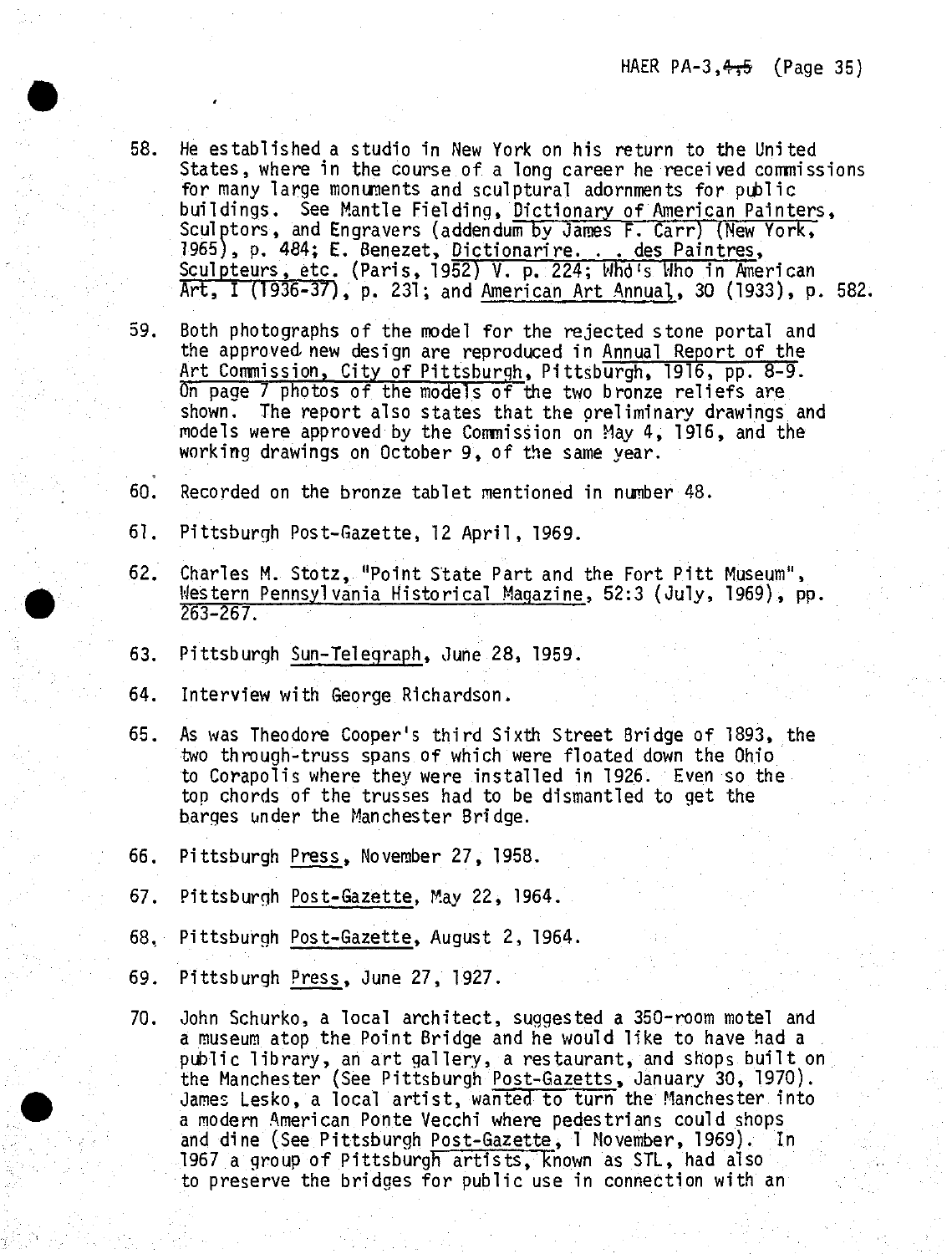70. expanded use of the Point facilities.

- 71. Coincident with the removal of the bridge ramps the Pittsburgh History and Landmarks Foundation undertook some archeological excavations in the historic Point area. After the steel and concrete has vanished, <sup>a</sup> number of artifacts' were found. See Pittsburgh Post-Gazette, July 10, 1970.
- 72. Information from the Public Relations Office, Dravo Corporation, Pittsburgh.
- 73. Pittsburgh Press, July 13, 1970.
- 74. Pittsburgh Press and Post-Gazette, September 30, 1970.
- 75. Pittsburgh Press, <sup>28</sup> October, 1970.
- 76. The first Point Bridge, had been acquired by purchase in 1896, shortly before Brady Street was opened.
- 77. On authority of George S. Richardson, the Pittsburgh bridge engineer.
- 78. Pittsburgh is essentially <sup>a</sup> collection of settlements in valleys among hills. Due to the extremely "broken" topography it has always been difficult here to lay out any large gridiron areas and thus "number" streets in the usual American manner. After the city had reached something of its present dimensions, in 1868, the short streets on the south bank of the Allegheny were numbered as far out as the '60's, but then the pattern disappears. Similarly on the flat alluvial plane of the South Side the streets were numbered but the pattern disappears in the '30's. To differentiate the South Side numbered streets from those along the Allegheny, the titles of the former have always been qualified by the word "South".
- 79. Soho Run has long since been covered over, but it still appears in the Hopkins Atlas of the City of Pittsburgh of 1872.
- 80. See the section on the South Side in James D. Van Trump, Arthur P. Ziegler, The Landmark Architecture of Allegheny County, Pittsburgh, 1967), pp. 30-33.
- 81. White and von Bernewitz, p. 32. The South Tenth Street Bridge has been replaced twice, once in 1903 and again in 1931.
- 82. Pittsburgh Press, March 22, 1896.
- 83. Engineering News, 31:15 p. 97; 31:15, p. 310; 31:16, p, 330. 31:19, p. 397 and 31:20, p. 417.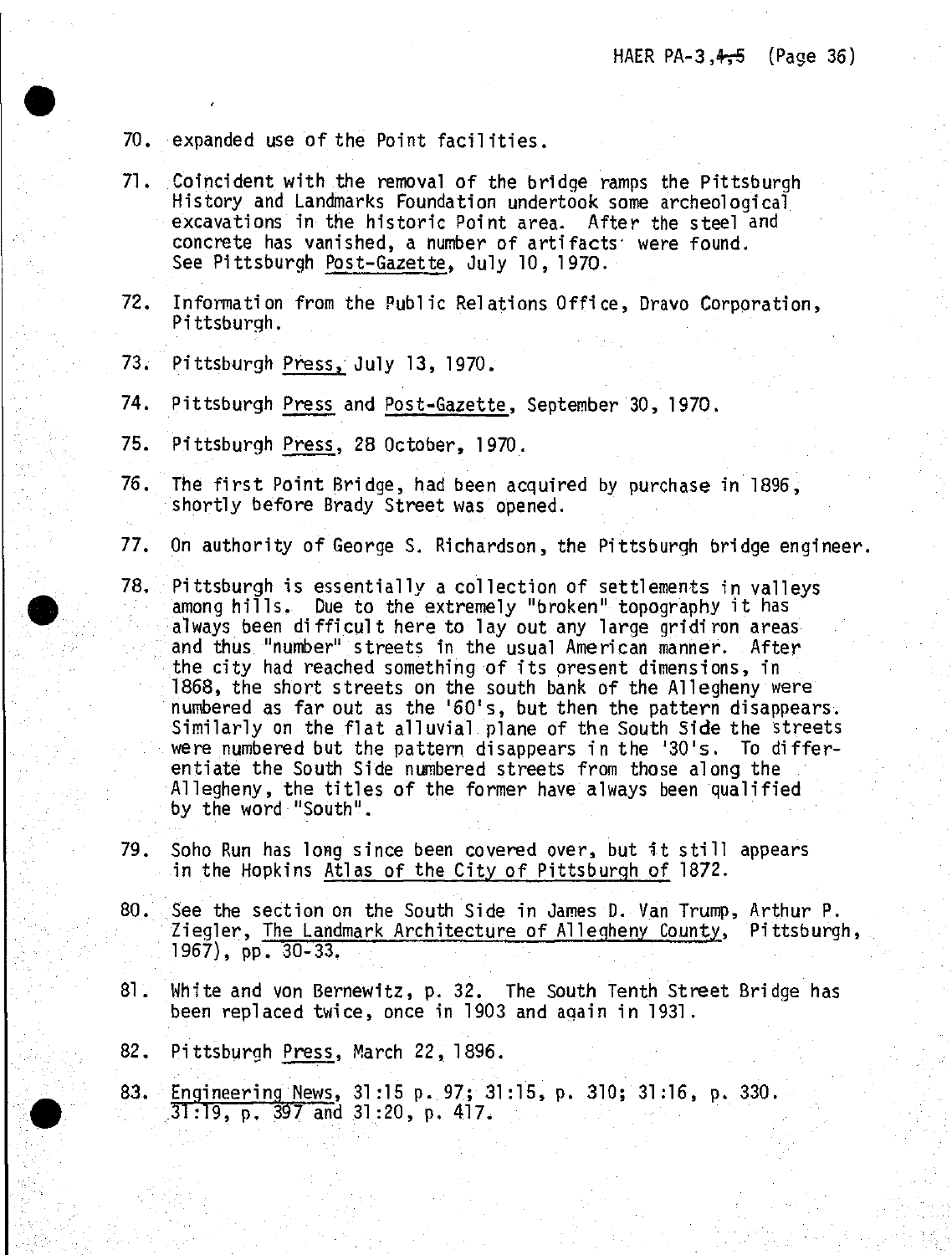- 84. Edward M, Bigelow has already been noticed 'in this study in connection with the first Point Bridge. He was, as well, one of the moving spirits behind the erection of the Brady Street Bridge.
- 85. Engineering News 32:10; 32:20. p. 415; 32:22, p. 455.
- 86. 8ulletin, 30:4, p. 7
- 87. The Story of Pittsburgh and Vicinity (Pittsburgh, 1908) p. 100.
- 88. There is another description of the work of the Schultz Bridge and Iron Company in the Pittsburgh Press, March 22, 1896, p. <sup>17</sup> The company was also contractor for the Schenley Park bridges of the City of Pittsburgh.
- 89. Engineering Mews, 33:26, p. 204.
- 90. Pittsburgh Chronicle-Telegraph, March 25, 1896.
- 91. This description is contained in "The City's Bridges", Construction, 1:12 (March 25, 1905), p. 22.
- 92. Tyrell, p. 334.
- 93. White and von Bernewitz, p. 38.
- 94 Industrial World, July 25, 1910, p. 874.
- 95. Pittsburgh Post-Gazette, August 6, 1970.
- 96. Pittsburgh Press, October, 1969.
- 97. Pittsburgh Press, July 17, 1970.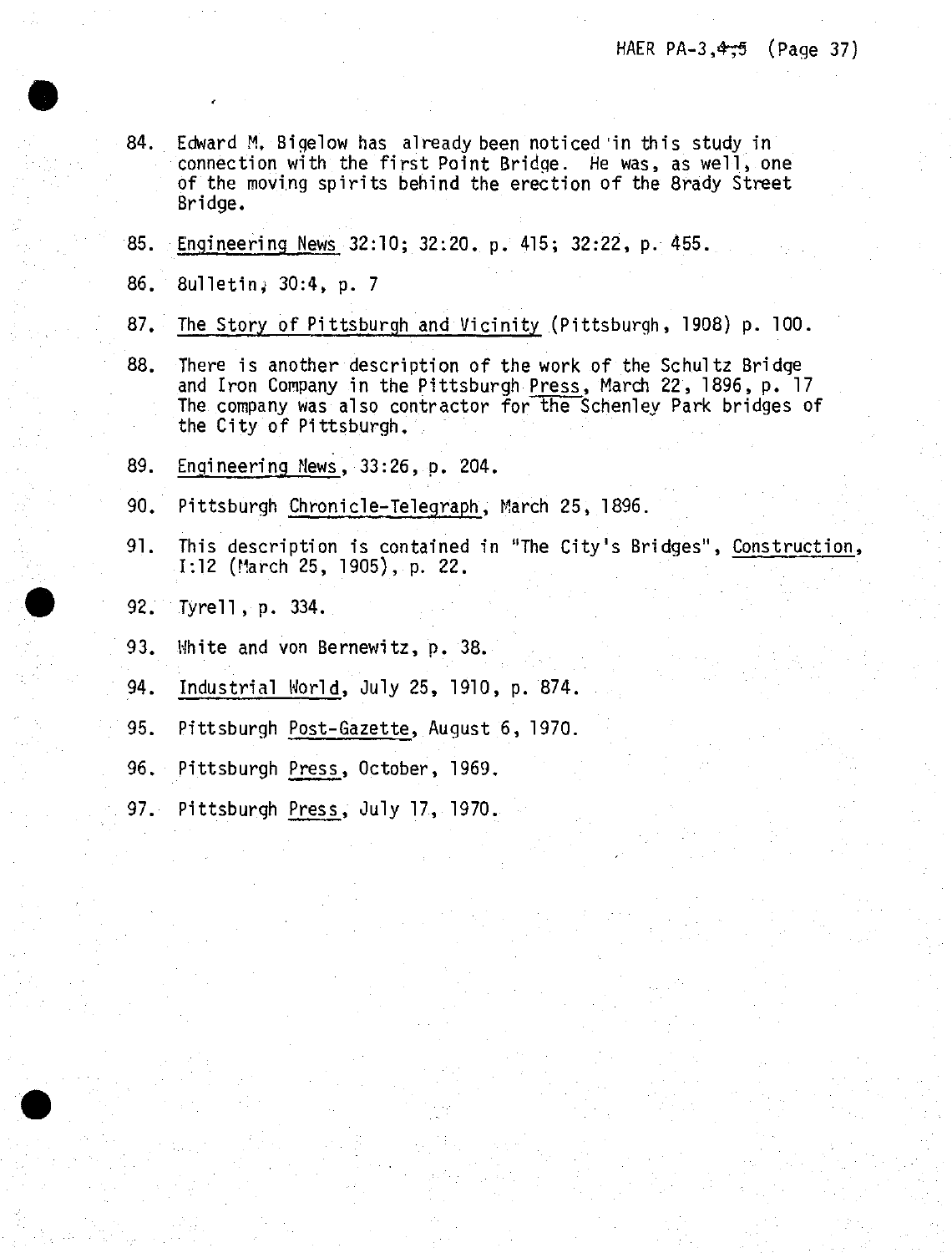## ILLUSTRATIVE MATERIAL FOR BRIDGE BOOK

## Union Bridge (1874-75)

**#**

Photographs in photographic archives of the Carnegie Library of Pittsburgh:

- B 10 Point Portal of Union Bridge. Several photos showing both Union and first Point Bridge of which the best are the following:  $P 1608$  (c. 1895).
- <sup>A</sup> 120 (taken from Mt. Washington c. 1896).
- B 23 (c. 1900) photo of river steamer trying to pass beneath Union Bridge.
- <sup>A</sup> <sup>307</sup> (c. <sup>1900</sup> from files of U.S. Army Engineering Corps.)

Photograph of the interior of Union Bridge in White and Von Bernewitz Bridges of Pittsburgh, p. 47.

# Point Bridge I (1875077)

- Elevation and plan of bridge in Tyrell History of Bridge Engineering, p. 235, fig". 115.
- Two pages of engraved plates of drawings for bridge in Engineering News III (8 July, 1876) p. 220, ff. This is the best engineering diagram of the structure. Should by all means be reproduced.
- Wood engraving of bridge as opened in <sup>1877</sup> in Scientific American (11 September, 1880). This is also in the Carnegie Library Photo Archive - No. 1433.
- Photo taken from hillside just above bridge portal in Pittsburgh Illustrated (1889) - unpaged. This is perhaps best extant photo from this angle.
- Carnegie photo archive see above under Union Bridge. There is also an excellent photo of structure taken from the Pittsburgh shore - L 1363. This is perhaps the best early photo (c^ 1892).

Photo of both old and new Point Bridge side by side in White and von Bernewitz. The Bridges of Pittsburgh, p. 33.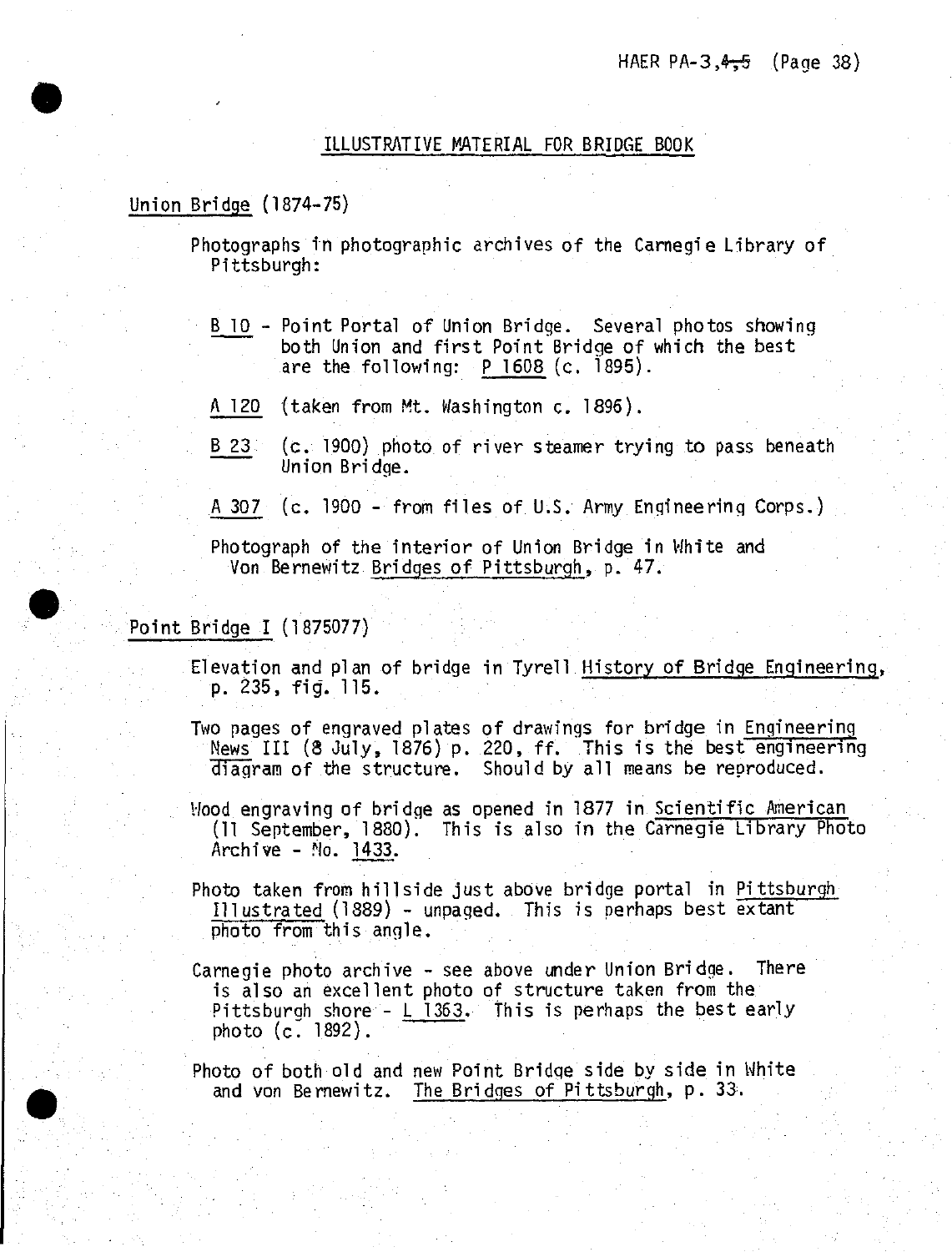(Bridges)

 $\overline{2}$ 

## Manchester Bridge (1911-1915)

**•**

- Photo as nearing completion in N. S. Sprague "Highway Bridges of the City of Pittsburgh" in Journal of the Engineers' Society of Pennsylvania, 6:11 (November, 1914, pp. 291-297. Photo on p. 294.
- Two photos of structure in White and von Bernewitz, The Bridges of Pittsburgh - p. <sup>12</sup> - sculptured portal, p. <sup>47</sup> - over-all view.
- Photos of ornamental portals of bridge in Engineering News 76:26 (28 December, 1916). pp. 1242-1243
- Photo of interior of bridge taken in September <sup>1950</sup> in Carnegie Photo Archive - <sup>A</sup> 1012.
- Photo of Point in <sup>1947</sup> showing both Manchester and Point II bridges in Carnegie Photo Archive - <sup>L</sup> 1436.,

# Point Bridge II (1925-1927)

Preliminary sketch - Charette <sup>6</sup> (June, 1925) frontispiece.

Final drawing - Charette 5:10 (October, 1925). frontispiece.

Photo of interior in Pittsburgh Post Gazette, <sup>1</sup> November 1969. An excellent photo made from <sup>a</sup> poster by Janes Lesko.

There are <sup>a</sup> number of good photos of the demolition of both the Manchester and Point II bridges in the Pittsburgh newspaper of 1970.

## Brady Street (South twenty-second Street) Bridge (1895-1896)

Elevation drawina in Tyre11, History of Bridge Engineering, p. 334, fig. 238.

Photo in White and von Bernewitz The Bridge of Pittsburgh, p. 38 Wood engraving (large cut) of entire bridge and smaller one of ornamented north portal in Pittsburgh Press of 25 March 1896.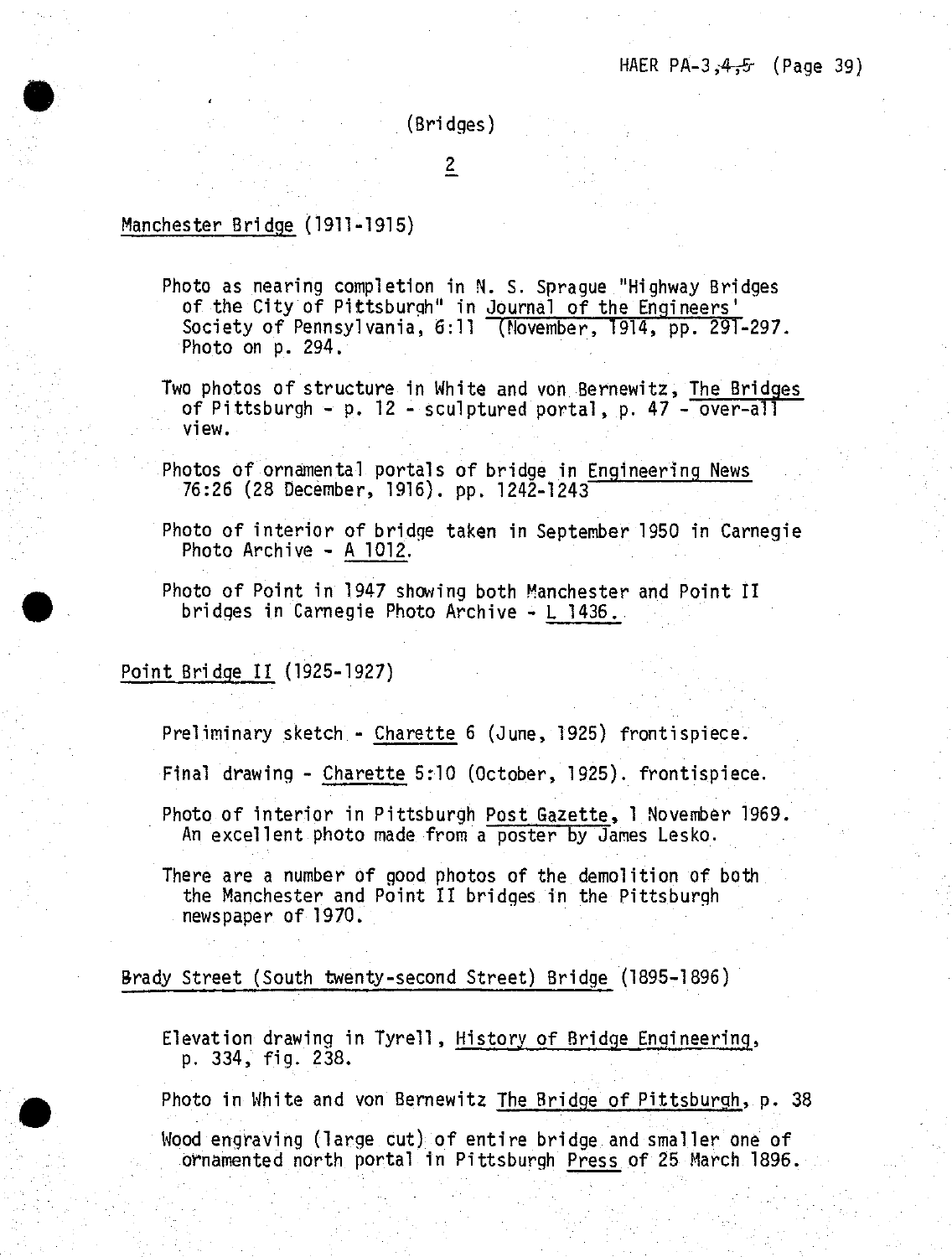**<sup>A</sup>** *t~\ r\* **\*\* \*\*** *r\*.i* **\*s**

FOLLOSS.

Orawing of bridge by W. G. Walter in the Pittsburgh Bulletin 30:4 {1 December, 1894), p. 7

Photo of bridge taken from hillside above Soho with piers of the new bridge in Pittsburgh Post Gazette, <sup>6</sup> August, 1970.

## Views of the Point before construction of bridges *-* and after.

Photographs in Carnegie Library photo archive

Views of the Point from an engraving after <sup>a</sup> water color made in 1817 by Mrs. C. F. Gibson of Philadelphia - L 1296

### View taken from Mt. Washington in 1849.

**•**

<sup>A</sup> colored lithograph by Tappan and Bradford after <sup>a</sup> contemporary drawing by  $B$ . F. Smith  $-$  A 505

Also the same view from an engraving in the Pennsylvania Room of Carnegie Library - <sup>L</sup> 157.

View in 1850, used as <sup>a</sup> letterhead - <sup>B</sup> <sup>24</sup>

View taken from Gleason's Pictorial for 30 April, 1853. Wood engraving, very tenebrous and Romantic - <sup>L</sup> 224.

View in 1923, photograph, showing both Manchester and Point II bridges - <sup>L</sup> 1434

View in 1964, photograph, showing both sets of bridges-Manchester and Point II as well as the new Fort Duquesne and Fort Pitt bridges. - <sup>P</sup> <sup>1646</sup>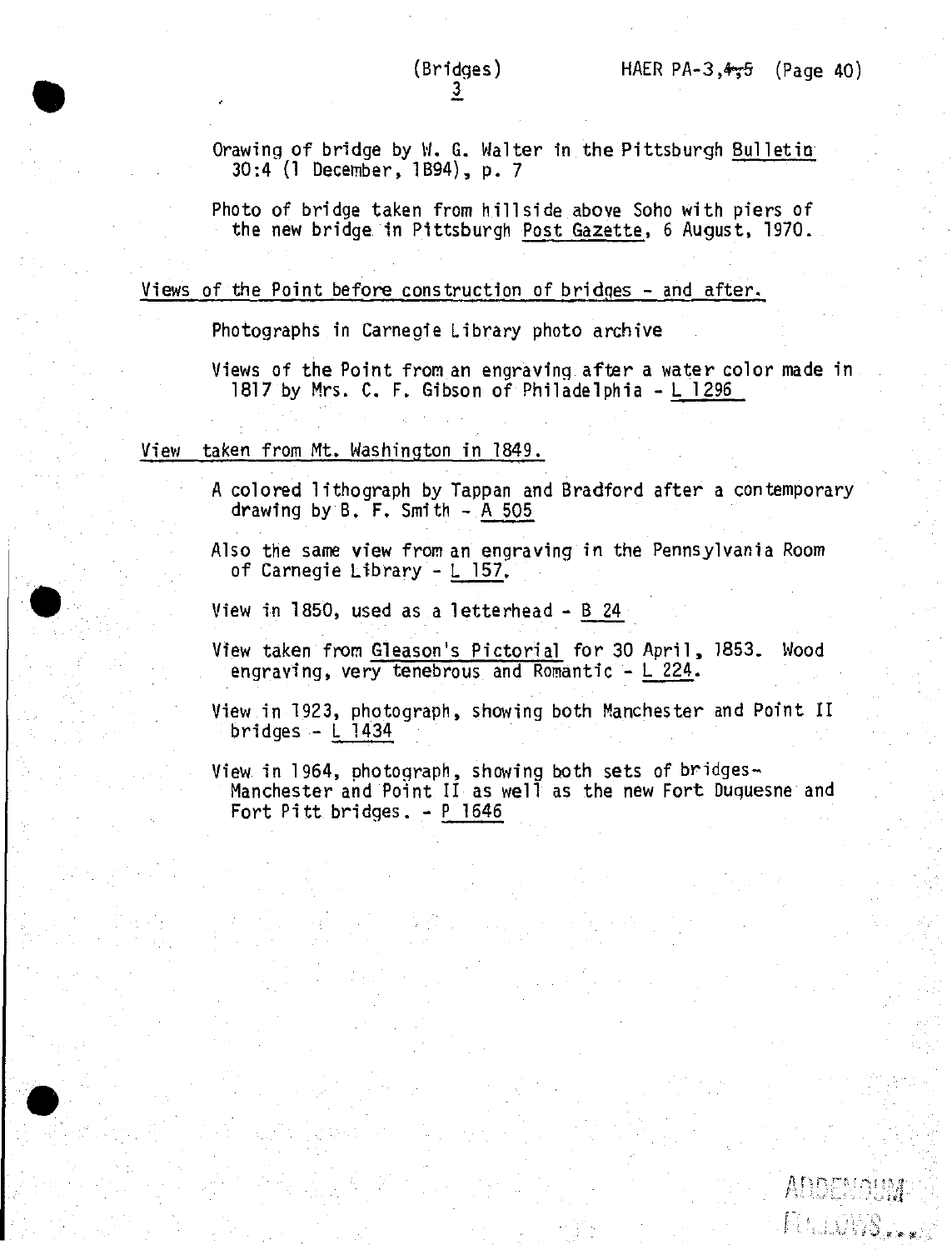Addendum to: Brady Street Bridge (Twenty-Second Street Bridge) Spanning the Monongahela River Pittsburg, Pennsylvania Alleghany County

 $H$  P $\geq$  $\mathbb{P}_{\mathsf{A}_{\mathsf{A},\mathsf{A}}^{\mathsf{A}}}$  $2 - \hat{Y} T T \mathcal{L} U,$  $3\cdot$ 

## PHOTOGRAPHS

Historic American Engineering Record National Park Service Department of the Interior Washington, D.C. 20240

**•**

ADSMS M FOLLOWS ...